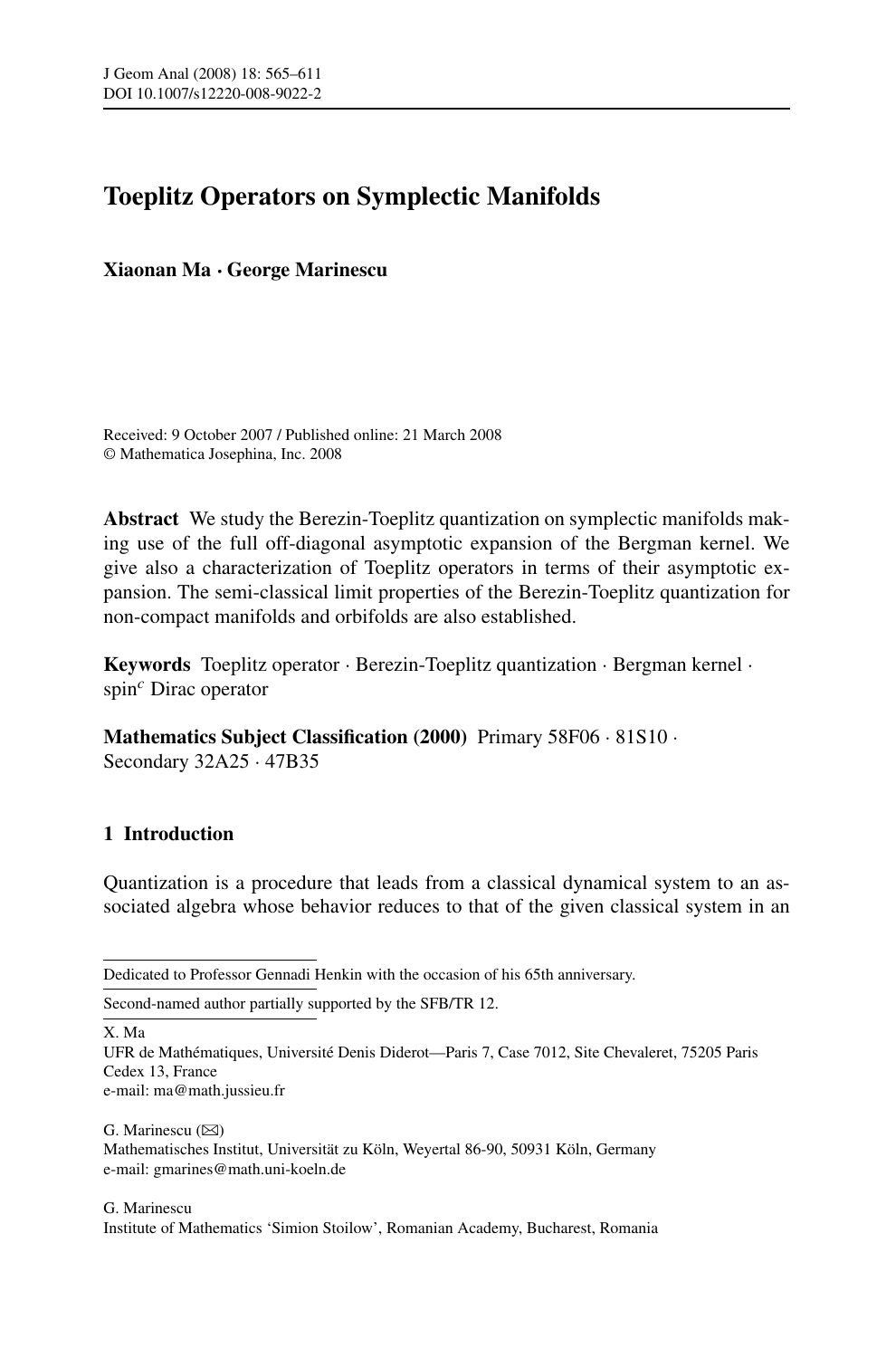<span id="page-1-0"></span>appropriate limit. In the usual case, the limit involves Planck's constant  $\hbar$  approaching zero. The aim of the geometric quantization theory  $[2-5, 21, 25, 35]$  $[2-5, 21, 25, 35]$  $[2-5, 21, 25, 35]$  $[2-5, 21, 25, 35]$  $[2-5, 21, 25, 35]$  $[2-5, 21, 25, 35]$  $[2-5, 21, 25, 35]$  is to relate the classical observables (smooth functions) on a phase space (a symplectic manifold) to the quantum observables (bounded linear operators) on the quantum space (sections of a line bundle). One particular way to quantize the phase space is the Berezin-Toeplitz quantization, which we briefly describe.

Let us consider a compact Kähler manifold *X* with Kähler form *ω*. On *X* we are given a holomorphic Hermitian line bundle  $(L, h^L)$  endowed with the Chern connection  $\nabla^L$  with curvature  $R^L$ . We assume that the prequantization condition  $\frac{\sqrt{-1}}{2\pi}R^L = \omega$  is fulfilled. For any  $p \in \mathbb{N}$  let  $L^p := L^{\otimes p}$  be the  $p^{\text{th}}$  tensor power of *L*,  $L^2(X, L^p)$  be the space of  $L^2$ -sections of  $L^p$  with norm induced by  $h^L$  and  $\omega$ , and  $P_p: L^2(X, L^p) \to H^0(X, L^p)$  be the orthogonal projection on the space of holomorphic sections. To any function  $f \in C^{\infty}(X)$  we associate a sequence of linear operators

$$
T_{f,p}: L^{2}(X, L^{p}) \to L^{2}(X, L^{p}), \quad T_{f,p} = P_{p} f P_{p}, \tag{1.1}
$$

where for simplicity we denote by  $f$  the operator of multiplication with  $f$ . Then as  $p \rightarrow \infty$ , the following properties hold:

$$
\lim_{p \to \infty} \|T_{f,p}\| = \|f\|_{\infty} := \sup_{x \in X} |f(x)|,
$$
\n
$$
[T_{f,p}, T_{g,p}] = \frac{\sqrt{-1}}{p} T_{[f,g],p} + \mathcal{O}(p^{-2}),
$$
\n(1.2)

where  $\{\cdot,\cdot\}$  is the Poisson bracket on  $(X, 2\pi \omega)$  (cf.  $(4.77)$ ) and  $\|\cdot\|$  is the operator norm. Thus, the Poisson algebra  $(\mathcal{C}^{\infty}(X), \{\cdot, \cdot\})$  is approximated by the operator algebras of Toeplitz operators in the norm sense as  $p \to \infty$ ; the role of the Planck constant is played by  $\hbar = 1/p$ . This is the so-called semi-classical limit process.

The relations (1.2) were proved first in some special cases: in [[24\]](#page-45-0) for Riemannian surfaces, in [[19\]](#page-45-0) for  $\mathbb{C}^n$  and in [\[9\]](#page-45-0) for bounded symmetric domains in  $\mathbb{C}^n$ , by using explicit calculations. Then, Bordemann et al. [[8\]](#page-45-0) treated the case of a compact Kähler manifold using the theory of Toeplitz structures (generalized Szegö operators) by Boutet de Monvel and Guillemin [[11\]](#page-45-0). Moreover, Schlichenmaier [[34\]](#page-46-0) (cf. also [\[17](#page-45-0), [23](#page-45-0)]) continued this train of thought and showed that for any *f*,  $g \in \mathcal{C}^{\infty}(X)$ , the product  $T_{f,p}T_{g,p}$  has an asymptotic expansion

$$
T_{f,p}T_{g,p} = \sum_{k=0}^{\infty} T_{C_k(f,g)} p^{-k} + \mathcal{O}(p^{-\infty})
$$
\n(1.3)

in the sense of [\(4.5\)](#page-15-0), where  $C_k$  are bidifferential operators, satisfying  $C_0(f, g) = fg$ and  $C_1(f,g) - C_1(g,f) = \sqrt{-1}\{f,g\}$ . As a consequence, one constructs geometrically an associative star product, defined by setting for any  $f, g \in C^{\infty}(X)$ ,

$$
f * g := \sum_{k=0}^{\infty} C_k(f, g) \hbar^k \in C^{\infty}(X)[[\hbar]].
$$
 (1.4)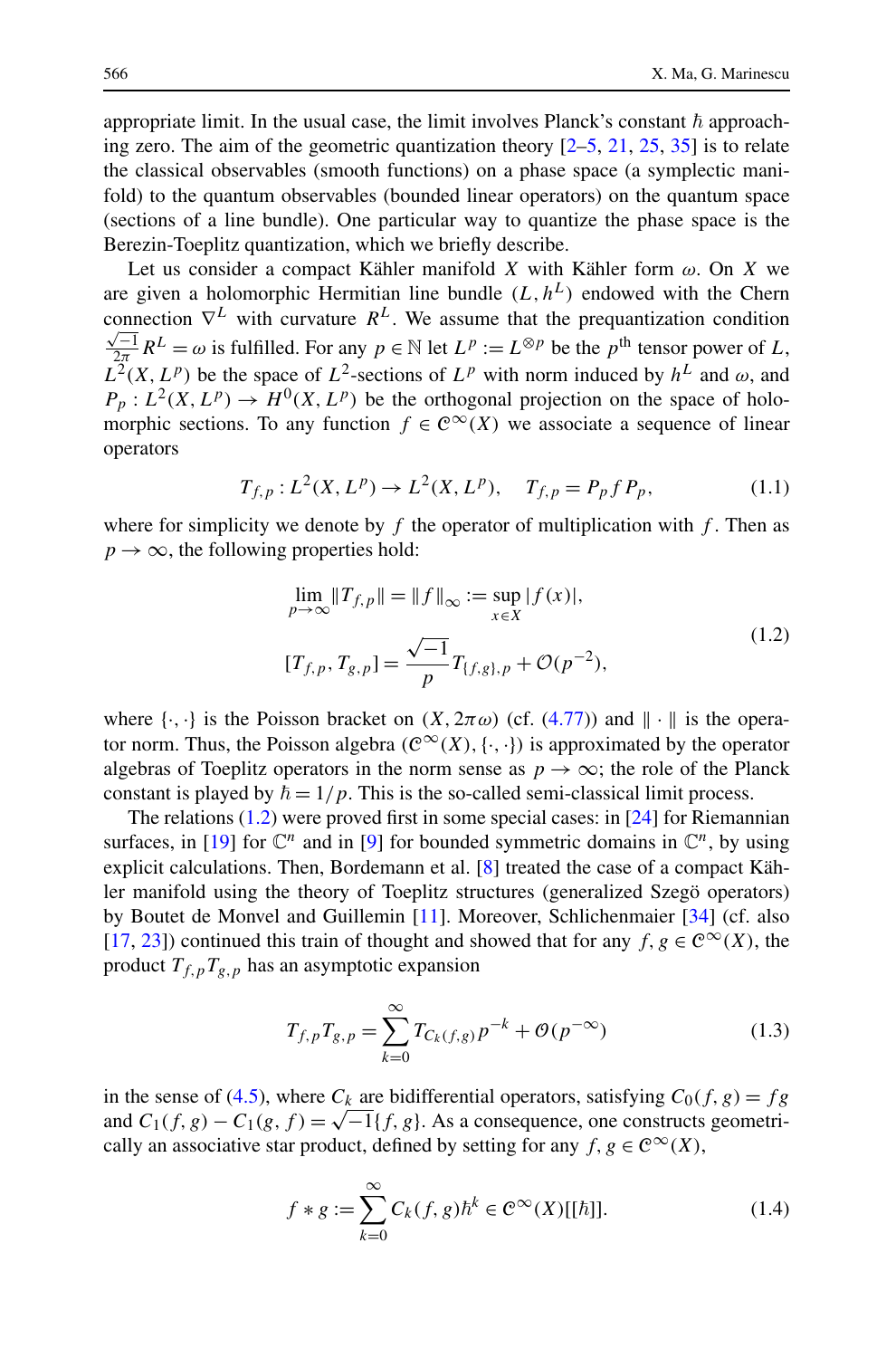<span id="page-2-0"></span>For previous work on Berezin-Toeplitz star products in special cases see [\[13–16,](#page-45-0) [31\]](#page-45-0).

The articles [[8,](#page-45-0) [17](#page-45-0), [23,](#page-45-0) [34](#page-46-0)] rely on the method and results of Boutet de Monvel, Guillemin and Sjöstrand [\[11](#page-45-0), [12\]](#page-45-0). They perform the analysis on the principal bundle associated to *L*, i.e., the circle bundle *Y* of the dual bundle  $L^*$  of *L*. Actually  $Y = \partial D$ , where  $D := \{v \in L^* : |v|_{h}L^* < 1\}$ , which is a strictly pseudoconvex domain, due to the positivity of  $(L, h^L)$  (this fact is a basic observation due to Grauert).

Let us endow *Y* with the volume form  $d\theta \wedge \rho^* \omega^n$ , where  $\rho: Y \to X$  is the bundle projection. Consider the space  $L^2(Y)$  and for each  $p \in \mathbb{Z}$  the subspace  $L^2(Y)_p$  of functions on *Y* transforming under the  $S^1$ -action on *Y* according to the rule  $\varphi(e^{i\theta}y)$  =  $e^{ip\theta}\varphi(y)$ . There is a canonical isometry  $L^2(Y)_p \cong L^2(X, L^p)$  which together with the Fourier decomposition  $L^2(Y) \cong \bigoplus_{p \in \mathbb{Z}} L^2(Y)_p$  (the latter is a Hilbert space direct sum) delivers a canonical isometry  $L^2(Y) \cong \bigoplus_{p \in \mathbb{Z}} L^2(X, L^p)$ .

Let  $\overline{\partial}_b$  denote the tangential Cauchy-Riemann operator on *Y*. A function  $\varphi \in L^2(Y)$  is called Cauchy-Riemann (CR for short) if it satisfies the tangential Cauchy-Riemann equations  $\overline{\partial}_b\varphi = 0$  (in the sense of distributions). Let  $\mathcal{H}^2(Y) \subset$  $L^2(Y)$  be the space of CR functions (Hardy space). For every  $p \in \mathbb{N}$  let us denote  $\mathcal{H}_p^2(Y) = L^2(Y)_p \cap \mathcal{H}^2(Y)$ . Then we have the Hilbert sum decomposition  $\mathcal{H}^2(Y) = \bigoplus_{p \in \mathbb{N}} \mathcal{H}_p^2(Y)$ . Moreover,  $\mathcal{H}_p^2(Y)$  is identified through the canonical isometry  $L^2(Y)_p \cong L^2(X, L^p)$  to the subspace  $H^0(X, L^p)$ . Thus,  $\mathcal{H}^2(Y) \cong$  $\bigoplus_{p\in\mathbb{N}}H^0(X,L^p).$ 

Therefore, in order to study the Bergman projections  $P_p$ , one can replace the family  $\{P_p\}_{p\in\mathbb{N}}$  with the orthogonal projection  $S: L^2(Y) \to \bigoplus_{p\in\mathbb{N}} \mathcal{H}^p(Y)$ , called Szegö projection. The key result is that *S* is a Fourier integral operator of order 0 of Hermite type (Boutet de Monvel-Sjöstrand [\[12\]](#page-45-0)) and this allows to apply the theory of Fourier integral operators to obtain the properties of Toeplitz structures.

In the framework of Toeplitz structures, Guillemin [[22\]](#page-45-0) (cf. also [\[10](#page-45-0)] for related results) constructed a star product on compact symplectic manifolds by replacing the CR functions with functions annihilated by a first order pseudodifferential operator  $D_b$  on the circle bundle of  $L^*$  introduced in [[11\]](#page-45-0). The operator  $D_b$  has the same microlocal structure as the tangential Cauchy-Riemann operator  $\overline{\partial}_b$  and it is derived actually by first constructing the Szegö kernel.

In this article, we propose a different approach to the study of Berezin-Toeplitz quantization and Toeplitz operators. This consists in applying the off-diagonal asymptotic expansion as  $p \to \infty$  of the Bergman kernel  $P_p(x, x')$ , which is the Schwartz kernel of the Bergman projection *Pp*.

We can actually treat the case of symplectic manifolds. Let  $(X, \omega)$  be a compact symplectic manifold of real dimension  $2n$ . Let  $(L, h^L)$  be a Hermitian line bundle on *X* endowed with a Hermitian connection  $\nabla^L$ . The curvature of this connection is given by  $R^L = (\nabla^L)^2$ . We will assume throughout the article that  $(L, h^L, \nabla^L)$ satisfies the *prequantization condition*:

$$
\frac{\sqrt{-1}}{2\pi}R^L = \omega.
$$
 (1.5)

 $(L, h^L, \nabla^L)$  is called a *prequantum line bundle*. Due to the analogy to the complex manifolds the bundle *L* will be also called positive. We also consider a twisting Hermitian vector bundle  $(E, h^E)$  on *X* with Hermitian connection  $\nabla^E$ .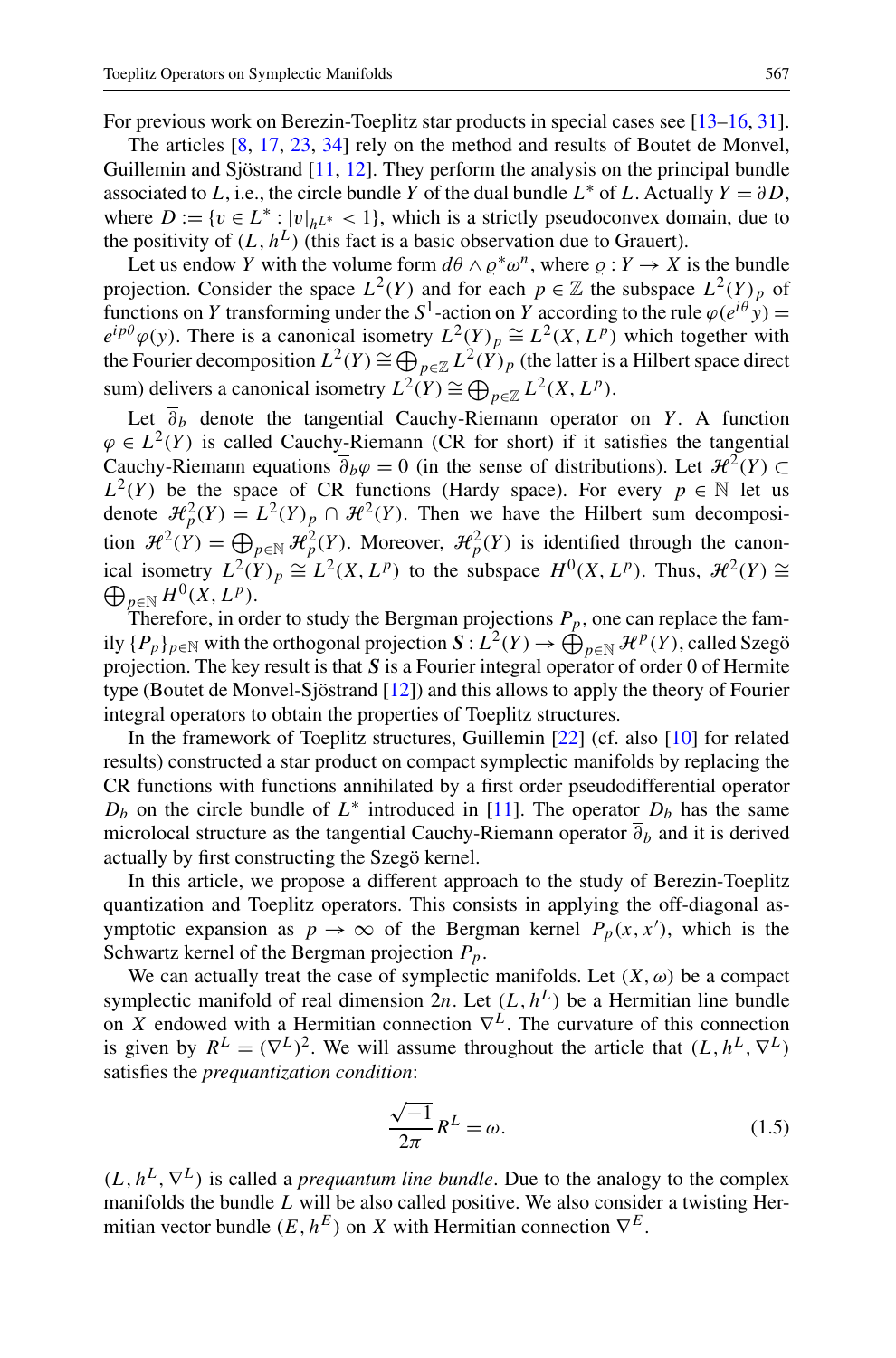<span id="page-3-0"></span>Let *J* be an almost complex structure on *TX* such that  $\omega$  is compatible with *J* and  $\omega(\cdot, J \cdot) > 0$ . Let  $g^{TX}$  be a Riemannian metric on *TX* compatible with *J*.

A natural geometric generalization of the operator  $\sqrt{2}(\overline{\partial} + \overline{\partial}^*)$  acting on A natural geometric generalization of the operator  $\sqrt{2}(\overline{\partial} + \overline{\partial}^*)$  acting on  $\Omega^{0,\bullet}(X,L^p)$  is the *spin<sup>c</sup> Dirac operator*  $D_p$  acting on  $\Omega^{0,\bullet}(X,L^p \otimes E)$  (cf. De-finition [3.1\)](#page-10-0) associated to *J*,  $g^{TX}$ ,  $\nabla^L$ ,  $\nabla^E$ .

We refer to the orthogonal projection  $P_p$  from  $\Omega^{0,\bullet}(X,L^p\otimes E)$  onto  $\text{Ker}(D_p)$  as the *Bergman projection* of  $D_p$ . The Schwartz kernel  $P_p(\cdot, \cdot)$  of  $P_p$  is called *Bergman kernel* of  $D_p$  (cf. Definition [3.2\)](#page-10-0). For  $f \in C^\infty(X, \text{End}(E))$ , we define the *Berezin*-*Toeplitz quantization* of *f* as in ([1.1](#page-1-0)) by

$$
T_{f,p} := P_p f P_p \in \text{End}(L^2(X, \Lambda(T^{*(0,1)}X) \otimes L^p \otimes E)).
$$
 (1.6)

Dai, Liu and Ma [\[20](#page-45-0)] proved the asymptotic expansion as  $p \to \infty$  of the Bergman kernel  $P_p(x, x')$  of  $D_p$  on the symplectic manifold  $(X, \omega)$  by working directly on the base manifold. The main idea of their proof is that the positivity of the bundle *L* implies the existence of a spectral gap of the square of the spin*<sup>c</sup>* Dirac operator, which in turn insures that the problem can be localized and transferred to the tangent space of a point of the manifold.

We are thus lead to study the model operator  $\mathcal L$  on  $\mathbb C^n$ , its Bergman projection  $P$  and Bergman kernel  $P(Z, Z')$ . The strategy of our approach is to first study the calculus of kernels of the type  $(F\mathcal{P})(Z, Z')$  on  $\mathbb{C}^n$ , where  $F \in \mathbb{C}[Z, Z']$  is a polynomial.

Using this calculus, the asymptotic expansion as  $p \to \infty$  of the Bergman kernel of  $D_p$  from [[20\]](#page-45-0) and the Taylor series expansion of the sections  $f$  and  $g \in C^{\infty}(X, \text{End}(E))$ , we find the asymptotic expansion of the kernel of  $T_{f, p}$  (cf. Lemma [4.6\)](#page-17-0), and we establish that this kind of asymptotic expansion is also a sufficient condition for a family of operators to be a Toeplitz operator (cf. Theorem [4.9\)](#page-19-0). In this way, we conclude from the asymptotic expansion of  $T_{f,p}T_{g,p}$  that  $T_{f,p}T_{g,p}$  is a Toeplitz operator in the sense of Definition [4.1](#page-15-0).

The following result is one of our main results in this article.

**Theorem 1.1** *Let*  $(X, J, \omega)$  *be a compact symplectic manifold*,  $(L, h^L, \nabla^L)$ ,  $(E, h^E, \nabla^E)$  *be Hermitian vector bundles as above, and*  $g^{TX}$  *be an J-compatible Riemannian metric on T X*.

*Let*  $f, g \in C^{\infty}(X, \text{End}(E))$ . *Then the product of the Toeplitz operators*  $T_{f, p}$  *and Tg,p is a Toeplitz operator*, *more precisely*, *it admits the asymptotic expansion in the sense of* ([4.5](#page-15-0)):

$$
T_{f,p}T_{g,p} = \sum_{r=0}^{\infty} p^{-r} T_{C_r(f,g),p} + \mathcal{O}(p^{-\infty}),
$$
\n(1.7)

*where*  $C_r$  *are bidifferential operators and*  $C_r(f,g) \in C^\infty(X,\text{End}(E))$  *and*  $C_0(f,g) = fg.$ 

*If*  $f, g \in C^{\infty}(X)$ , *we have* 

$$
C_1(f, g) - C_1(g, f) = \sqrt{-1} \{f, g\} \operatorname{Id}_E,\tag{1.8}
$$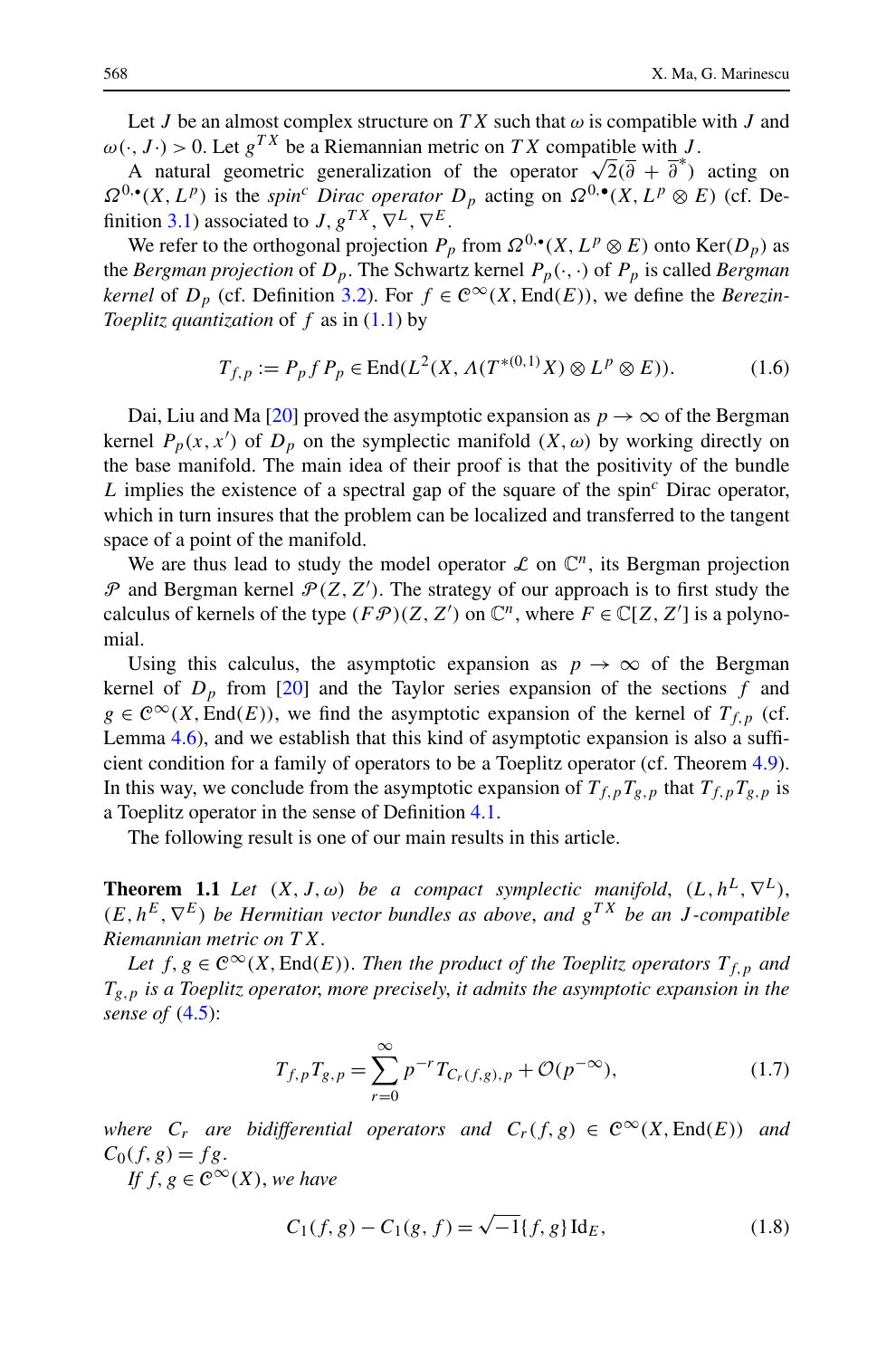<span id="page-4-0"></span>*and therefore*

$$
[T_{f,p}, T_{g,p}] = \frac{\sqrt{-1}}{p} T_{\{f,g\},p} + \mathcal{O}(p^{-2}).
$$
 (1.9)

In conclusion, the set of Toeplitz operators forms an algebra. Moreover, the Berezin-Toeplitz quantization has the correct semi-classical behavior (cf. Theo-rem [4.19\)](#page-29-0). In particular, when  $(X, J, \omega)$  is a compact Kähler manifold and  $E = \mathbb{C}$ ,  $g^{TX} = \omega(\cdot, J \cdot)$ , these results give a new proof of ([1.2](#page-1-0))–([1.4](#page-1-0)) (cf. Remark [5.1\)](#page-30-0). Some related results were also announced in [\[10](#page-45-0)].

Note that we have established the off-diagonal asymptotic expansion of the Bergman kernel for certain non-compact manifolds [\[28](#page-45-0), §3.5] (e.g., quasi-projective manifolds) and for orbifolds [\[20](#page-45-0), §5.2]. By combining these results and the method in this article, we carry the Berezin-Toeplitz quantization over to these cases (cf. Theorems [5.3](#page-31-0), [6.13,](#page-43-0) [6.16\)](#page-44-0).

As explained as above, an interesting corollary of our results is a canonical geometric construction of associated star products ([1.4](#page-1-0)) in several cases. We refer to Fedosov's book [\[21](#page-45-0)] for a construction of formal star products on symplectic manifolds and to Pflaum [\[32](#page-46-0)] for the generalization to orbifolds. Related results appear in [\[18](#page-45-0), [33](#page-46-0)].

We refer the readers to our book [[30\]](#page-45-0) for a comprehensive study of the Berezin-Toeplitz quantization along the lines of the present article.

For the reader's convenience, we conclude the introduction with a brief outline of the article. We begin in Sect. 2 by explaining the formal calculus on  $\mathbb{C}^n$  for the model operator L. In Sect. [3](#page-8-0), we recall the definition of the spin<sup>c</sup> Dirac operator and the asymptotic expansion of the Bergman kernel obtained in [\[20](#page-45-0)]. In Sect. [4](#page-14-0), we establish the characterization of Toeplitz operators in terms of their kernel. As a consequence, we establish that the set of Toeplitz operators forms an algebra. Finally, in Sects. [5](#page-29-0) and [6,](#page-33-0) we study the Berezin-Toeplitz quantization for non-compact manifolds and orbifolds.

We will use the following notations throughout. For  $\alpha = (\alpha_1, \ldots, \alpha_n) \in \mathbb{N}^n$ ,  $B = (B_1, \ldots, B_n) \in \mathbb{C}^n$ , we set

$$
|\alpha| = \sum_{j=1}^{n} \alpha_j
$$
,  $\alpha! = \prod_j (\alpha_j!).$ ,  $B^{\alpha} = \prod_j B_j^{\alpha_j}$ .

## **2 Kernel Calculus on** C*<sup>n</sup>*

In this Section we explain the formal calculus on  $\mathbb{C}^n$  for our model operator  $\mathcal{L}$ , and we derive the properties of the calculus of the kernels  $(FP)(Z, Z')$ , where  $F \in \mathbb{C}[Z, Z']$  and  $\mathcal{P}(Z, Z')$  is the kernel of the projection on the null space of the model operator  $\mathcal{L}$ . This calculus is the main ingredient of our approach.

Let us consider the canonical coordinates  $(Z_1, \ldots, Z_{2n})$  on the real vector space  $\mathbb{R}^{2n}$ . On the complex vector space  $\mathbb{C}^n$  we consider the complex coordinates  $(z_1, \ldots, z_n)$ . The two sets of coordinates are linked by the relation  $z_j = Z_{2j-1} + \sqrt{-1}Z_{2j}, j = 1, \ldots, n.$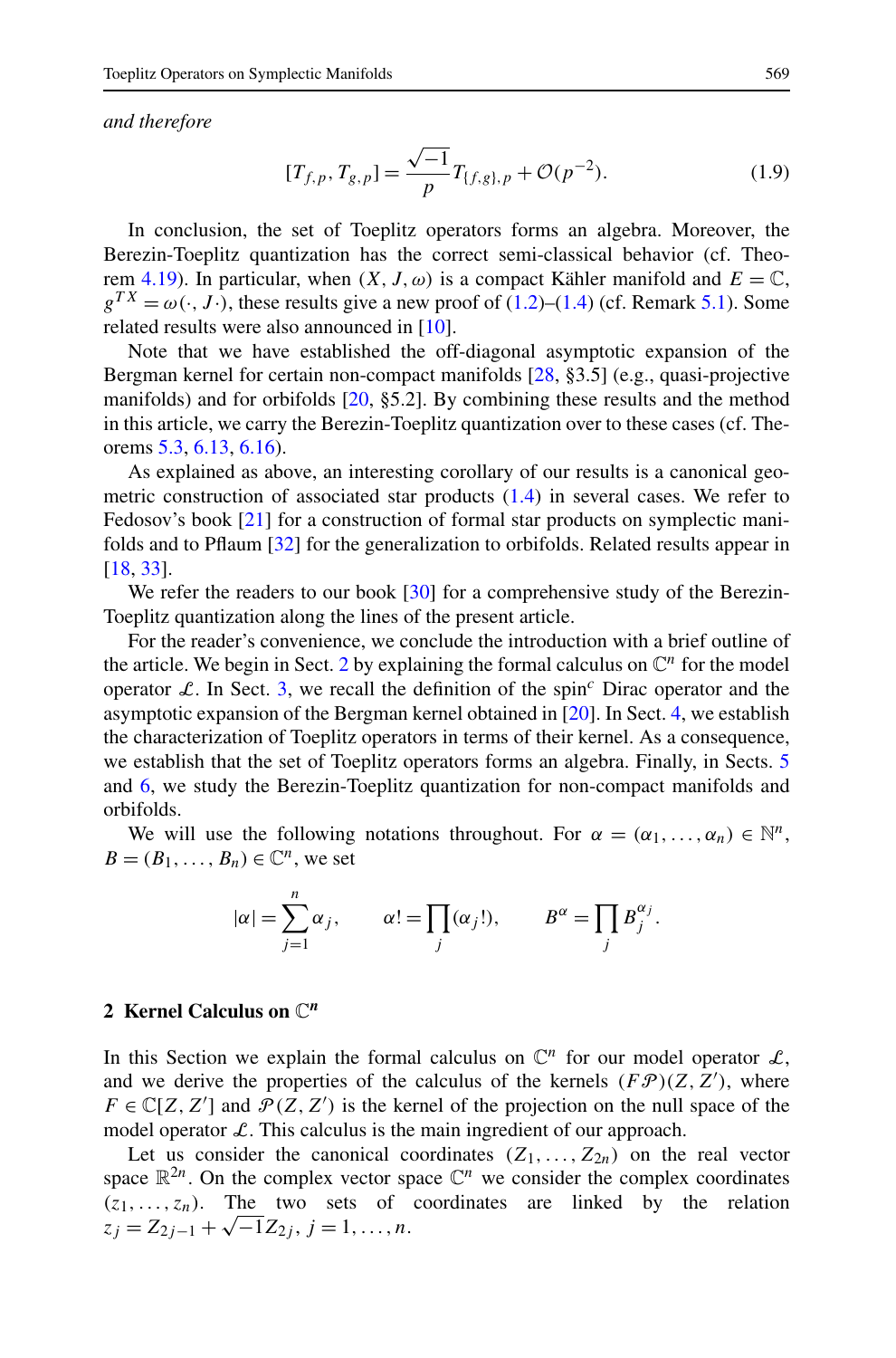<span id="page-5-0"></span>We consider the  $L^2$ -norm  $\| \cdot \|_{L^2} = (\int_{\mathbb{R}^{2n}} | \cdot |^2 dZ)^{1/2}$  on  $\mathbb{R}^{2n}$ , where  $dZ =$  $dZ_1 \cdots dZ_{2n}$  is the standard Euclidean volume form.

Let  $0 < a_1 \leq a_2 \leq \cdots \leq a_n$ . We define the differential operators:

$$
b_i = -2\frac{\partial}{\partial z_i} + \frac{1}{2}a_i\overline{z}_i, \qquad b_i^+ = 2\frac{\partial}{\partial \overline{z}_i} + \frac{1}{2}a_i z_i,
$$
  
\n
$$
b = (b_1, \dots, b_n).
$$
\n(2.1)

Then  $b_i^+$  is the adjoint of  $b_i$  on  $(L^2(\mathbb{R}^{2n}), \| \cdot \|_{L^2})$ . Set

$$
\mathcal{L} = \sum_{i} b_i b_i^+.\tag{2.2}
$$

Then L acts as a densely defined self-adjoint operator on  $(L^2(\mathbb{R}^{2n}), \|\cdot\|_{1})$ .

**Theorem 2.1** *The spectrum of*  $\mathcal L$  *on*  $L^2(\mathbb R^{2n})$  *is given by* 

$$
Spec(\mathcal{L}) = \left\{ 2 \sum_{i=1}^{n} \alpha_i a_i : \alpha = (\alpha_1, ..., \alpha_n) \in \mathbb{N}^n \right\}
$$
 (2.3)

and an orthogonal basis of the eigenspace of  $2\sum_{i=1}^{n}\alpha_{i}a_{i}$  is given by

$$
b^{\alpha} \left( z^{\beta} \exp \left( -\frac{1}{4} \sum_{i=1}^{n} a_i |z_i|^2 \right) \right), \quad \text{with } \beta \in \mathbb{N}^n. \tag{2.4}
$$

*In particular*, *an orthonormal basis of* Ker*(*L*) is*

$$
\varphi_{\beta}(z) = \left(\frac{a^{\beta}}{(2\pi)^n 2^{|\beta|} \beta!} \prod_{i=1}^n a_i\right)^{1/2} z^{\beta} \exp\left(-\frac{1}{4} \sum_{j=1}^n a_j |z_j|^2\right), \quad \beta \in \mathbb{N}^n. \tag{2.5}
$$

For a proof we refer to  $[28,$  $[28,$  Theorem 1.15] (cf. also  $[30,$  $[30,$  Theorem 4.1.20]). Let  $\mathcal{P}(Z, Z')$  denote the kernel of the orthogonal projection  $\mathcal{P}: L^2(\mathbb{R}^{2n}) \longrightarrow \text{Ker}(\mathcal{L})$ with respect to  $dZ$ . We call  $\mathcal{P}(\cdot, \cdot)$  the Bergman kernel of  $\mathcal{L}$ .

It is easy to see that  $\mathcal{P}(Z, Z') = \sum_{\beta} \varphi_{\beta}(z) \overline{\varphi_{\beta}(z')}$ . We infer the following formula for the kernel  $\mathcal{P}(Z, Z')$ :

$$
\mathcal{P}(Z, Z') = \prod_{i=1}^{n} \frac{a_i}{2\pi} \exp\left(-\frac{1}{4} \sum_{i=1}^{n} a_i (|z_i|^2 + |z'_i|^2 - 2z_i \overline{z'_i})\right).
$$
 (2.6)

In the calculations involving the kernel  $\mathcal{P}(\cdot, \cdot)$ , we prefer however to use the orthogonal decomposition of  $L^2(\mathbb{R}^{2n})$  given in Theorem 2.1 and the fact that  $\mathcal P$  is an orthogonal projection, rather than integrating against the expression  $(2.6)$  of  $\mathcal{P}(\cdot, \cdot)$ . This point of view helps simplify a lot the computations and understand better the operations. As an example, if  $\varphi(Z) = b^{\alpha} z^{\beta} \exp(-\frac{1}{4} \sum_{j=1}^{n} a_j |z_j|^2)$  with  $\alpha, \beta \in \mathbb{N}^n$ ,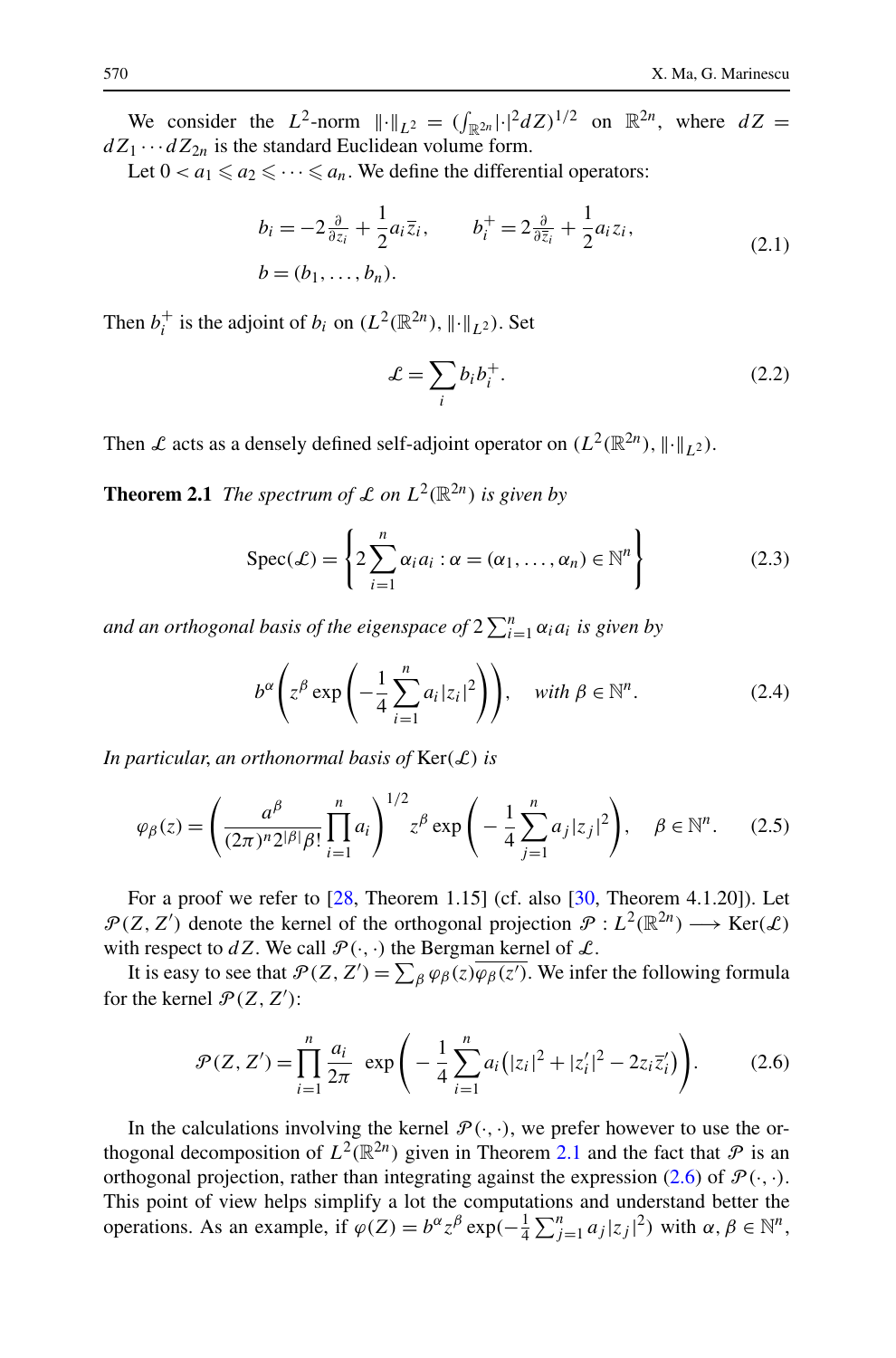<span id="page-6-0"></span>then Theorem [2.1](#page-5-0) implies immediately that

$$
(\mathcal{P}\varphi)(Z) = \begin{cases} z^{\beta} \exp(-\frac{1}{4} \sum_{j=1}^{n} a_j |z_j|^2) & \text{if } |\alpha| = 0, \\ 0 & \text{if } |\alpha| > 0. \end{cases}
$$
 (2.7)

In the rest of this section, all operators are defined by their kernels with respect to *dZ*. In this way, if *F* is a polynomial on *Z*, *Z'*, then  $F\mathcal{P}$  is an operator on  $L^2(\mathbb{R}^{2n})$ with kernel  $F(Z, Z')\mathcal{P}(Z, Z')$  with respect to  $dZ$ .

We will add a subscript  $z$  or  $z'$  when we need to specify the operator is acting on the variables *Z* or *Z* .

**Lemma 2.2** *For any polynomial*  $F(Z, Z') \in \mathbb{C}[Z, Z']$ , *there exist polynomials*  $F_{\alpha} \in$  $\mathbb{C}[z, Z']$  *and*  $F_{\alpha,0} \in \mathbb{C}[z, \overline{z}'], \ (\alpha \in \mathbb{N}^n)$  *such that* 

$$
(F\mathcal{P})(Z,Z') = \sum_{\alpha} b^{\alpha}_{z} (F_{\alpha}\mathcal{P})(Z,Z'), \qquad (2.8)
$$

$$
((F\mathcal{P}) \circ \mathcal{P})(Z, Z') = \sum_{\alpha} b_z^{\alpha} F_{\alpha,0}(z, \overline{z}') \mathcal{P}(Z, Z'). \tag{2.9}
$$

*Moreover*,  $|\alpha| + \deg F_{\alpha}$ ,  $|\alpha| + \deg F_{\alpha,0}$  *have the same parity with the degree of F in*  $Z, Z'$ . *In particular,*  $F_{0,0}(z, \overline{z}')$  *is a polynomial in*  $z, \overline{z}'$  *and its degree has the same parity with* deg*F*.

*For any polynomials*  $F, G \in \mathbb{C}[Z, Z']$  *there exist polynomial*  $\mathcal{K}[F, G] \in \mathbb{C}[Z, Z']$ *such that*

$$
((F\mathcal{P}) \circ (G\mathcal{P}))(Z, Z') = \mathcal{K}[F, G](Z, Z')\mathcal{P}(Z, Z').
$$
 (2.10)

*Proof* Note that from ([2.1\)](#page-5-0) and ([2.6](#page-5-0)), for any polynomial  $g(z, \overline{z}) \in \mathbb{C}[z, \overline{z}]$ , we get

$$
b_{j,z}\mathcal{P}(Z, Z') = a_j(\overline{z}_j - \overline{z}'_j)\mathcal{P}(Z, Z'),
$$
  
\n
$$
[g(z, \overline{z}), b_{j,z}] = 2\frac{\partial}{\partial z_j}g(z, \overline{z}).
$$
\n(2.11)

Let  $F(Z, Z') \in \mathbb{C}[Z, Z']$ . Using repeatedly (2.11) we can replace  $\overline{z}$  in the expression of  $F(Z, Z')$  by a combination of  $b_{j,z}$  and  $\overline{z}'$  and (2.8) follows. We deduce from (2.7) and (2.8) that there exists  $F_0 \in \mathbb{C}[z, Z']$  such that

$$
(\mathcal{P} \circ (F\mathcal{P}))(Z, Z') = (F_0\mathcal{P})(Z, Z').
$$
\n(2.12)

We apply now  $(2.12)$  for  $\overline{F}$  instead of  $F$  and take the adjoint of the so obtained equality. Since  $P$  is self-adjoint, this implies the existence of a polynomial  $F'$  in  $Z, \overline{z}'$  such that

$$
((F\mathcal{P}) \circ \mathcal{P})(Z, Z') = F'(Z, \overline{z}')\mathcal{P}(Z, Z').
$$

The latter formula together with  $(2.8)$  imply  $(2.9)$ . Finally,  $(2.10)$  results from  $(2.8)$ and  $(2.9)$ .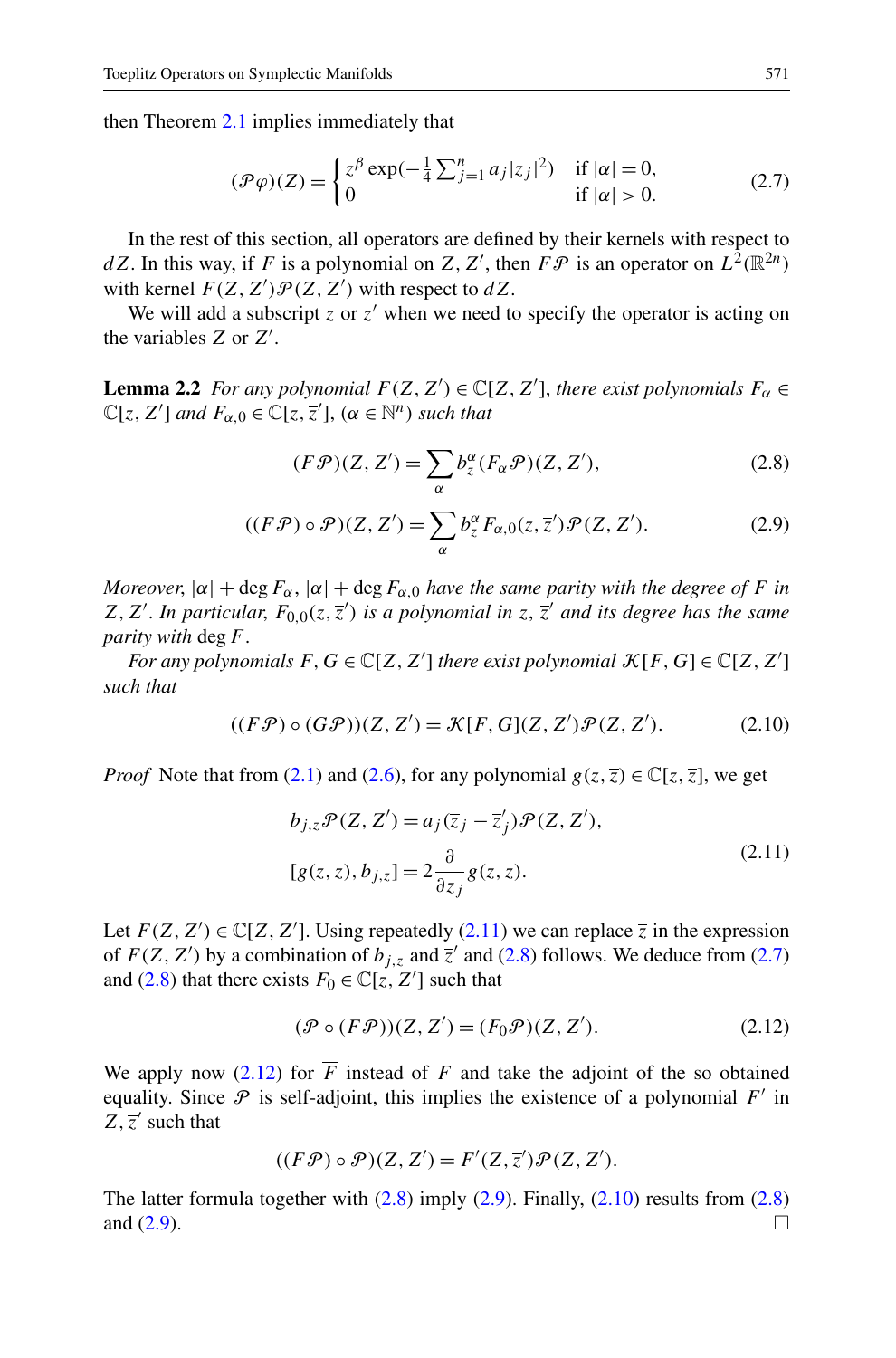<span id="page-7-0"></span>*Example 2.3* We illustrate how Lemma [2.2](#page-6-0) works. Observe that [\(2.11\)](#page-6-0) entails

$$
\overline{z}_j \mathcal{P}(Z, Z') = \frac{b_{j,z}}{a_j} \mathcal{P}(Z, Z') + \overline{z}'_j \mathcal{P}(Z, Z').
$$
 (2.13)

Moreover, specializing ([2.11](#page-6-0)) for  $g(z, \overline{z}) = z_i$  we get

$$
z_i b_{j,z} \mathcal{P}(Z, Z') = b_{j,z}(z_i \mathcal{P})(Z, Z') + 2\delta_{ij} \mathcal{P}(Z, Z').
$$
 (2.14)

Formulas  $(2.13)$  and  $(2.14)$  give

$$
z_i\overline{z}_j\mathcal{P}(Z,Z') = \frac{1}{a_j}b_{j,z}z_i\mathcal{P}(Z,Z') + \frac{2}{a_j}\delta_{ij}\mathcal{P}(Z,Z') + z_i\overline{z}_j'\mathcal{P}(Z,Z').
$$
 (2.15)

Using the preceding formula we calculate further some examples for the expression  $\mathcal{K}[F,G]$  introduced ([2.10](#page-6-0)). Indeed, equations ([2.7](#page-6-0)), (2.13) and (2.15) imply that

$$
\mathcal{K}[1,\overline{z}_j]\mathcal{P} = \mathcal{P} \circ (\overline{z}_j\mathcal{P}) = \overline{z}'_j\mathcal{P}, \quad \mathcal{K}[1,z_j]\mathcal{P} = \mathcal{P} \circ (z_j\mathcal{P}) = z_j\mathcal{P}, \n\mathcal{K}[z_i,\overline{z}_j]\mathcal{P} = (z_i\mathcal{P}) \circ (\overline{z}_j\mathcal{P}) = z_i\mathcal{P} \circ (\overline{z}_j\mathcal{P}) = z_i\overline{z}'_j\mathcal{P}, \n\mathcal{K}[\overline{z}_i,z_j]\mathcal{P} = (\overline{z}_i\mathcal{P}) \circ (z_j\mathcal{P}) = \overline{z}_i\mathcal{P} \circ (z_j\mathcal{P}) = \overline{z}_i z_j\mathcal{P}, \n\mathcal{K}[z'_i,\overline{z}_j]\mathcal{P} = (z'_i\mathcal{P}) \circ (\overline{z}_j\mathcal{P}) = \mathcal{P} \circ (z_i\overline{z}_j\mathcal{P}) = \frac{2}{a_j}\delta_{ij}\mathcal{P} + z_i\overline{z}'_j\mathcal{P}, \n\mathcal{K}[\overline{z}'_i,z_j]\mathcal{P} = (\overline{z}'_i\mathcal{P}) \circ (z_j\mathcal{P}) = \mathcal{P} \circ (\overline{z}_i z_j\mathcal{P}) = \frac{2}{a_j}\delta_{ij}\mathcal{P} + \overline{z}'_i z_j\mathcal{P}.
$$
\n(2.16)

Thus, we get:

$$
\mathcal{K}[1,\overline{z}_j] = \overline{z}'_j, \qquad \mathcal{K}[1,z_j] = z_j, \n\mathcal{K}[z_i,\overline{z}_j] = z_i\overline{z}'_j, \qquad \mathcal{K}[\overline{z}_i,z_j] = \overline{z}_iz_j, \n\mathcal{K}[\overline{z}'_i,z_j] = \mathcal{K}[z'_j,\overline{z}_i] = \frac{2}{a_j}\delta_{ij} + \overline{z}'_iz_j.
$$
\n(2.17)

*Notation 2.4* To simplify our calculations, we introduce the following notation. For any polynomial  $F \in \mathbb{C}[Z, Z']$  we denote by  $(F\mathcal{P})_p$  the operator defined by the kernel  $p^n(FP)(\sqrt{p}Z, \sqrt{p}Z')$ , that is,

$$
((F\mathcal{P})_p\varphi)(Z) = \int_{\mathbb{R}^{2n}} p^n (F\mathcal{P}) (\sqrt{p}Z, \sqrt{p}Z')\varphi(Z')dZ',
$$
  
for any  $\varphi \in L^2(\mathbb{R}^{2n})$ . (2.18)

Let  $F, G \in \mathbb{C}[Z, Z']$ . By a change of variables we obtain

$$
((F\mathcal{P})_p \circ (G\mathcal{P})_p)(Z, Z') = p^n((F\mathcal{P}) \circ (G\mathcal{P}))(\sqrt{p}Z, \sqrt{p}Z').
$$
 (2.19)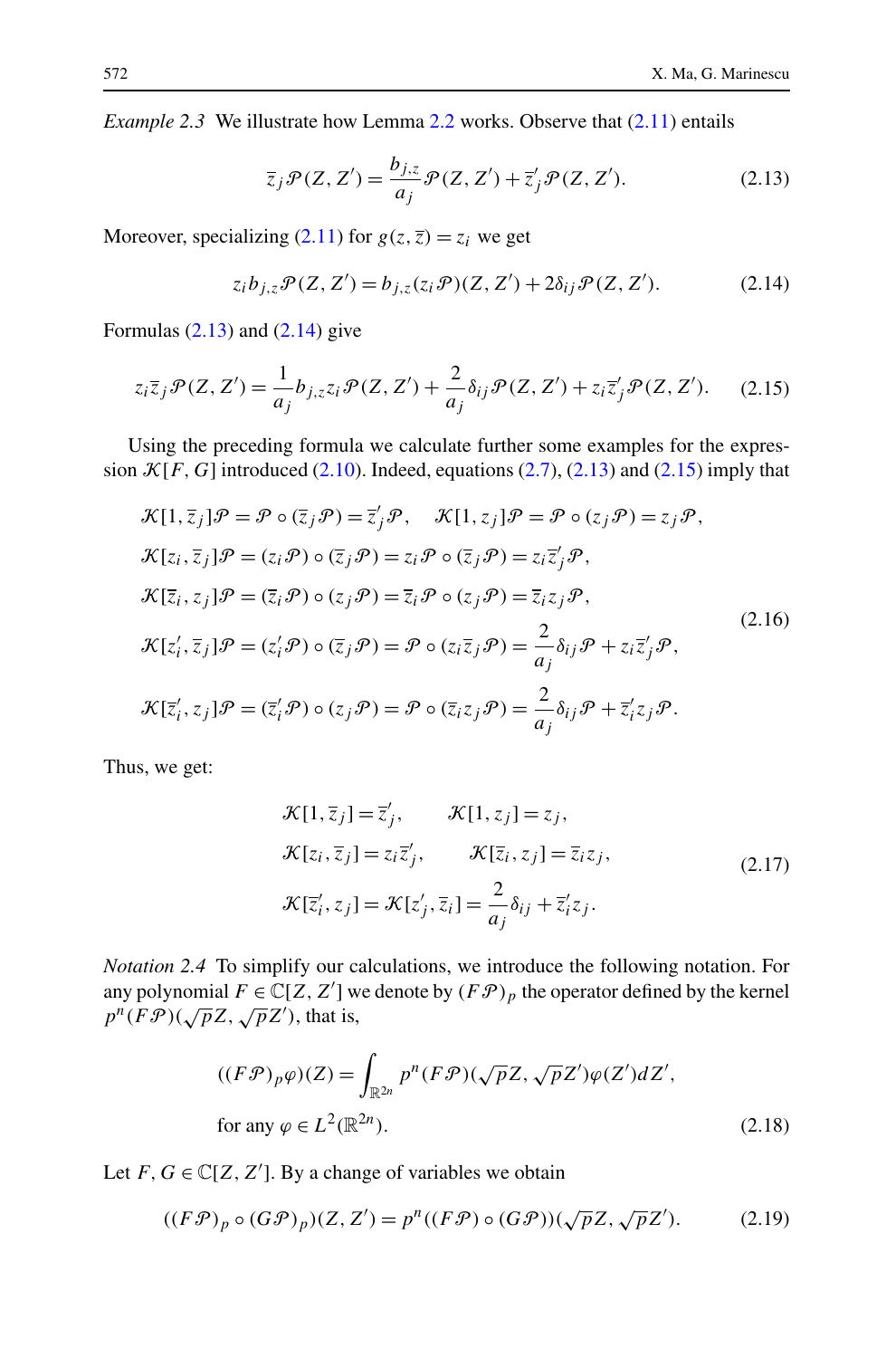# <span id="page-8-0"></span>**3 Bergman Kernels on Symplectic Manifolds**

This section is organized as follows. We recall the definition of the spin*<sup>c</sup>* Dirac operator in Sect. 3.1, and in Sect. [3.2,](#page-11-0) we explain the asymptotic expansion of the Bergman kernel.

# 3.1 The spin*<sup>c</sup>* Dirac Operator

Let *X* be a compact manifold of real dimension 2*n* with almost complex structure *J*. Let  $g^{TX}$  be a Riemannian metric on *X* compatible with *J*, i.e.,  $g^{TX}(J \cdot, J \cdot) =$  $g^{TX}(\cdot, \cdot)$ .

The almost complex structure *J* induces a splitting of the complexification of the tangent bundle,  $TX \otimes_{\mathbb{R}} \mathbb{C} = T^{(1,0)}X \oplus T^{(0,1)}X$ , where  $T^{(1,0)}X$  and  $T^{(0,1)}X$ are the eigenbundles of *J* corresponding to the eigenvalues  $\sqrt{-1}$  and  $-\sqrt{-1}$  respectively. Let  $P^{(1,0)} = \frac{1}{2}(1 - \sqrt{-1}J)$  and  $P^{(0,1)}$  be the natural projections from  $TX \otimes_{\mathbb{R}} \mathbb{C}$  onto  $T^{(1,0)}X$  and  $T^{(0,1)}X$ . Accordingly, we have a decomposition of the complexified cotangent bundle:  $T^*X \otimes_{\mathbb{R}} \mathbb{C} = T^{*(1,0)}X \oplus T^{*(0,1)}X$ . The exterior algebra bundle decomposes as  $\Lambda(T^*X) \otimes_{\mathbb{R}} \mathbb{C} = \bigoplus_{p,q} \Lambda^{p,q}(T^*X)$ , where  $\Lambda^{p,q}(T^*X) :=$  $\Lambda^p(T^{*(1,0)}X) \otimes \Lambda^q(T^{*(0,1)}X)$ .

Let  $\nabla^{TX}$  be the Levi–Civita connection of  $(T X, g^{TX})$  with associated curvature  $R^{TX}$ . Let  $\nabla^{X} J \in T^{*} X \otimes \text{End}(TX)$  be the covariant derivative of *J* induced by  $\nabla^{TX}$ . Set

$$
\nabla^{T^{(1,0)}X} = P^{(1,0)} \nabla^{TX} P^{(1,0)}, \qquad \nabla^{T^{(0,1)}X} = P^{(0,1)} \nabla^{TX} P^{(0,1)},
$$
  
\n
$$
{}^{0} \nabla^{TX} = \nabla^{T^{(1,0)}X} \oplus \nabla^{T^{(0,1)}X}, \qquad A_{2} = \nabla^{TX} - {}^{0} \nabla^{TX}.
$$
\n(3.1)

Then  $\nabla^{T^{(1,0)}X}$  and  $\nabla^{T^{(0,1)}X}$  are the canonical Hermitian connections on  $T^{(1,0)}X$  and  $T^{(0,1)}X$  respectively with curvatures  $R^{T^{(1,0)}X}$  and  $R^{T^{(0,1)}X}$ . Moreover,  ${}^{0}\nabla^{TX}$  is an Euclidean connection on *TX*. The tensor  $A_2 \in T^*X \otimes \text{End}(TX)$  satisfies

$$
A_2 = \frac{1}{2}J(\nabla^X J), \qquad JA_2 = -A_2 J.
$$
 (3.2)

For any  $v \in TX$  with decomposition  $v = v_{1,0} + v_{0,1} \in T^{(1,0)}X \oplus T^{(0,1)}X$ , let  $\overline{v}_{1,0}^* \in T^{*(0,1)}X$  be the metric dual of  $v_{1,0}$ . Then

$$
\mathbf{c}(v) = \sqrt{2}(\overline{v}_{1,0}^* \wedge -i_{v_{0,1}}) \tag{3.3}
$$

defines the Clifford action of *v* on  $\Lambda^{0,\bullet} = \Lambda^{\text{even}}(T^{*(0,1)}X) \oplus \Lambda^{\text{odd}}(T^{*(0,1)}X)$ , where ∧ and *i* denote the exterior and interior product respectively.

The connection  $\nabla^{T^{(1,0)}X}$  on  $T^{(1,0)}X$  induces naturally a Hermitian connection  $\nabla^{A^{0,\bullet}}$  on  $\Lambda^{0,\bullet} = \Lambda^{\bullet}(T^{*(0,1)}X)$  which preserves the natural Z-grading on  $\Lambda^{0,\bullet}$ . Let  $\{w_j\}_{j=1}^n$  be a local orthonormal frame of  $T^{(1,0)}X$ . Let  $\{w^j\}_{j=1}^n$  be the dual frame of  ${w_j}_{j=1}^n$ . Then

$$
e_{2j-1} = \frac{1}{\sqrt{2}}(w_j + \overline{w}_j)
$$
 and  $e_{2j} = \frac{\sqrt{-1}}{\sqrt{2}}(w_j - \overline{w}_j), \quad j = 1, ..., n,$  (3.4)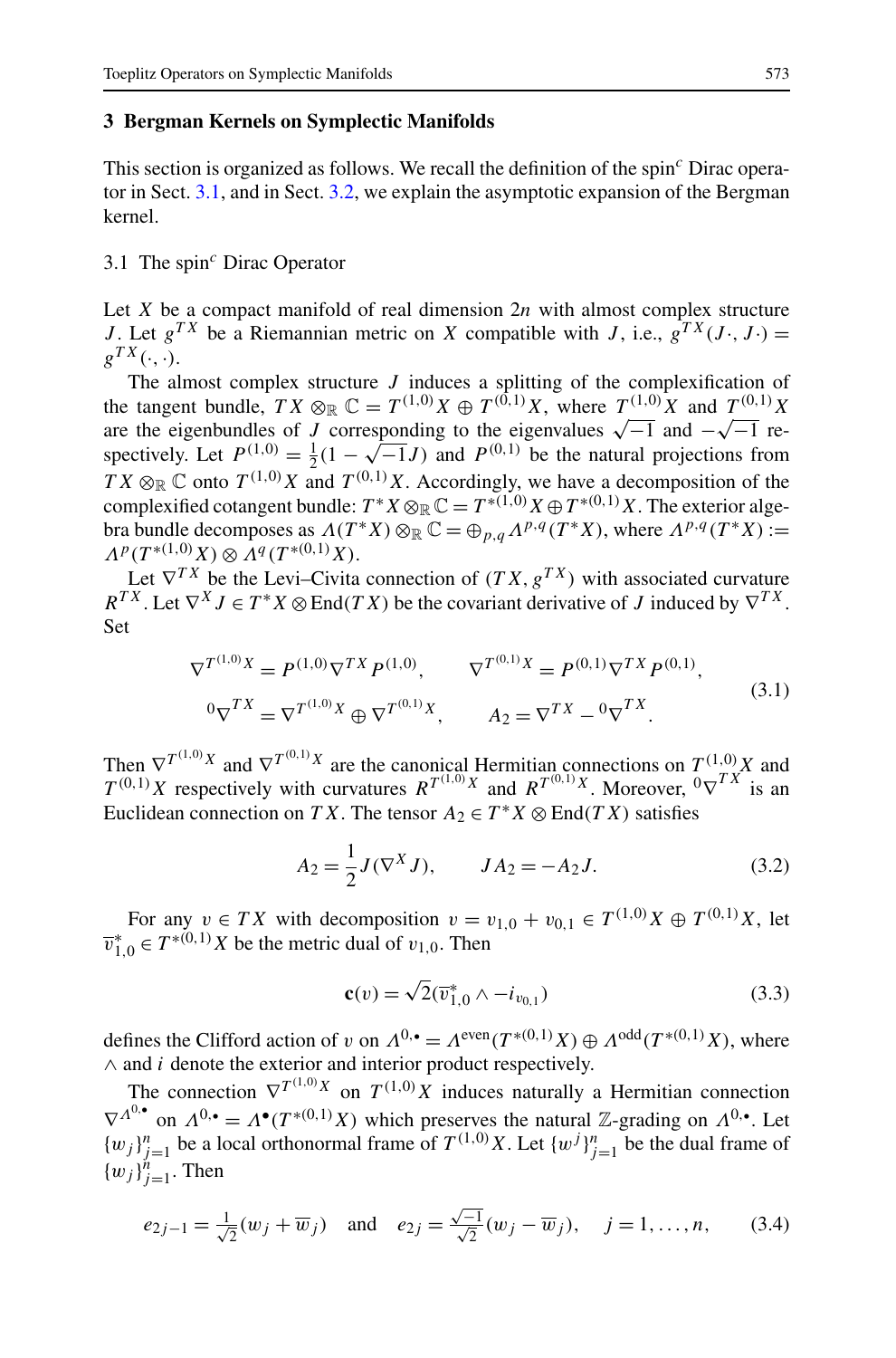<span id="page-9-0"></span>form an orthonormal frame of *T X*. Set

$$
\mathbf{c}(A_2) = \frac{1}{4} \sum_{i,j} \langle A_2 e_i, e_j \rangle \mathbf{c}(e_i) \mathbf{c}(e_j)
$$
  
= 
$$
\frac{1}{2} \sum_{l,m} (\langle A_2 w_l, w_m \rangle i_{\overline{w}_l} i_{\overline{w}_m} + \langle A_2 \overline{w}_l, \overline{w}_m \rangle \overline{w}^l \wedge \overline{w}^m \wedge),
$$
 (3.5)  

$$
\nabla^{\text{Cliff}} = \nabla^{A^0 \bullet} + \mathbf{c}(A_2).
$$

The connection  $\nabla^{\text{Cliff}}$  is the Clifford connection on  $\Lambda^{0,\bullet}$  induced canonically by  $\nabla^{TX}$ (cf.  $[27, §2]$  $[27, §2]$  $[27, §2]$ ). (Note that in the definition of the Clifford connection in  $[27, (2.3)]$  $[27, (2.3)]$ , one should add the term " $+\frac{1}{2}$  Tr $|_{T^{(0,1)}X}\Gamma$ " in the right-hand side of the first line, and the second line should read  $\tilde{u} = d + \sum_{lm} \{ \langle \Gamma w_l, \overline{w}_m \rangle \overline{w}^m \wedge i \overline{w}_l + \cdots \}$ 

Let  $(E, h^E)$  be a Hermitian vector bundle on *X* with Hermitian connection  $\nabla^E$ and curvature  $R^E$ . Let  $(L, h^L)$  be a Hermitian line bundle over X endowed with a Hermitian connection  $\nabla^L$  with curvature  $R^L = (\nabla^L)^2$ . We assume that  $(L, \nabla^L)$ satisfies the *prequantization condition*, that is

$$
\omega(\cdot, J \cdot) > 0
$$
,  $\omega(J \cdot, J \cdot) = \omega(\cdot, \cdot)$ , where  $\omega := \frac{\sqrt{-1}}{2\pi} R^L$ . (3.6)

This implies in particular that  $\omega$  is a symplectic form on *X*.

We relate  $g^{TX}$  with  $\omega$  by means of the skew–adjoint linear map  $J:TX\longrightarrow TX$ which satisfies the relation

$$
\omega(u, v) = g^{TX}(\mathbf{J}u, v) \quad \text{for } u, v \in TX.
$$
 (3.7)

Then *J* commutes with *J*, and  $J = J(-J^2)^{-\frac{1}{2}}$ . We denote

$$
E_p := \Lambda^{0,\bullet} \otimes L^p \otimes E. \tag{3.8}
$$

Along the fibers of  $E_p$ , we consider the pointwise Hermitian product  $\langle \cdot, \cdot \rangle$  induced by  $g^{TX}$ ,  $h^L$  and  $h^E$ . Let  $dv_X$  be the Riemannian volume form of  $(TX, g^{TX})$ . The *L*<sup>2</sup>-Hermitian product on the space  $\Omega^{0,\bullet}(X,L^p \otimes E)$  of smooth sections of  $E_p$  is given by

$$
\langle s_1, s_2 \rangle = \int_X \langle s_1(x), s_2(x) \rangle dv_X(x). \tag{3.9}
$$

We denote the corresponding norm with  $\|\cdot\|_{L^2}$  and with  $L^2(X, E_p)$  the completion of  $\Omega^{0,\bullet}(X, L^p \otimes E)$  with respect to this norm.

Let  $\nabla^{L^p \otimes E}$  be the connection on  $L^p \otimes E$  induced by  $\nabla^L$  and  $\nabla^E$ . Let  $\nabla^{E_p}$  be the connection on  $E_p$  induced by  $\nabla^{\text{Cliff}}$ ,  $\nabla^{L^p \otimes E}$ :

$$
\nabla^{E_p} = \nabla^{\text{Cliff}} \otimes \text{Id} + \text{Id} \otimes \nabla^{L^p \otimes E}.
$$
 (3.10)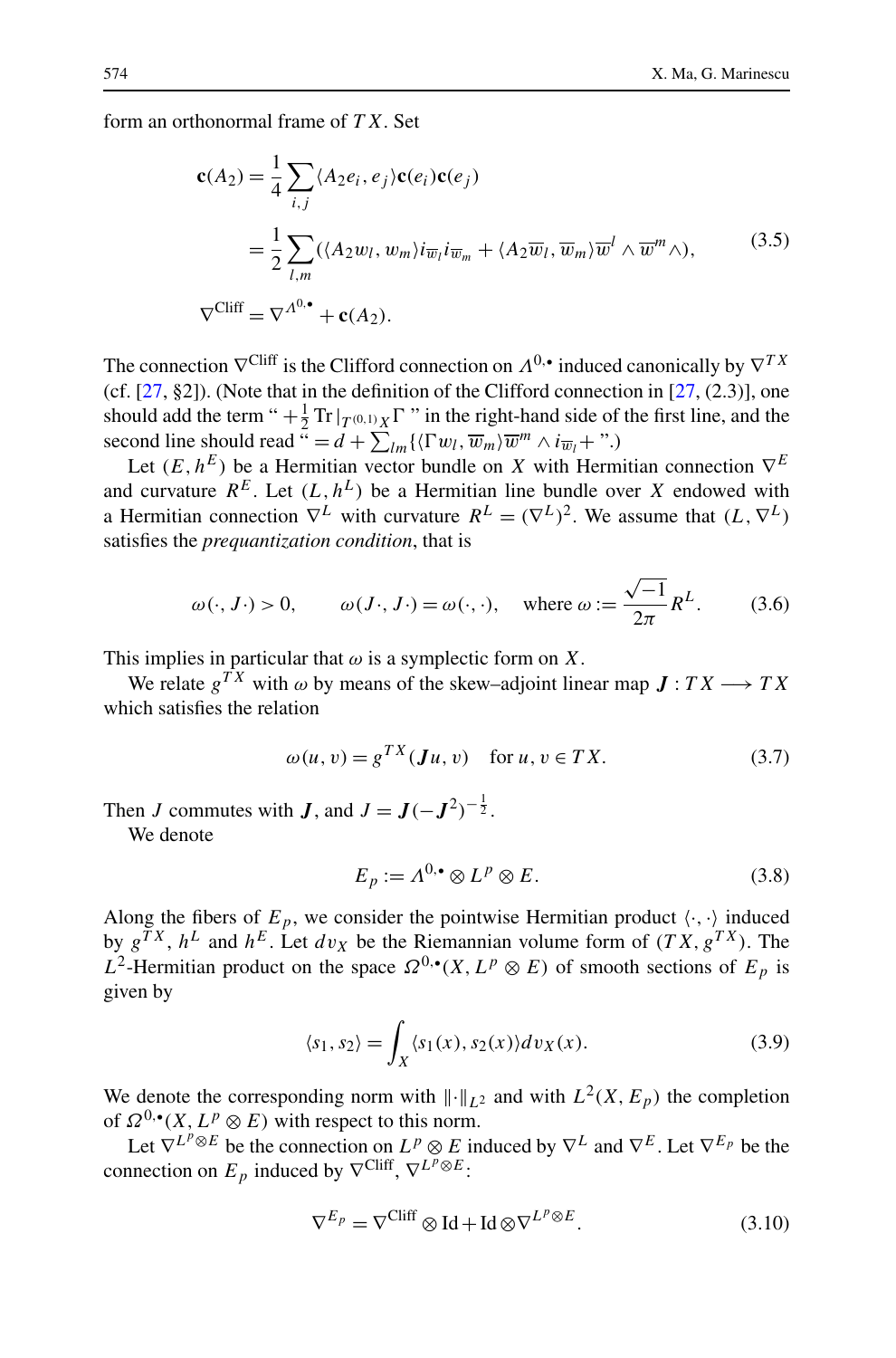<span id="page-10-0"></span>**Definition 3.1** The *spin<sup>c</sup> Dirac operator*  $D_p$  is defined by

$$
D_p = \sum_{j=1}^{2n} \mathbf{c}(e_j) \nabla_{e_j}^{E_p} : \Omega^{0,\bullet}(X, L^p \otimes E) \longrightarrow \Omega^{0,\bullet}(X, L^p \otimes E). \tag{3.11}
$$

*D<sub>p</sub>* is a formally self-adjoint, first order elliptic differential operator on  $Ω<sup>0</sup>·$  (*X, L<sup>p</sup>* ⊗ *E*), which interchanges  $\Omega^{0, \text{even}}(X, L^p \otimes E)$  and  $\Omega^{0, \text{odd}}(X, L^p \otimes E)$  (cf. [\[30](#page-45-0), §1.3]).

**Definition 3.2** The orthogonal projection

$$
P_p: L^2(X, E_p) \longrightarrow \text{Ker}(D_p) \tag{3.12}
$$

is called the *Bergman projection*. Let  $\pi_1$  and  $\pi_2$  be the projections of  $X \times X$  on the first and second factor. Since  $P_p$  is a smoothing operator, the Schwartz kernel theorem [\[36,](#page-46-0) p. 296], [[30,](#page-45-0) Th. B.2.7] shows that the Schwartz kernel of  $P_p$  is smooth, i.e., there exists a section  $P_p(\cdot, \cdot) \in C^\infty(X \times X, \pi_1^*(E_p) \otimes \pi_2^*(E_p^*))$  such that for any  $s \in L^2(X, E_p)$  we have

$$
(P_p s)(x) = \int_X P_p(x, x') s(x') dv_X(x').
$$
\n(3.13)

The smooth kernel  $P_p(\cdot, \cdot)$  is called the *Bergman kernel* of  $D_p$ . Observe that  $P_p(x, x)$  is an element of End $(A(T^{*(0,1)}X) \otimes E)_x$ .

We wish to describe the kernel and spectrum of  $D<sub>p</sub>$  in the sequel. For any operator *A*, we denote by Spec*(A)* the spectrum of *A*.

Recall that  $\{w_i\}$  is an orthonormal frame of  $(T^{(1,0)}X, g^{TX})$ . Set

$$
\omega_d = -\sum_{l,m} R^L(w_l, \overline{w}_m) \overline{w}^m \wedge i_{\overline{w}_l},
$$
  
\n
$$
\tau(x) = \sum_j R^L(w_j, \overline{w}_j) = -\pi \operatorname{Tr} |\tau_X[J\mathbf{J}],
$$
  
\n
$$
\mu_0 = \inf \{ R_x^L(u, \overline{u}) / |u|_{g^T}^2 : u \in T_x^{(1,0)} X, x \in X \} > 0.
$$
\n(3.14)

The following result was proved in [\[27](#page-45-0), Theorems 1.1, 2.5] as an application of the Lichnerowicz formula [\[6](#page-45-0), Theorem 3.52] (cf. also [[30,](#page-45-0) Theorem 1.3.5]) for  $D_p^2$ .

**Theorem 3.3** *There exists*  $C > 0$  *such that for any*  $p \in \mathbb{N}$ ,  $s \in \Omega^{0,>0}(X, L^p \otimes E) :=$  $\bigoplus_{k>0}\Omega^{0,k}(X,L^p\otimes E),$ 

$$
||D_P s||_{L^2}^2 \geq (2p\mu_0 - C) ||s||_{L^2}^2.
$$
 (3.15)

*Moreover*,

$$
Spec(D_p^2) \subset \{0\} \cup [2p\mu_0 - C, +\infty[.
$$
 (3.16)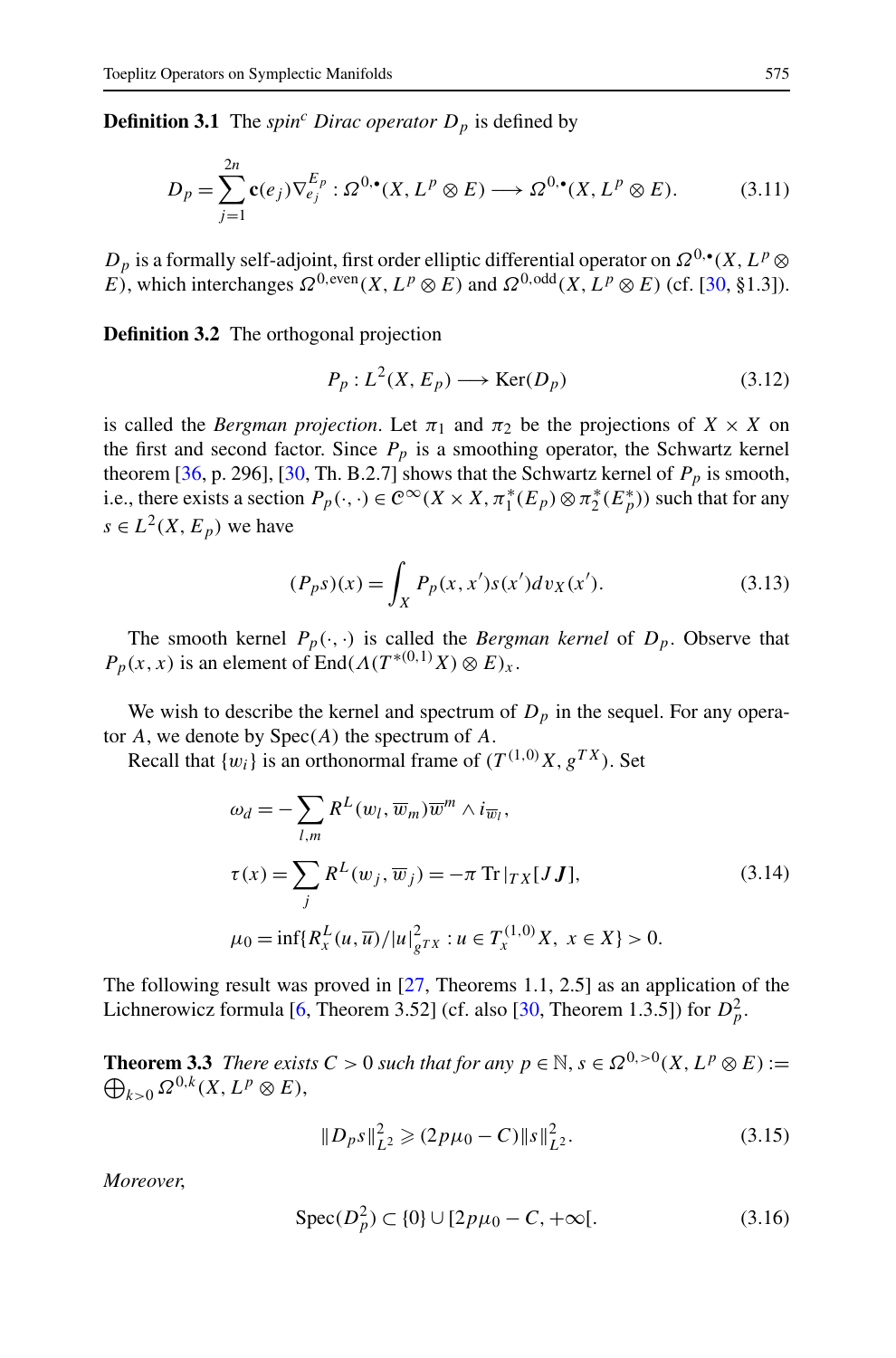#### <span id="page-11-0"></span>3.2 Off-Diagonal Asymptotic Expansion of Bergman Kernel

The existence of the spectral gap expressed in Theorem [3.3](#page-10-0) allows us to *localize* the behavior of the Bergman kernel.

Let  $a^X$  be the injectivity radius of  $(X, g^{TX})$ . We denote by  $B^X(x, \varepsilon)$  and  $B^{T_x X}(0, \varepsilon)$  the open balls in *X* and  $T_x X$  with center *x* and radius  $\varepsilon$ , respectively. Then the exponential map  $T_x X \ni Z \to \exp^X_x(Z) \in X$  is a diffeomorphism from  $B^{T_x X}(0, \varepsilon)$ onto  $B^X(x, \varepsilon)$  for  $\varepsilon \le a^X$ . From now on, we identify  $B^{T_x X}(0, \varepsilon)$  with  $B^X(x, \varepsilon)$  via the exponential map for  $\varepsilon \leqslant a^{X}$  . Throughout what follows,  $\varepsilon$  runs in the fixed interval  $[0, a^X/4]$ .

Let  $f: \mathbb{R} \to [0, 1]$  be a smooth even function such that  $f(v) = 1$  for  $|v| \le \varepsilon/2$ , and  $f(v) = 0$  for  $|v| \ge \varepsilon$ . Set

$$
F(a) = \left(\int_{-\infty}^{+\infty} \mathbf{f}(v) dv\right)^{-1} \int_{-\infty}^{+\infty} e^{iva} \mathbf{f}(v) dv.
$$
 (3.17)

Then  $F(a)$  is an even function and lies in the Schwartz space  $S(\mathbb{R})$  and  $F(0) = 1$ . By [\[20](#page-45-0), Proposition 4.1], we have the *far off-diagonal* behavior of the Bergman kernel:

**Proposition 3.4** *For any l, m*  $\in$  *N and*  $\varepsilon$  > 0*, there exists*  $C_{l,m,\varepsilon}$  > 0 *such that for any*  $p \geq 1, x, x' \in X$ , the following estimate holds:

$$
|F(D_p)(x, x') - P_p(x, x')|_{\mathcal{C}^m(X \times X)} \leq C_{l,m,\varepsilon} p^{-l}.
$$
 (3.18)

*Especially, for*  $d(x, x') > \varepsilon$ ,

$$
|P_p(x, x')|_{\mathcal{C}^m(X \times X)} \leqslant C_{l,m,\varepsilon} p^{-l}.\tag{3.19}
$$

*The*  $\mathbb{C}^m$  *norm in* (3.18) *and* (3.19) *is induced by*  $\nabla^L$ ,  $\nabla^E$ ,  $h^L$ ,  $h^E$  *and*  $g^{TX}$ .

We consider the orthogonal projection:

$$
I_{\mathbb{C}\otimes E}:E:=\Lambda(T^{*(0,1)}X)\otimes E\longrightarrow\mathbb{C}\otimes E. \tag{3.20}
$$

Let  $\pi$  :  $TX \times_X TX \to X$  be the natural projection from the fiberwise product of  $TX$ on *X*. Let  $\nabla^{\text{End}(E)}$  be the connection on End $(A(T^{*(0,1)}X) \otimes E)$  induced by  $\nabla^{\text{Cliff}}$ and  $\nabla^E$ .

Let us elaborate on the identifications we use in the sequel, which we state as a Lemma.

**Lemma 3.5** *Let*  $x_0 \in X$  *be fixed and consider the diffeomorphism*  $B^{T_{x_0}X}(0, 4\varepsilon) \ni$  $Z \rightarrow \exp_{x_0}^X(Z) \in B^X(x_0, 4\varepsilon)$ . We denote the pull-back of the vector bundles L, E *and Ep via this diffeomorphism by the same symbols*.

(i) *There exist trivializations of L, E and*  $E_p$  *over*  $B^{T_{x_0}X}(0, 4\varepsilon)$  *given by unit frames which are parallel with respect to*  $\overline{\nabla}^L$ ,  $\nabla^E$  *and*  $\overline{\nabla}^{\vec{E}_p}$  *along the curves*  $\chi$ <sup>*y*</sup><sub>Z</sub> : [0, 1]  $\to B^{T_{x_0}X}(0, 4\varepsilon)$  *defined for every*  $Z \in B^{T_{x_0}X}(0, 4\varepsilon)$  *by*  $\gamma_Z(u) =$  $\exp_{x_0}^X(uZ)$ .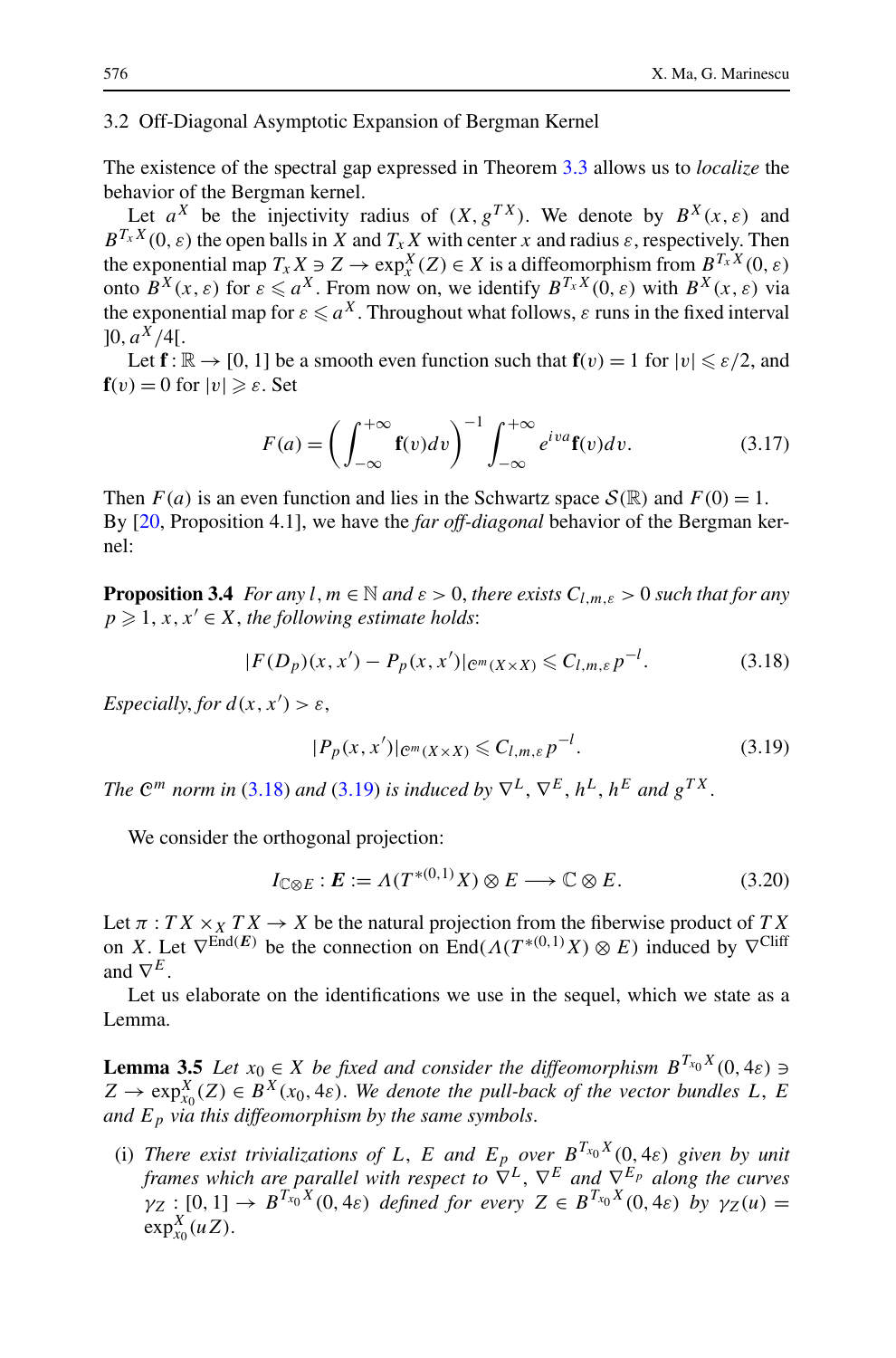- <span id="page-12-0"></span>(ii) With the previous trivializations,  $P_p(x, x')$  induces a smooth section  $B^{T_{x_0}X}(0, 4\varepsilon) \ni Z, Z' \mapsto P_{p,x_0}(Z, Z')$  *of*  $\pi^*(\text{End}(A(T^{*(0,1)}X) \otimes E))$  *over*  $TX \times_X TX$ , *which depends smoothly on*  $x_0$ .
- (iii)  $\nabla^{\text{End}(E)}$  *induces naturally a*  $\mathbb{C}^m$ *-norm with respect to the parameter*  $x_0 \in X$ .
- (iv) If  $dv_{TX}$  is the Riemannian volume form on  $(T_{x_0}X, g^{T_{x_0}X})$ , there exists a smooth *positive function*  $\kappa_{x_0}: T_{x_0}X \to \mathbb{R}, Z \mapsto \kappa_{x_0}(Z)$  *defined by*

$$
dv_X(Z) = \kappa_{x_0}(Z) dv_{TX}(Z), \quad \kappa_{x_0}(0) = 1,
$$
\n(3.21)

*where the subscript*  $x_0$  *of*  $\kappa_{x_0}(Z)$  *indicates the base point*  $x_0 \in X$ .

(v) *By* ([3.7](#page-9-0)), *J* is an element of  $\text{End}(T^{(1,0)}X)$ . Consequently, we can diagonalize  $J_{x_0}$ , *i.e.*, *choose an orthonormal basis*  $\{w_j\}_{j=1}^n$  *of*  $T_{x_0}^{(1,0)}X$  *such that* 

$$
J_{x_0}\omega_j = \frac{\sqrt{-1}}{2\pi}a_j(x_0)w_j, \quad \text{for all } j = 1, 2, \dots, n,
$$
 (3.22)

 $where \ 0 < a_1(x_0) \leq a_2(x_0) \leq \cdots \leq a_n(x_0).$  *Then*  $\{e_j\}_{j=1}^{2n}$  *defined in* [\(3.4\)](#page-8-0) *forms an orthonormal basis of*  $T_{x_0}X$ . *The diffeomorphism* 

$$
\mathbb{R}^{2n} \ni (Z_1, \dots, Z_{2n}) \longmapsto \sum_i Z_i e_i \in T_{x_0} X \tag{3.23}
$$

*induces coordinates on*  $T_{x_0}X$ , which we use throughout the article. In these co*ordinates we have*  $e_i = \partial/\partial Z_i$ .

Let  $\nabla_U$  denote the ordinary differentiation operator on  $T_{x_0}X$  in the direction *U*. We introduce the *model operator* L on  $T_{x_0}X \simeq \mathbb{R}^{2n}$  by setting

$$
\nabla_{0,U} := \nabla_{U} + \frac{1}{2} R_{x_0}^{L}(Z, U), \quad \text{for } U \in T_{x_0} X,
$$
  

$$
\mathcal{L} := -\sum_{j} (\nabla_{0,e_j})^2 - \tau(x_0).
$$
 (3.24)

By [\(3.14](#page-10-0)) and (3.22),  $\tau(x_0) = \sum_j a_j(x_0)$ . The operator L defined in (3.24) coincides with the operator  $\mathcal L$  given by  $(\overline{2.1})$  and  $(2.2)$  $(2.2)$  $(2.2)$ , with  $a_j = a_j(x_0)$  for  $1 \leq j \leq n$ .

We denote by det<sub>C</sub> for the determinant function on the complex bundle  $T^{(1,0)}X$ and set  $|J_{x_0}| = (-J_{x_0}^2)^{1/2}$ . The Bergman kernel  $T_{x_0}X \ni Z, Z' \mapsto \mathcal{P}(Z, Z')$  of  $\mathcal L$  has the following form in view of  $(2.6)$ :

$$
\mathcal{P}(Z, Z') = \det_{\mathbb{C}}(|\mathbf{J}_{x_0}|)
$$
  
 
$$
\times \exp\left(-\frac{\pi}{2} \langle |\mathbf{J}_{x_0}|(Z - Z'), (Z - Z')\rangle - \pi \sqrt{-1} \langle \mathbf{J}_{x_0} Z, Z'\rangle\right).
$$
 (3.25)

By [\[20](#page-45-0), Theorem 4.18'] we have the *off diagonal expansion* of the Bergman kernel:

**Theorem 3.6** *Let*  $\varepsilon \in ]0, a^X/4[$ *. For every*  $x_0 \in X$  *and*  $r \in \mathbb{N}$  *there exist polynomials*  $J_{r,x_0}(Z, Z') \in \text{End}(A(T^{*(0,1)}X) \otimes E)_{x_0}$ , *in*  $Z, Z'$  with the same parity as *r* and with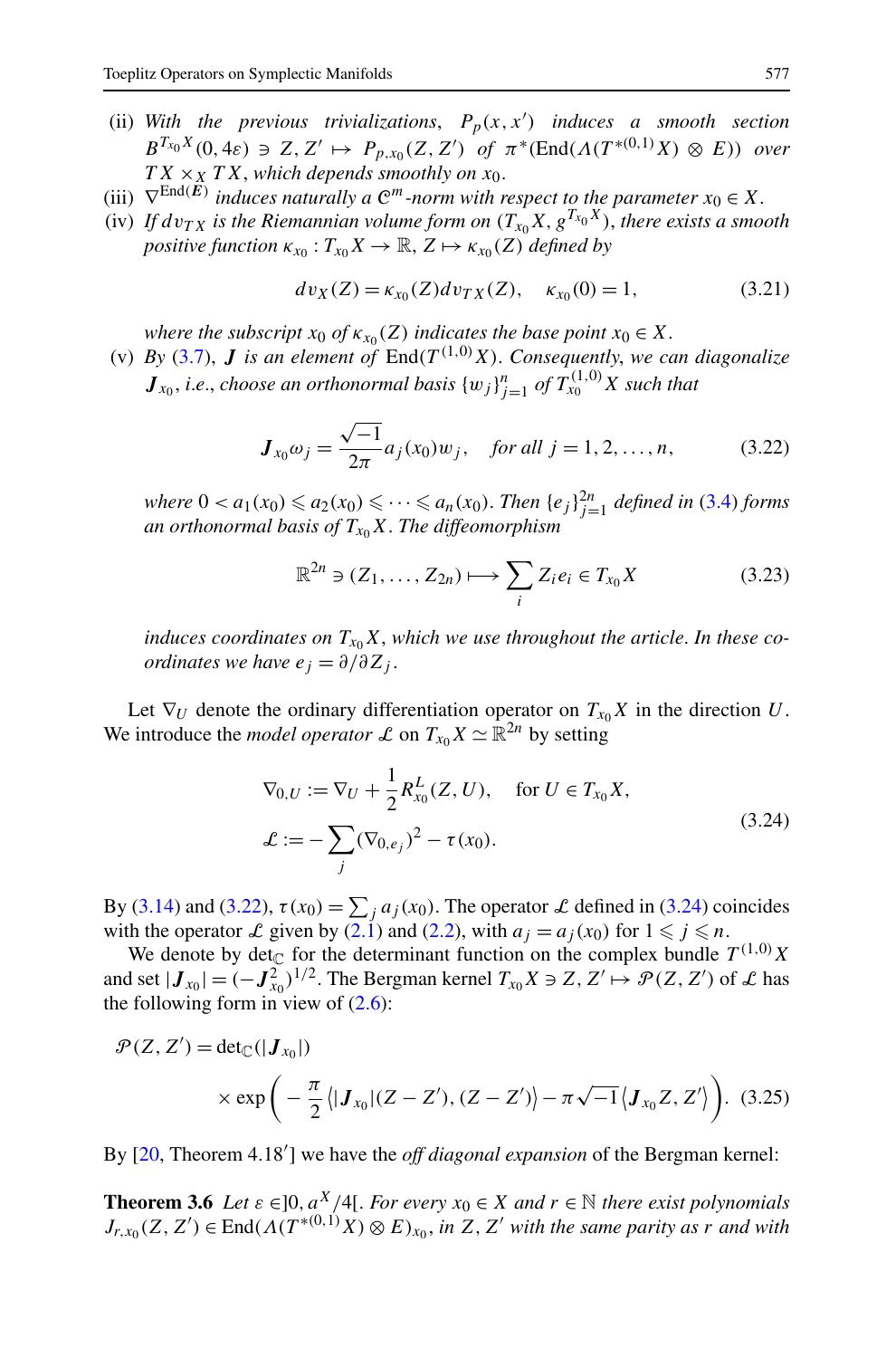<span id="page-13-0"></span> $\deg J_{r,x_0} \leqslant 3r$ , whose coefficients are polynomials in  $R^{TX}$ ,  $R^{T^{(1,0)}X}$ ,  $R^{E}$  (and  $R^{L}$ ) and their derivatives of order  $\leqslant r - 1$  (resp.  $\leqslant r$ ) and reciprocals of linear combina*tions of eigenvalues of J at x*0, *such that by setting*

$$
\mathcal{P}_{x_0}^{(r)}(Z, Z') = J_{r, x_0}(Z, Z') \mathcal{P}(Z, Z'), \quad J_{0, x_0}(Z, Z') = I_{\mathbb{C} \otimes E}, \tag{3.26}
$$

*the following statement holds: There exists*  $C'' > 0$  *such that for every*  $k, m, m' \in \mathbb{N}$ , *there exist*  $N \in \mathbb{N}$  *and*  $C > 0$  *such that the following estimate holds* 

$$
\left| \frac{\partial^{|\alpha|+|\alpha'|}}{\partial Z^{\alpha} \partial Z'^{\alpha'}} \left( \frac{1}{p^n} P_p(Z, Z') \right. \\ - \sum_{r=0}^k \mathcal{P}^{(r)}(\sqrt{p}Z, \sqrt{p}Z') \kappa^{-1/2}(Z) \kappa^{-1/2}(Z') p^{-r/2} \right) \right|_{\mathcal{C}^{m'}(X)} \\ \leq C p^{-(k+1-m)/2} (1 + |\sqrt{p}Z| + |\sqrt{p}Z'|)^N \\ \times \exp(-\sqrt{C''\mu_0} \sqrt{p}|Z - Z'|) + \mathcal{O}(p^{-\infty}), \tag{3.27}
$$

*for any*  $\alpha, \alpha' \in \mathbb{N}^n$ , *with*  $|\alpha| + |\alpha'| \leqslant m$ , *any*  $Z, Z' \in T_{x_0}X$  *with*  $|Z|, |Z'| \leqslant \varepsilon$  *and any*  $x_0 \in X, p \geqslant 1.$ 

Here  $\mathcal{C}^{m'}(X)$  is the  $\mathcal{C}^{m'}$ -norm for the parameter  $x_0 \in X$ . We say that a term  $G_p = \mathcal{O}(p^{-\infty})$  if for any *l, l*<sub>1</sub> ∈ N, there exists  $C_{l,l_1} > 0$  such that the  $\mathcal{C}^{l_1}$ -norm of  $G_p$  is dominated by  $C_{l,l_1}p^{-l}$ .

*Remark 3.7* Set  $E^+ := \bigoplus_j \Lambda^{2j} (T^{*(0,1)}X) \otimes E$  and  $E^- := \bigoplus_j \Lambda^{2j+1} (T^{*(0,1)}X) \otimes E$ ;  $E_p^- := E^- \otimes L^p$  and  $E_p^+ := E^+ \otimes L^p$ . By Theorem [3.3](#page-10-0) and because  $D_p^2$  preserves the  $\mathbb{Z}_2$ -grading of  $\Omega^{0,\bullet}(X, L^p \otimes E)$ ,  $P_p$  is the orthogonal projection from  $\mathcal{C}^{\infty}(X, E_p^+)$  onto Ker $(D_p)$  for *p* large enough. Thus,  $P_p(x, x) \in \text{End}(E^+)_{x}$  and  $J_r(Z, Z') \in \text{End}(E^+)_{x_0}$  for *p* large enough.

Let  $\nabla^X \mathbf{J} \in T^*X \otimes \text{End}(TX)$  be the covariant derivative of  $\mathbf{J}$  induced by  $\nabla^{TX}$ . We denote by  $\mathcal{R} = \sum_i Z_i e_i = Z$  the radial vector field on  $\mathbb{R}^{2n}$ .

For  $s \in C^{\infty}(T_{x_0}X, E_{x_0})$ , set

$$
\|s\|_{0,0}^2 = \int_{\mathbb{R}^{2n}} |s(Z)|^2_{h_{x_0}^{A(T^{*(0,1)}X)\otimes E}} dv_{TX}(Z).
$$
 (3.28)

We adopt the convention that all tensors will be evaluated at the base point  $x_0 \in X$ , and most of the time, we will omit the subscript  $x_0$ . From  $(3.14)$  and  $(3.24)$ , let us set

$$
\mathcal{L}_2^0 := \mathcal{L} - 2\omega_d = \sum_j (b_j b_j^+ + 2a_j \overline{w}^j \wedge i_{\overline{w}_j}),
$$
  
\n
$$
\mathcal{O}_1 := -\frac{2}{3} \partial_j (R^L(e_k, e_i))_{x_0} Z_j Z_k \nabla_{0, e_i} - \frac{1}{3} \partial_i (R^L(e_j, e_i))_{x_0} Z_j
$$
\n
$$
-\pi \sqrt{-1} \Big\langle (\nabla_{\mathcal{R}}^X \mathbf{J})_{x_0} e_l, e_m \Big\rangle c(e_l) c(e_m).
$$
\n(3.29)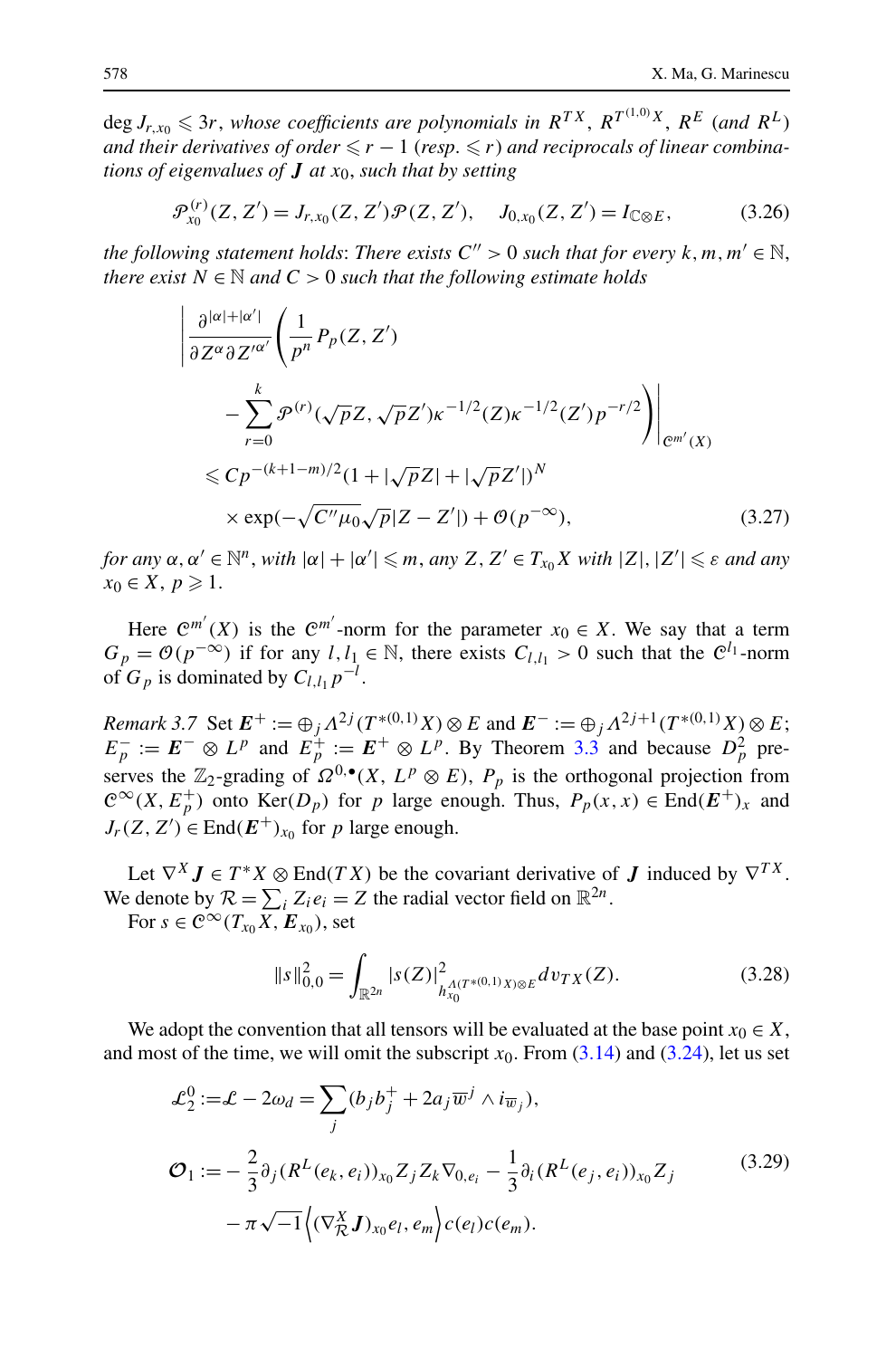<span id="page-14-0"></span>Let  $P^N$  be the orthogonal projection from  $(L^2(\mathbb{R}^{2n}, \mathbf{E}_{x_0}), \|\cdot\|_{0,0})$  onto  $N =$  $\text{Ker}(\mathcal{L}_2^0)$ , and  $P^N(Z, Z')$  its smooth kernel with respect to  $dv_{TX}(Z')$ . Let  $P^{N^{\perp}} =$ Id  $-P^{\tilde{N}}$ . Since *a<sub>j</sub>* > 0 we get from ([3.29](#page-13-0)) that

$$
P^{N}(Z, Z') = \mathcal{P}(Z, Z') I_{\mathbb{C} \otimes E}.
$$
 (3.30)

By  $[20,$  $[20,$  Theorem 4.6,  $(4.107)$ ,  $(4.115)$  and  $(4.117)$ ] (or proceeding as in  $[28,$  $[28,$  $(1.111)$ ], or by  $[29,$  $[29,$  Theorem 2.2]), we obtain:

**Theorem 3.8** *The following identity holds*:

$$
\mathcal{P}_{x_0}^{(1)} = -P^{N^{\perp}} (\mathcal{L}_2^0)^{-1} \mathcal{O}_1 P^N - P^N \mathcal{O}_1 (\mathcal{L}_2^0)^{-1} P^{N^{\perp}}.
$$
 (3.31)

*Remark 3.9* It is interesting to observe the role of  $\mathcal{O}_1$  in different geometric situations. Firstly, if  $(X, J, \omega)$  is Kähler,  $J = J$  and L, E are holomorphic vector bundles, we have  $\mathcal{O}_1 = 0$ . Secondly, if  $(X, J, \omega)$  is symplectic and E is trivial, we do not need the precise formula of  $\mathcal{O}_1$  for the proof of Lemma [4.7,](#page-15-0) but just the information that  $\mathcal{O}_1$  acts as the identity on *E*. Thirdly, to compute the coefficient  $J_{2,x_0}(0,0)$  in ([3.26](#page-13-0)) as in [[29,](#page-45-0) Theorem 2.1], we need certainly the precise formula of  $\mathcal{O}_1$  given in [\(3.29\)](#page-13-0).

Finally, for the proof of Theorem [1.1,](#page-3-0) the precise formulas for  $\mathcal{O}_1$  or  $\mathcal{P}_{\text{X}_0}^{(1)}$  are not needed (cf. Remark  $4.8$  and formulas  $(4.86)$  $(4.86)$  $(4.86)$ ,  $(4.87)$  $(4.87)$  $(4.87)$ ).

## **4 Berezin-Toeplitz Quantization on Symplectic Manifolds**

We give a brief summary of this section. We begin in Sect. 4.1 by establishing the asymptotic expansion for the kernel of Toeplitz operators. In Sect. [4.2,](#page-19-0) we show that the asymptotic expansion is also a sufficient condition for a family of operators to be Toeplitz. Finally, in Sect. [4.3,](#page-27-0) we conclude that set of Toeplitz operators forms an algebra.

## 4.1 Asymptotic Expansion of Toeplitz Operators

In this section, we define the Toeplitz operators and deduce the asymptotic expansion of their Schwartz kernels.

We use the same setting and notations as in Sect. [3](#page-8-0). Let  $(X, J, \omega)$  be a compact symplectic manifold of real dimension  $2n$ , a Hermitian line bundle  $(L, h^L)$  over *X* endowed with a Hermitian connection  $\nabla^L$  with curvature  $R^L = (\nabla^L)^2$  satisfying the prequantization condition ([3.6](#page-9-0)). Let  $g^{TX}$  be an arbitrary Riemannian metric on *X* compatible with the almost complex structure *J* . We consider a Hermitian vector bundle  $(E, h^E)$  on *X* with Hermitian connection  $\nabla^E$ , and the space  $(L^2(X, E_p), \langle \cdot, \cdot \rangle)$ introduced in [\(3.9\)](#page-9-0).

A section  $g \in C^{\infty}(X, \text{End}(E))$  defines a vector bundle morphism Id<sub>*Λ(T*\*</sub>(0,1)  $\chi$ )⊗*Lp*  $\otimes$ *g* of  $E_p := \Lambda(T^{*(0,1)}X) \otimes L^p \otimes E$ , which we still denote by *g*.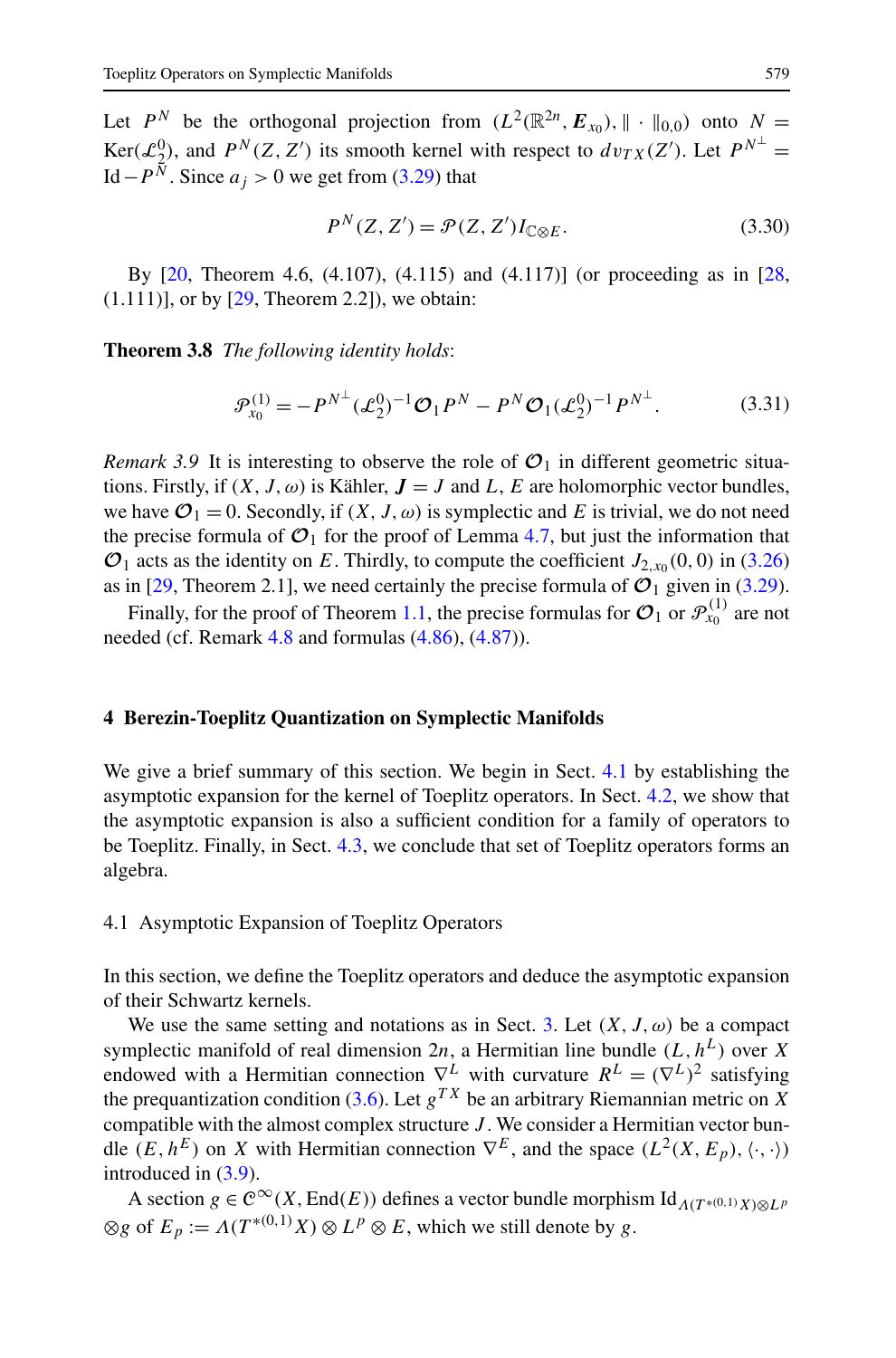<span id="page-15-0"></span>**Definition 4.1** A *Toeplitz operator* is a sequence  $\{T_p\} = \{T_p\}_{p \in \mathbb{N}}$  of linear operators

$$
T_p: L^2(X, E_p) \longrightarrow L^2(X, E_p), \tag{4.1}
$$

with the properties:

(i) For any  $p \in \mathbb{N}$ , we have

$$
T_p = P_p T_p P_p. \tag{4.2}
$$

(ii) There exist a sequence  $g_l \in C^\infty(X, \text{End}(E))$  such that for all  $k \geq 0$  there exists  $C_k > 0$  with

$$
\left\| T_p - P_p \left( \sum_{l=0}^k p^{-l} g_l \right) P_p \right\| \leqslant C_k p^{-k-1}, \tag{4.3}
$$

where  $\|\cdot\|$  denotes the operator norm on the space of bounded operators.

The full symbol of  $\{T_p\}$  is the formal series  $\sum_{l=0}^{\infty} \hbar^l g_l \in C^{\infty}(X, \text{End}(E))[[\hbar]]$  and the *principal symbol* of  $\{T_p\}$  is  $g_0$ . If each  $T_p$  is self-adjoint,  $\{T_p\}$  is called selfadjoint.

We express  $(4.3)$  symbolically by

$$
T_p = P_p \left( \sum_{l=0}^{k} p^{-l} g_l \right) P_p + \mathcal{O}(p^{-k-1}). \tag{4.4}
$$

If (4.3) holds for any  $k \in \mathbb{N}$ , then we write

$$
T_p = P_p \left( \sum_{l=0}^{\infty} p^{-l} g_l \right) P_p + \mathcal{O}(p^{-\infty}). \tag{4.5}
$$

An important particular case is when  $g_l = 0$  for  $l \geq 1$ . We set  $g_0 = f$ . We denote then

$$
T_{f,p}: L^{2}(X, E_{p}) \longrightarrow L^{2}(X, E_{p}), \quad T_{f,p} = P_{p} f P_{p}. \tag{4.6}
$$

The Schwartz kernel of  $T_{f,p}$  is given by

$$
T_{f,p}(x,x') = \int_X P_p(x,x'')f(x'')P_p(x'',x')dv_X(x'').
$$
 (4.7)

Let us remark that if  $f \in C^{\infty}(X, \text{End}(E))$  is self-adjoint, i.e.,  $f(x) = f(x)^*$  for all  $x \in X$ , then the operators  $\text{Id}_{\Lambda(T^{*(0,1)}X)\otimes L^p} \otimes f$  and  $T_{f,p}$  are self-adjoint.

The map which associates to a section  $f \in C^{\infty}(X, \text{End}(E))$  the bounded operator  $T_{f,p}$  on  $L^2(X, E_p)$  is called the *Berezin-Toeplitz quantization*.

We examine now the asymptotic expansion of the kernel of the Toeplitz operators  $T_{f,p}$ . The first observation is that outside the diagonal of  $X \times X$ , the kernel of  $T_{f,p}$ has the growth  $O(p^{-\infty})$ .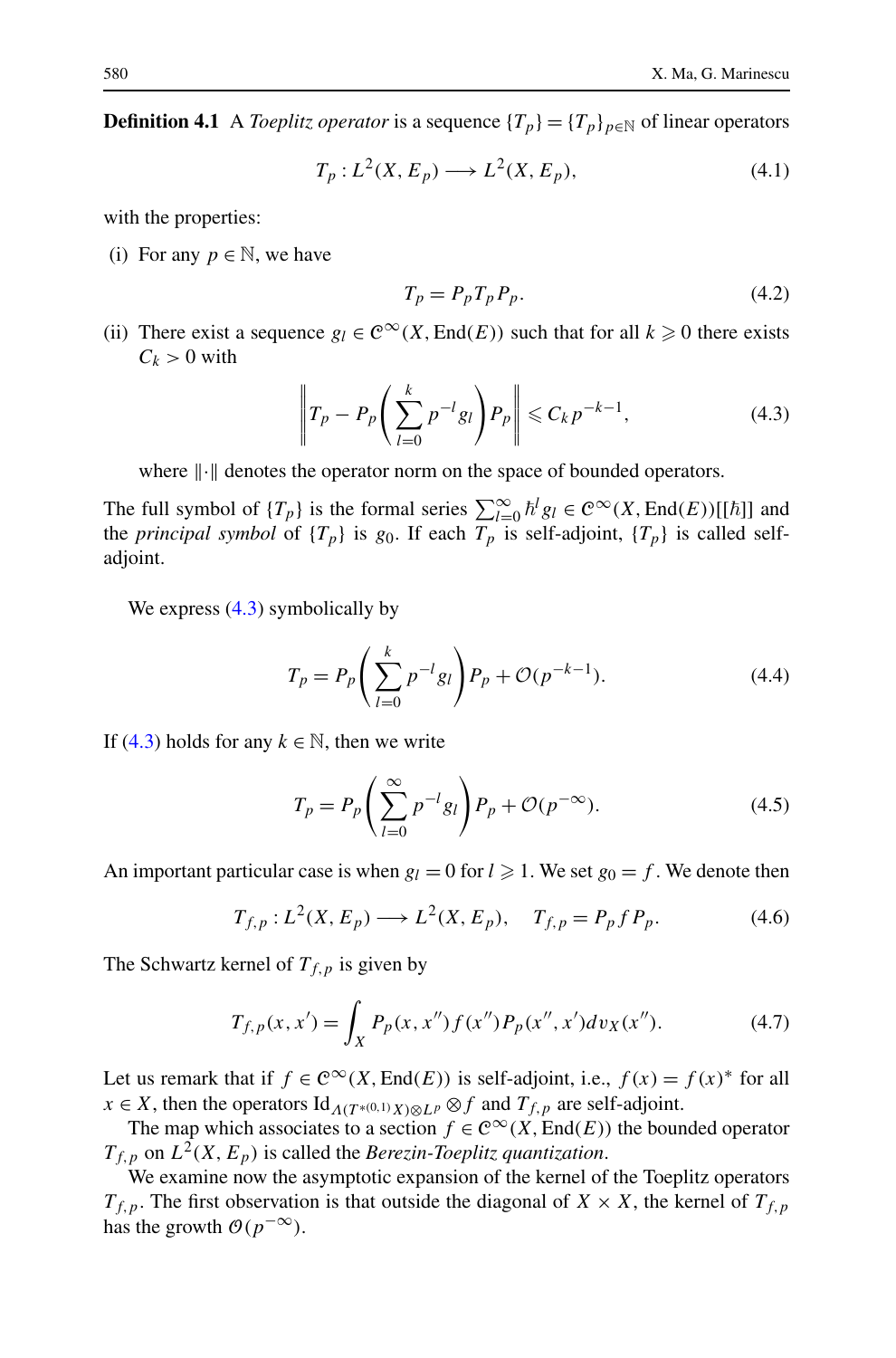<span id="page-16-0"></span>**Lemma 4.2** *For every*  $\varepsilon > 0$  *and every l, m*  $\in \mathbb{N}$ *, there exists*  $C_{l,m,\varepsilon} > 0$  *such that* 

$$
|T_{f,p}(x,x')|_{\mathcal{C}^m(X\times X)} \leqslant C_{l,m,\varepsilon}p^{-l} \tag{4.8}
$$

*for all*  $p \geqslant 1$  *and all*  $(x, x') \in X \times X$  *with*  $d(x, x') > \varepsilon$ , *where the*  $\mathbb{C}^m$ *-norm is induced by*  $\nabla^L$ ,  $\nabla^E$  *and*  $h^L$ ,  $h^E$ ,  $g^{TX}$ .

*Proof* Due to [\(3.19\)](#page-11-0), (4.8) holds if we replace  $T_{f,p}$  by  $P_p$ . Moreover, from [\(3.27\)](#page-13-0), for any  $m \in \mathbb{N}$ , there exist  $C_m > 0$ ,  $M_m > 0$  such that  $|P_p(x, x')|_{\mathcal{C}^m(X \times X)} < C p^{M_m}$  for all  $(x, x')$  ∈ *X* × *X*. These two facts and formula [\(4.7\)](#page-15-0) imply the lemma.  $\Box$ 

We concentrate next on a neighborhood of the diagonal in order to obtain the asymptotic expansion of the kernel  $T_{f,p}(x, x')$ .

We adhere to the identifications made in Lemma [3.5](#page-11-0). We also identify in the sequel *f* ∈  $\mathcal{C}^{\infty}(X, \text{End}(E))$  with a family  $f_{x_0}(Z) \in \text{End}(E_{x_0})$  (with parameter  $x_0 \in X$ ) of functions in  $Z$  in normal coordinates near  $x<sub>0</sub>$ . In general, for functions in the normal coordinates, we will add a subscript  $x_0$  to indicate the base point  $x_0 \in X$ .

Let  $\{E_p\}_{p \in \mathbb{N}}$  be a sequence of linear operators  $E_p: L^2(X, E_p) \longrightarrow L^2(X, E_p)$ with smooth kernel  $E_p(x, y)$  with respect to  $dv_X(y)$ .

Recall that  $\pi$ : *TX*  $\times$ *x TX*  $\rightarrow$  *X* is the natural projection from the fiberwise product of *TX* on *X*. Under our trivialization,  $E_p(x, y)$  induces a smooth section  $E_{p,x_0}(Z, Z')$  of  $\pi^*(\text{End}(A(T^{*(0,1)}X) \otimes E))$  over  $TX \times_X TX$  with  $Z, Z' \in T_{x_0}X$ ,  $|Z|$ ,  $|Z'| < a_X$ . Recall also that  $\mathcal{P}_{x_0} = \mathcal{P}$  was defined in [\(2.6\)](#page-5-0).

Consider the following condition for  $\{E_p\}_{p \in \mathbb{N}}$ .

**Condition 4.3** Let  $k \in \mathbb{N}$ . There exists a family  $\{Q_{r,x_0}\}_{0 \leq r \leq k, x_0 \in X}$  such that

- (a)  $Q_{r,x_0} \in \text{End}(A(T^{*(0,1)}X) \otimes E)_{x_0}[Z, Z'],$
- (b)  ${Q_{r,x_0}}_{r \in \mathbb{N}, x_0 \in X}$  is smooth with respect to the parameter  $x_0 \in X$ ,
- (c) there exist constants  $\varepsilon' \in ]0, a_X]$  and  $C_0 > 0$  with the following property: for every  $l \in \mathbb{N}$ , there exist  $C_{k,l} > 0$ ,  $M > 0$  such that for every  $x_0 \in X$ ,  $Z$ ,  $Z' \in T_{x_0}X$ ,  $|Z|, |Z'| < \varepsilon'$  and  $p \in \mathbb{N}$  the following estimate holds (in the sense of [\(3.27\)](#page-13-0)):

$$
\left| p^{-n} \mathcal{E}_{p,x_0}(Z, Z') \kappa_{x_0}^{1/2}(Z) \kappa_{x_0}^{1/2}(Z') - \sum_{r=0}^k (\mathcal{Q}_{r,x_0} \mathcal{P}_{x_0}) (\sqrt{p} Z, \sqrt{p} Z') p^{-\frac{r}{2}} \right|_{\mathcal{C}^l(X)} \n\leq C_{k,l} p^{-\frac{k+1}{2}} (1 + \sqrt{p} |Z| + \sqrt{p} |Z'|)^M \n\times \exp(-\sqrt{C_0 p} |Z - Z'|) + \mathcal{O}(p^{-\infty}).
$$
\n(4.9)

*Notation 4.4* Assume that  ${\mathcal{Z}_p}_{n \in \mathbb{N}}$  is subject to the Condition 4.3. Then we write

$$
p^{-n} \mathcal{E}_{p,x_0}(Z,Z') \cong \sum_{r=0}^k (Q_{r,x_0} \mathcal{P}_{x_0})(\sqrt{p}Z, \sqrt{p}Z') p^{-\frac{r}{2}} + \mathcal{O}(p^{-\frac{k+1}{2}}). \tag{4.10}
$$

The family  $\{J_{r,x_0}\}_{r \in \mathbb{N}, x_0 \in X}$  of polynomials  $J_{r,x_0}(Z, Z') \in \text{End}(\Lambda(T^{*(0,1)}X) \otimes$  $E)_{x_0}$  was defined in Theorem [3.6.](#page-12-0) Moreover,  $J_{r,x_0}(Z, Z')$  have the same parity as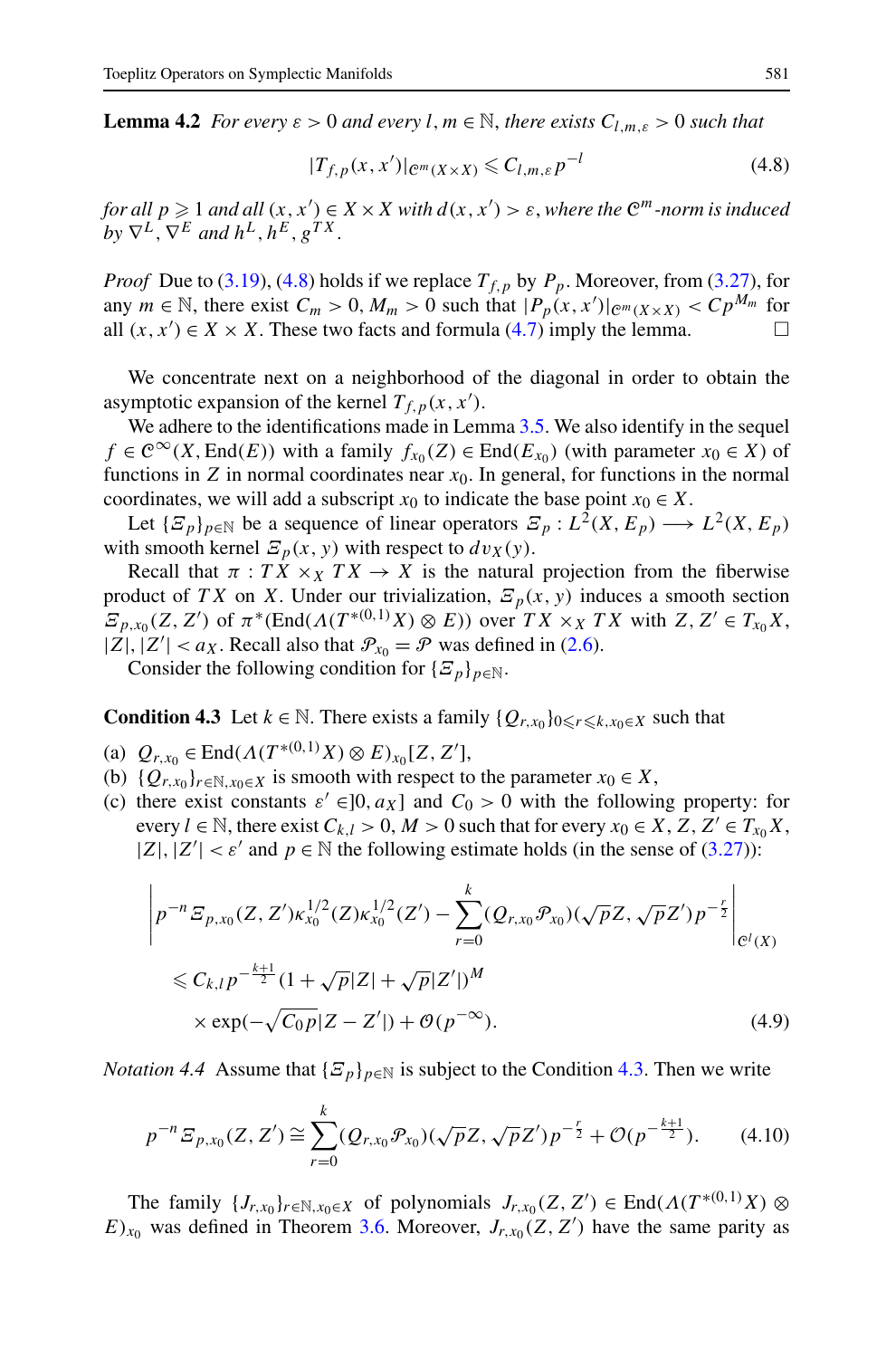<span id="page-17-0"></span> $r$ , deg  $J_{r,x_0} \leqslant 3r$ , and

$$
J_{0,x_0} = I_{\mathbb{C}\otimes E}.\tag{4.11}
$$

**Lemma 4.5** *For any*  $k \in \mathbb{N}$ ,  $Z, Z' \in T_{x_0}X, |Z|, |Z'| < 2\varepsilon$ , *we have* 

$$
p^{-n}P_{p,x_0}(Z,Z') \cong \sum_{r=0}^k (J_{r,x_0}\mathcal{P}_{x_0})(\sqrt{p}Z,\sqrt{p}Z')p^{-\frac{r}{2}} + \mathcal{O}(p^{-\frac{k+1}{2}}),\tag{4.12}
$$

*in the sense of Notation* [4.4.](#page-16-0)

*Proof* Theorem [3.6](#page-12-0) shows that for any  $k, m' \in \mathbb{N}$ , there exist  $M \in \mathbb{N}, C > 0$  such that

$$
\left| p^{-n} P_{p,x_0}(Z, Z') \kappa_{x_0}^{\frac{1}{2}}(Z) \kappa_{x_0}^{\frac{1}{2}}(Z') - \sum_{r=0}^k (J_{r,x_0} \mathcal{P}_{x_0}) (\sqrt{p} Z, \sqrt{p} Z') p^{-\frac{r}{2}} \right|_{\mathcal{C}^{m'}(X)} \n\leq C p^{-(k+1)/2} (1 + \sqrt{p} |Z| + \sqrt{p} |Z'|)^M \n\times \exp(-\sqrt{C'' \mu_0} \sqrt{p} |Z - Z'|) + \mathcal{O}(p^{-\infty}),
$$
\n(4.13)

for  $Z, Z' \in T_{x_0}X, |Z|, |Z'| \leq 2\varepsilon$ . Hence (4.13) immediately entails (4.12).

**Lemma 4.6** *Let*  $f \in C^{\infty}(X, \text{End}(E))$ *. There exists a family*  $\{Q_{r,x_0}(f)\}_{r \in \mathbb{N}, x_0 \in X}$  *such that*

- (a)  $Q_{r,x_0}(f) \in \text{End}(A(T^{*(0,1)}X) \otimes E)_{x_0}[Z, Z']$  *are polynomials with the same parity as r*,
- (b)  ${Q_{r,x_0}(f)}_{r \in \mathbb{N}, x_0 \in X}$  *is smooth with respect to*  $x_0 \in X$ ,
- (c) *for every k* ∈ N, *x*<sup>0</sup> ∈ *X*, *Z,Z* ∈ *Tx*0*X*, |*Z*|*,*|*Z* | *< ε/*2 *we have*

$$
p^{-n}T_{f,p,x_0}(Z,Z') \cong \sum_{r=0}^k (Q_{r,x_0}(f)\mathcal{P}_{x_0})(\sqrt{p}Z,\sqrt{p}Z')p^{-\frac{r}{2}} + \mathcal{O}(p^{-\frac{k+1}{2}}),\tag{4.14}
$$

*in the sense of Notation* [4.4.](#page-16-0)

 $Q_{r,x_0}(f)$  *are expressed by* 

$$
Q_{r,x_0}(f) = \sum_{r_1+r_2+|\alpha|=r} \mathcal{K}\bigg[J_{r_1,x_0}, \ \frac{\partial^{\alpha} f_{x_0}}{\partial Z^{\alpha}}(0) \frac{Z^{\alpha}}{\alpha!} J_{r_2,x_0}\bigg].
$$
 (4.15)

*Especially*,

$$
Q_{0,x_0}(f) = f(x_0)I_{\mathbb{C}\otimes E}.\tag{4.16}
$$

We have used here the notations  $(2.10)$  $(2.10)$  $(2.10)$  and  $(3.20)$ .

*Proof* From [\(4.7](#page-15-0)) and ([4.8](#page-16-0)), we know that for  $|Z|, |Z'| < \varepsilon/2, T_{f, p, x_0}(Z, Z')$  is determined up to terms of order  $O(p^{-\infty})$  by the behavior of *f* in  $B^X(x_0, \varepsilon)$ . Let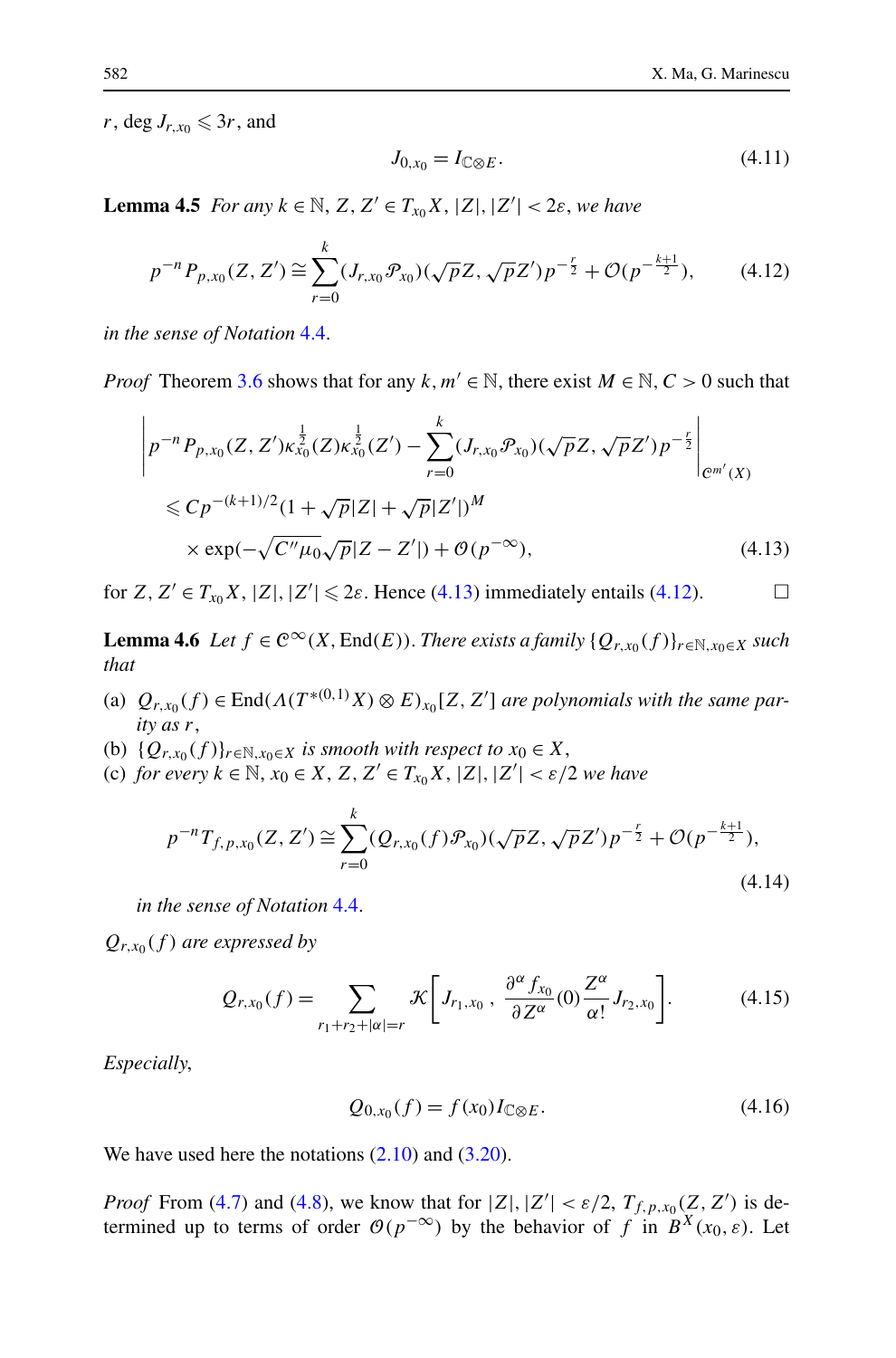<span id="page-18-0"></span> $\rho : \mathbb{R} \to [0, 1]$  be a smooth even function such that

$$
\rho(v) = 1 \quad \text{if } |v| < 2; \qquad \rho(v) = 0 \quad \text{if } |v| > 4. \tag{4.17}
$$

For  $|Z|, |Z'| < \varepsilon/2$ , we get

$$
T_{f,p,x_0}(Z,Z') = \int_{T_{x_0}X} P_{p,x_0}(Z,Z'')\rho(2|Z''|/\varepsilon) f_{x_0}(Z'') P_{p,x_0}(Z'',Z')
$$
  
×  $\kappa_{x_0}(Z'')d\nu_{TX}(Z'') + \mathcal{O}(p^{-\infty}).$  (4.18)

We consider the Taylor expansion of  $f_{x0}$ :

$$
f_{x_0}(Z) = \sum_{|\alpha| \leq k} \frac{\partial^{\alpha} f_{x_0}}{\partial Z^{\alpha}}(0) \frac{Z^{\alpha}}{\alpha!} + \mathcal{O}(|Z|^{k+1})
$$
  
= 
$$
\sum_{|\alpha| \leq k} p^{-|\alpha|/2} \frac{\partial^{\alpha} f_{x_0}}{\partial Z^{\alpha}}(0) \frac{(\sqrt{p}Z)^{\alpha}}{\alpha!} + p^{-\frac{k+1}{2}} \mathcal{O}(|\sqrt{p}Z|^{k+1}). \tag{4.19}
$$

We multiply now the expansions given in  $(4.19)$  and  $(4.13)$  and obtain the expansion of

$$
\kappa_{x_0}^{1/2}(Z)P_{p,x_0}(Z,Z'')(\kappa_{x_0}f_{x_0})(Z'')P_{p,x_0}(Z'',Z')\kappa_{x_0}^{1/2}(Z')
$$

which we substitute in (4.18). We integrate then on  $T_{x_0}X$  by using the change of variable  $\sqrt{p}Z'' = W$  and conclude ([4.14](#page-17-0)) and ([4.15\)](#page-17-0) by using formulas [\(2.10\)](#page-6-0) and [\(2.19\)](#page-7-0). From  $(4.11)$  and  $(4.15)$  $(4.15)$  $(4.15)$ , we get

$$
Q_{0,x_0}(f) = \mathcal{K}[1, f_{x_0}(0)]I_{\mathbb{C}\otimes E} = f_{x_0}(0)I_{\mathbb{C}\otimes E} = f(x_0)I_{\mathbb{C}\otimes E}.
$$
 (4.20)

The proof of Lemma [4.6](#page-17-0) is complete.  $\Box$ 

As an example, we compute  $Q_{1,x_0}(f)$ .

**Lemma 4.7**  $Q_{1,x_0}(f)$  *appearing in* [\(4.14](#page-17-0)) *is given by* 

$$
Q_{1,x_0}(f) = f(x_0)J_{1,x_0} + \mathcal{K}\bigg[J_{0,x_0}, \frac{\partial f_{x_0}}{\partial Z_j}(0)Z_jJ_{0,x_0}\bigg].
$$
 (4.21)

*Proof* At first, by taking  $f = 1$  in [\(4.15](#page-17-0)), we get

$$
J_{1,x_0} = \mathcal{K}[J_{0,x_0}, J_{1,x_0}] + \mathcal{K}[J_{1,x_0}, J_{0,x_0}].
$$
\n(4.22)

The operator  $\mathcal{O}_1$  defined in ([3.29\)](#page-13-0) (considered as a differential operator with coefficients in End $(A(T^{*(1,0)}X) \otimes E)_{x_0})$  acts as the identity on the *E*-component. Thus, from  $(3.31)$  $(3.31)$  $(3.31)$  and  $(2.10)$ , we obtain

$$
\mathcal{K}[J_{1,x_0}, f(x_0)J_{0,x_0}] = f(x_0)\mathcal{K}[J_{1,x_0}, J_{0,x_0}].
$$
\n(4.23)

From  $(4.15)$ ,  $(4.22)$  and  $(4.23)$ , we get  $(4.21)$ .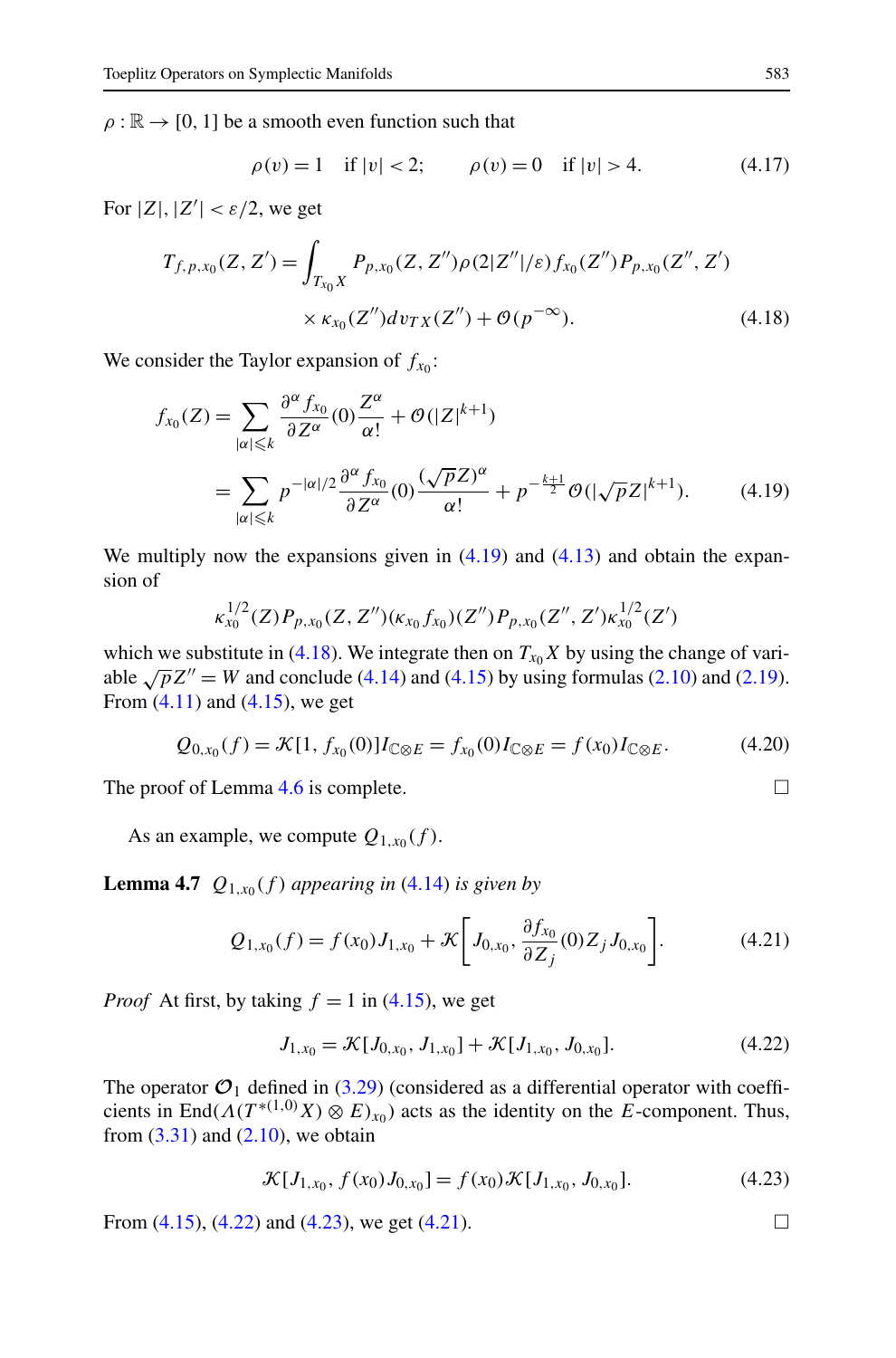<span id="page-19-0"></span>*Remark 4.8* If  $f \in \mathbb{C}^{\infty}(X)$  we get ([4.23\)](#page-18-0), thus also ([4.21\)](#page-18-0), without using the precise formulas of  $\mathcal{O}_1$  or  $J_1$ .

# 4.2 A Criterion for Toeplitz Operators

We will prove next a useful criterion which ensures that a given family is a Toeplitz operator.

**Theorem 4.9** *Let*  $\{T_p : L^2(X, E_p) \longrightarrow L^2(X, E_p)\}$  *be a family of bounded linear operators which satisfies the following three conditions*:

- (i) *For any*  $p \in \mathbb{N}$ ,  $P_p T_p P_p = T_p$ .
- (ii) *For any*  $\varepsilon_0 > 0$  *and any*  $l \in \mathbb{N}$ , *there exists*  $C_{l,\varepsilon_0} > 0$  *such that for all*  $p \ge 1$  *and all*  $(x, x') \in X \times X$  *with*  $d(x, x') > \varepsilon_0$ ,

$$
|T_p(x, x')| \leq C_{l, \varepsilon_0} p^{-l}.
$$
\n(4.24)

- (iii) *There exists a family of polynomials*  $\{Q_{r,x_0} \in \text{End}(A(T^{*(0,1)}X) \otimes E)_{x_0}[Z,$ *Z* ]}*x*0∈*<sup>X</sup> such that*:
	- (a) *each*  $Q_{r,x_0}$  *has the same parity as r*,
	- (b) *the family is smooth in*  $x_0 \in X$  *and*
	- (c) *there exists*  $0 < \varepsilon' < a_X/4$  *such that for every*  $x_0 \in X$ *, every*  $Z, Z' \in T_{x_0}X$ *with*  $|Z|, |Z'| < \varepsilon'$  *and every*  $k \in \mathbb{N}$  *we have*

$$
p^{-n}T_{p,x_0}(Z,Z') \cong \sum_{r=0}^k (\mathcal{Q}_{r,x_0}\mathcal{P}_{x_0})(\sqrt{p}Z,\sqrt{p}Z')p^{-\frac{r}{2}} + \mathcal{O}(p^{-\frac{k+1}{2}}),\tag{4.25}
$$

*in the sense of* ([4.10](#page-16-0)) *and* [\(4.9](#page-16-0)).

*Then* {*Tp*} *is a Toeplitz operator*.

*Remark 4.10* By Lemmas [4.2](#page-16-0) and [4.6,](#page-17-0) and by [\(4.2\)](#page-15-0), [\(4.3\)](#page-15-0) and the Sobolev inequality (cf.  $[20, (4.14)]$  $[20, (4.14)]$  $[20, (4.14)]$  $[20, (4.14)]$ ), it follows that every Toeplitz operator in the sense of Definition 4.1 verifies the conditions (i), (ii), (iii) of Theorem 4.9.

We start the proof of Theorem 4.9. Let  $T_p^*$  be the adjoint of  $T_p$ . By writing

$$
T_p = \frac{1}{2}(T_p + T_p^*) + \sqrt{-1} \frac{1}{2\sqrt{-1}}(T_p - T_p^*),
$$
\n(4.26)

we may and will assume from now on that  $T_p$  is self-adjoint.

We will define inductively the sequence  $(g_l)_{l\geq0}$ ,  $g_l \in C^\infty(X, \text{End}(E))$  such that

$$
T_p = \sum_{l=0}^{m} P_p g_l p^{-l} P_p + \mathcal{O}(p^{-m-1}), \quad \text{for every } m \ge 0.
$$
 (4.27)

Moreover, we can make these *gl*'s to be self-adjoint.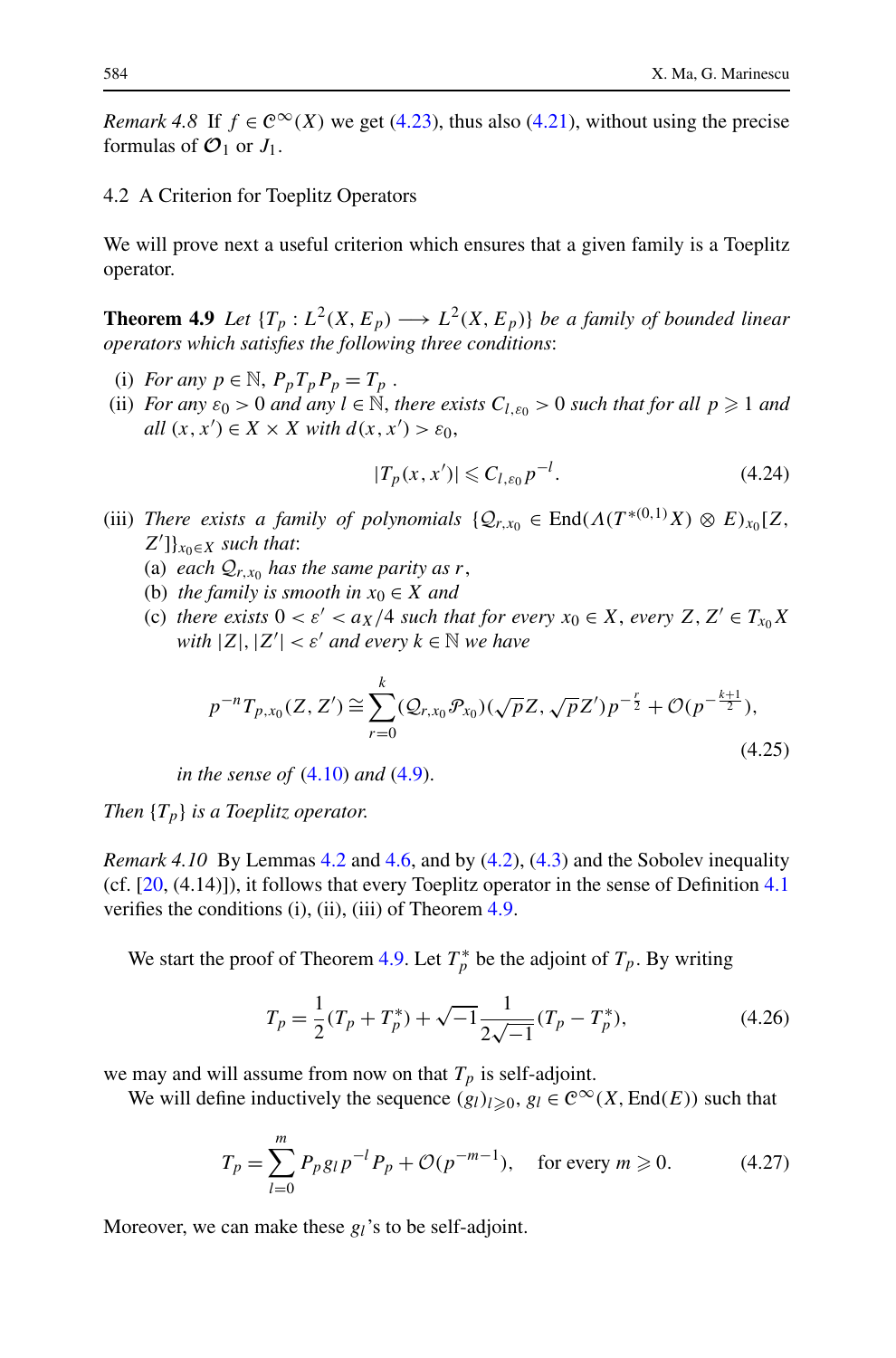<span id="page-20-0"></span>Let us start with the case  $m = 0$  of ([4.27](#page-19-0)). For an arbitrary but fixed  $x_0 \in X$ , we set

$$
g_0(x_0) = \mathcal{Q}_{0,x_0}(0,0)|_{\mathbb{C}\otimes E} \in \text{End}(E_{x_0}).
$$
\n(4.28)

We will show that

$$
p^{-n}(T_p - T_{g_0, p})_{x_0}(Z, Z') \cong \mathcal{O}(p^{-1}),
$$
\n(4.29)

which implies the case  $m = 0$  of [\(4.27\)](#page-19-0), namely,

$$
T_p = P_p g_0 P_p + \mathcal{O}(p^{-1}).
$$
\n(4.30)

The proof of  $(4.29)$ – $(4.30)$  will be done in Propositions 4.11 and [4.17.](#page-25-0)

**Proposition 4.11** *In the conditions of Theorem [4.9](#page-19-0) we have*  $Q_{0,x_0}(Z, Z') =$  $Q_{0,x_0}(0,0) \in \text{End}(E_{x_0}) \circ I_{\mathbb{C} \otimes E}$  *for all*  $x_0 \in X$  *and all*  $Z, Z' \in T_{x_0}X$ .

*Proof* The proof is divided in the series of Lemmas 4.12, [4.13](#page-21-0), [4.14,](#page-23-0) [4.15](#page-24-0) and [4.16](#page-25-0). Our first observation is as follows.

**Lemma 4.12**  $\mathcal{Q}_{0,x_0} \in \text{End}(E_{x_0}) \circ I_{\mathbb{C} \otimes E} [Z, Z'],$  *and*  $\mathcal{Q}_{0,x_0}$  *is a polynomial in*  $z, \overline{z}'$ .

*Proof* Indeed, by ([4.25](#page-19-0))

$$
p^{-n}T_{p,x_0}(Z,Z') \cong (\mathcal{Q}_{0,x_0}\mathcal{P}_{x_0})(\sqrt{p}Z,\sqrt{p}Z') + \mathcal{O}(p^{-1/2}).\tag{4.31}
$$

Moreover, by  $(4.11)$  and  $(4.12)$  $(4.12)$ , we have

$$
p^{-n}(P_p T_p P_p)_{x_0}(Z, Z')
$$
  
\n
$$
\cong ((\mathcal{P} J_0) \circ (\mathcal{Q}_0 \mathcal{P}) \circ (\mathcal{P} J_0))_{x_0}(\sqrt{p}Z, \sqrt{p}Z') + \mathcal{O}(p^{-1/2}).
$$
\n(4.32)

Since  $P_p T_p P_p = T_p$ , we deduce from (4.31), [\(4.11\)](#page-17-0) and (4.32) that

$$
Q_{0,x_0}\mathcal{P}_{x_0} = I_{\mathbb{C}\otimes E}\mathcal{P}_{x_0} \circ (Q_{0,x_0}\mathcal{P}_{x_0}) \circ \mathcal{P}_{x_0}I_{\mathbb{C}\otimes E},\tag{4.33}
$$

hence  $Q_{0,x_0}$  ∈ End( $E_{x_0}$ ) ∘ *I*<sub>C⊗*E*</sub>[*z*,  $\overline{z}'$ ] by ([2.8](#page-6-0)) and [\(2.12\)](#page-6-0).

For simplicity we denote in the rest of the proof  $F_x = Q_{0,x}|_{\mathbb{C} \otimes E} \in \text{End}(E_x)$ . Let  $F_x = \sum_{i \geq 0} F_x^{(i)}$  be the decomposition of  $F_x$  in homogeneous polynomials  $F_x^{(i)}$  of degree *i*. We will show that  $F_x^{(i)}$  vanish identically for  $i > 0$ , that is,

$$
F_x^{(i)}(z, \overline{z}') = 0
$$
 for all  $i > 0$  and  $z, z' \in \mathbb{C}^n$ . (4.34)

The first step is to prove

$$
F_x^{(i)}(0, \overline{z}') = 0 \quad \text{for all } i > 0 \text{ and all } z' \in \mathbb{C}^n. \tag{4.35}
$$

Let us remark that since  $T_p$  are self-adjoint we have

$$
F_x^{(i)}(z, \overline{z}') = (F_x^{(i)}(z', \overline{z}))^*.
$$
\n(4.36)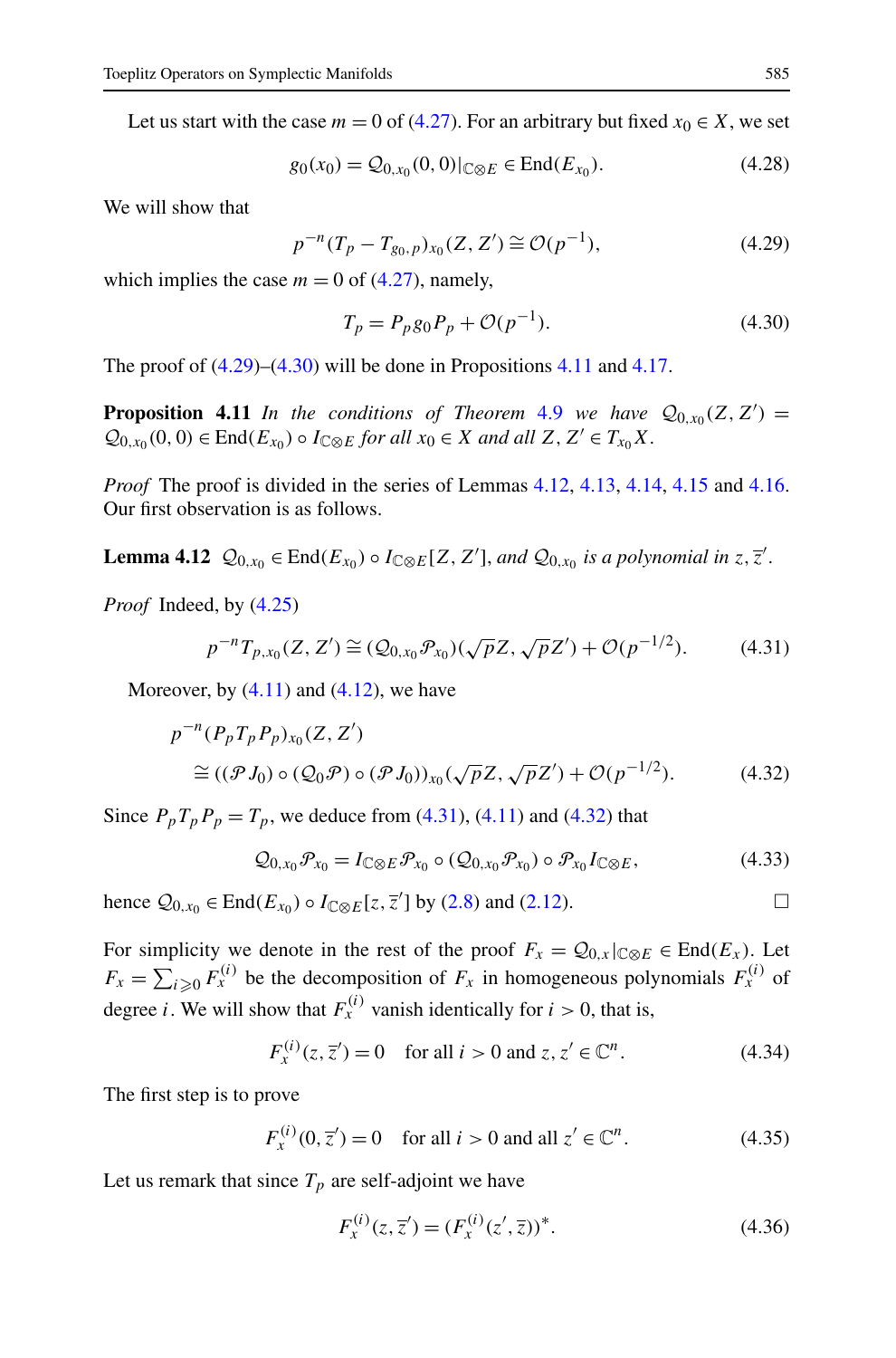<span id="page-21-0"></span>Consider  $\varepsilon > 0$  as in hypothesis (iii) (c) of Theorem [4.9](#page-19-0). For  $Z' \in \mathbb{R}^{2n} \simeq T_x X$  with  $|Z'| < \varepsilon'$  and  $y = \exp_x^X(Z')$ , set

$$
F^{(i)}(x, y) = F_x^{(i)}(0, \overline{z}') \in \text{End}(E_x),
$$
  
\n
$$
\widetilde{F}^{(i)}(x, y) = (F^{(i)}(y, x))^* \in \text{End}(E_y).
$$
\n(4.37)

 $F^{(i)}$  and  $\tilde{F}^{(i)}$  define smooth sections on a neighborhood of the diagonal of  $X \times X$ . Clearly, the  $\tilde{F}^{(i)}(x, y)$ 's need not be polynomials in *z* and  $\overline{z}$ '.<br>Since we wish to define alobal operators induced by the

Since we wish to define global operators induced by these kernels, we use a cutoff function in the neighborhood of the diagonal. Pick a smooth function  $\eta \in C^{\infty}(\mathbb{R})$ , such that  $\eta(u) = 1$  for  $|u| \le \varepsilon'/2$  and  $\eta(u) = 0$  for  $|u| \ge \varepsilon'$ .

We denote by  $F^{(i)}P_p$  and  $P_p\widetilde{F}^{(i)}$  the operators defined by the kernels

$$
\eta(d(x, y))F^{(i)}(x, y)P_p(x, y) \quad \text{and} \quad \eta(d(x, y))P_p(x, y)\widetilde{F}^{(i)}(x, y)
$$

with respect to  $dv_X(y)$ . Set

$$
\mathcal{T}_p = T_p - \sum_{i \leqslant \deg F_x} (F^{(i)} P_p) p^{i/2}.
$$
 (4.38)

The operators  $\mathcal{T}_p$  extend naturally to bounded operators on  $L^2(X, E_p)$ .

From ([4.25](#page-19-0)) and (4.38) we deduce that for all  $k \ge 1$  and  $|Z'| \le \varepsilon'$ , we have the following expansion in the normal coordinates around  $x_0 \in X$  (which has to be understood, in the sense of  $(4.10)$  $(4.10)$  $(4.10)$ :

$$
p^{-n} \mathcal{T}_{p,x_0}(0, Z') \cong \sum_{r=1}^k (R_{r,x_0} \mathcal{P}_{x_0})(0, \sqrt{p}Z') p^{-r/2} + \mathcal{O}(p^{-(k+1)/2}), \qquad (4.39)
$$

for some polynomials  $R_{r,x_0}$  of the same parity as  $r$ . For simplicity let us define similarly to (4.37) the kernel

$$
R_{r,p}(x, y) = p^{n}(R_{r,x}\mathcal{P}_x)(0, \sqrt{p}Z')\kappa_x^{-1/2}(Z')\eta(d(x, y)),
$$
 (4.40)

where  $y = \exp_x^X(Z')$ , and denote by  $R_{r,p}$  the operator defined by this kernel.

**Lemma 4.13** *There exists*  $C > 0$  *such that for every*  $p > p_0$  *and*  $s \in L^2(X, E_p)$  *we have*

$$
\|\mathcal{T}_{p} s\|_{L^2} \leqslant C p^{-1/2} \|s\|_{L^2},\tag{4.41}
$$

$$
\|\mathcal{T}_p^*s\|_{L^2} \leqslant C p^{-1/2} \|s\|_{L^2}.
$$
\n(4.42)

*Proof* In order to use (4.39) we write

$$
\|\mathcal{T}_p s\|_{L^2} \leq \left\| (\mathcal{T}_p - \sum_{r=1}^k p^{-r/2} R_{r,p}) s \right\|_{L^2} + \left\| \sum_{r=1}^k p^{-r/2} R_{r,p} s \right\|_{L^2}.
$$
 (4.43)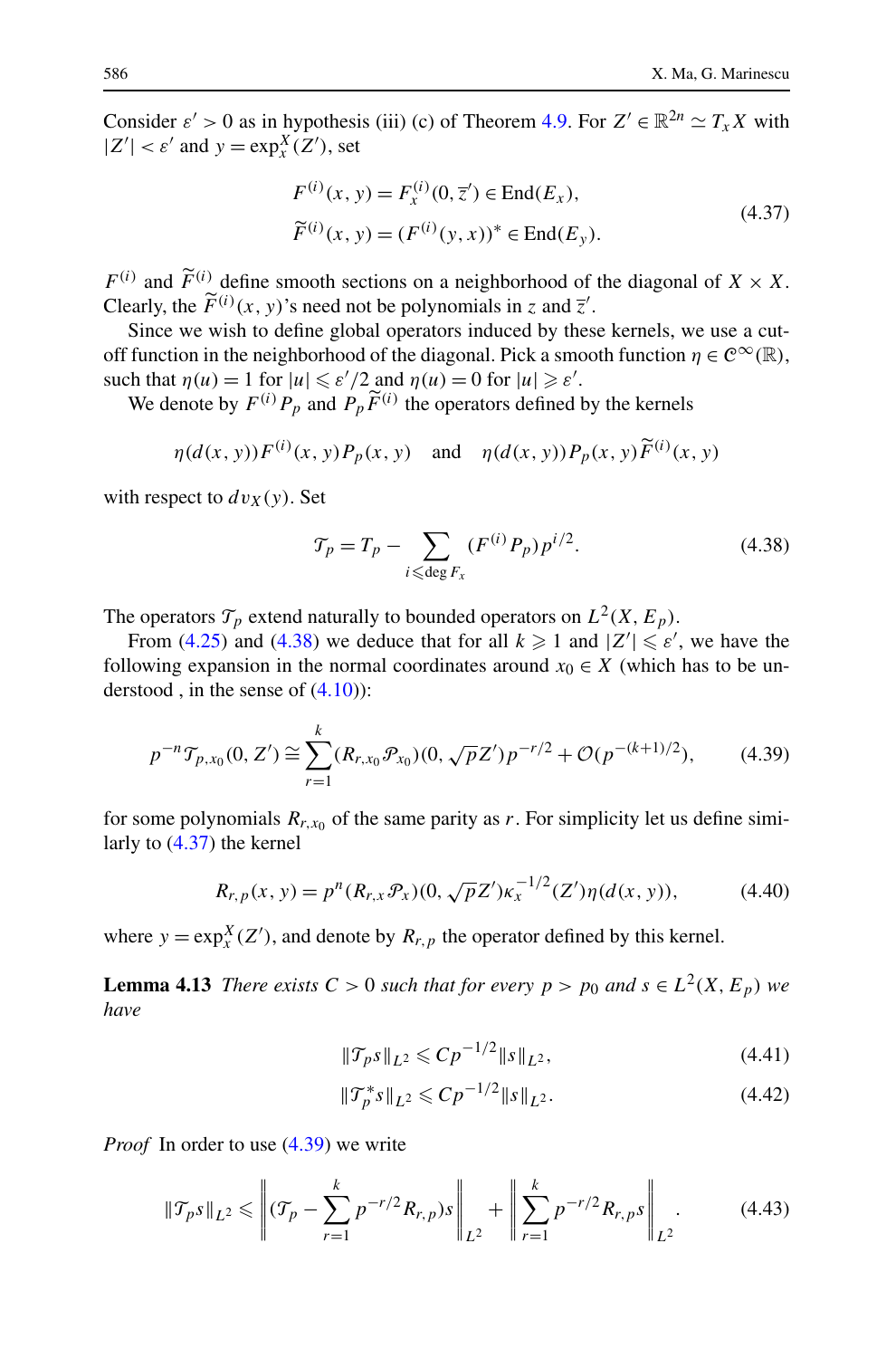<span id="page-22-0"></span>By the Cauchy-Schwarz inequality we have

$$
\left\| \left( \mathcal{T}_p - \sum_{r=1}^k p^{-r/2} R_{r,p} \right) s \right\|_{L^2}^2
$$
  
\$\leqslant \int\_X \left( \int\_X \left| \left( \mathcal{T}\_p - \sum\_{r=1}^k p^{-r/2} R\_{r,p} \right) (x, y) \right| dv\_X(y) \right) \$  
\$\times \left( \int\_X \left| \left( \mathcal{T}\_p - \sum\_{r=1}^k p^{-r/2} R\_{r,p} \right) (x, y) \right| |s(y)|^2 dv\_X(y) \$ \right] dv\_X(x)\$. \tag{4.44}

We split then the inner integrals into integrals over  $B^X(x, \varepsilon')$  and  $X \setminus B^X(x, \varepsilon')$  and use the fact that the kernel of  $\mathcal{T}_p - \sum_{r=1}^k p^{-r/2} R_{r,p}$  has the growth  $\mathcal{O}(p^{-\infty})$  outside the diagonal. Indeed, this follows by  $(4.24)$ , the definition of the operators  $F^{(i)}P_p$ in ([4.38](#page-21-0)) (using the cut-off function  $\eta$ ), and the definition ([4.40](#page-21-0)) of  $R_{r,p}$  (which involves  $\mathcal{P}$ ). We get for example, uniformly in  $x \in X$ ,

$$
\int_{X} \left| \left( \mathcal{T}_{p} - \sum_{r=1}^{k} p^{-r/2} R_{r, p} \right) (x, y) \right| |s(y)|^{2} dv_{X}(y)
$$
\n
$$
= \int_{B^{X}(x, \varepsilon')} \left| \left( \mathcal{T}_{p} - \sum_{r=1}^{k} p^{-r/2} R_{r, p} \right) (x, y) \right| |s(y)|^{2} dv_{X}(y)
$$
\n
$$
+ \mathcal{O}(p^{-\infty}) \int_{X \setminus B^{X}(x, \varepsilon')} |s(y)|^{2} dv_{X}(y). \tag{4.45}
$$

By ([4.9](#page-16-0)) and ([4.39](#page-21-0)) applied for *k* sufficiently large, which we fix from now on, we obtain

$$
\int_{B^{X}(x,\varepsilon')} \left| \left( \mathcal{T}_{p} - \sum_{r=1}^{k} p^{-r/2} R_{r,p} \right) (x, y) \right| |s(y)|^{2} dv_{X}(y)
$$
\n
$$
= \mathcal{O}(p^{-1}) \int_{B^{X}(x,\varepsilon')} |s(y)|^{2} dv_{X}(y).
$$
\n(4.46)

In the same vein we obtain

$$
\int_{X} \left| \left( \mathcal{T}_{p} - \sum_{r=1}^{k} p^{-r/2} R_{r,p} \right) (x, y) \right| dv_{X}(y) = \mathcal{O}(p^{-1}) + \mathcal{O}(p^{-\infty}). \tag{4.47}
$$

Combining  $(4.44)$ – $(4.47)$  we infer

$$
\left\| \left( \mathcal{T}_p - \sum_{r=1}^k p^{-r/2} R_{r,p} \right) s \right\|_{L^2} \leqslant C p^{-1} \| s \|_{L^2}, \quad s \in L^2(X, E_p). \tag{4.48}
$$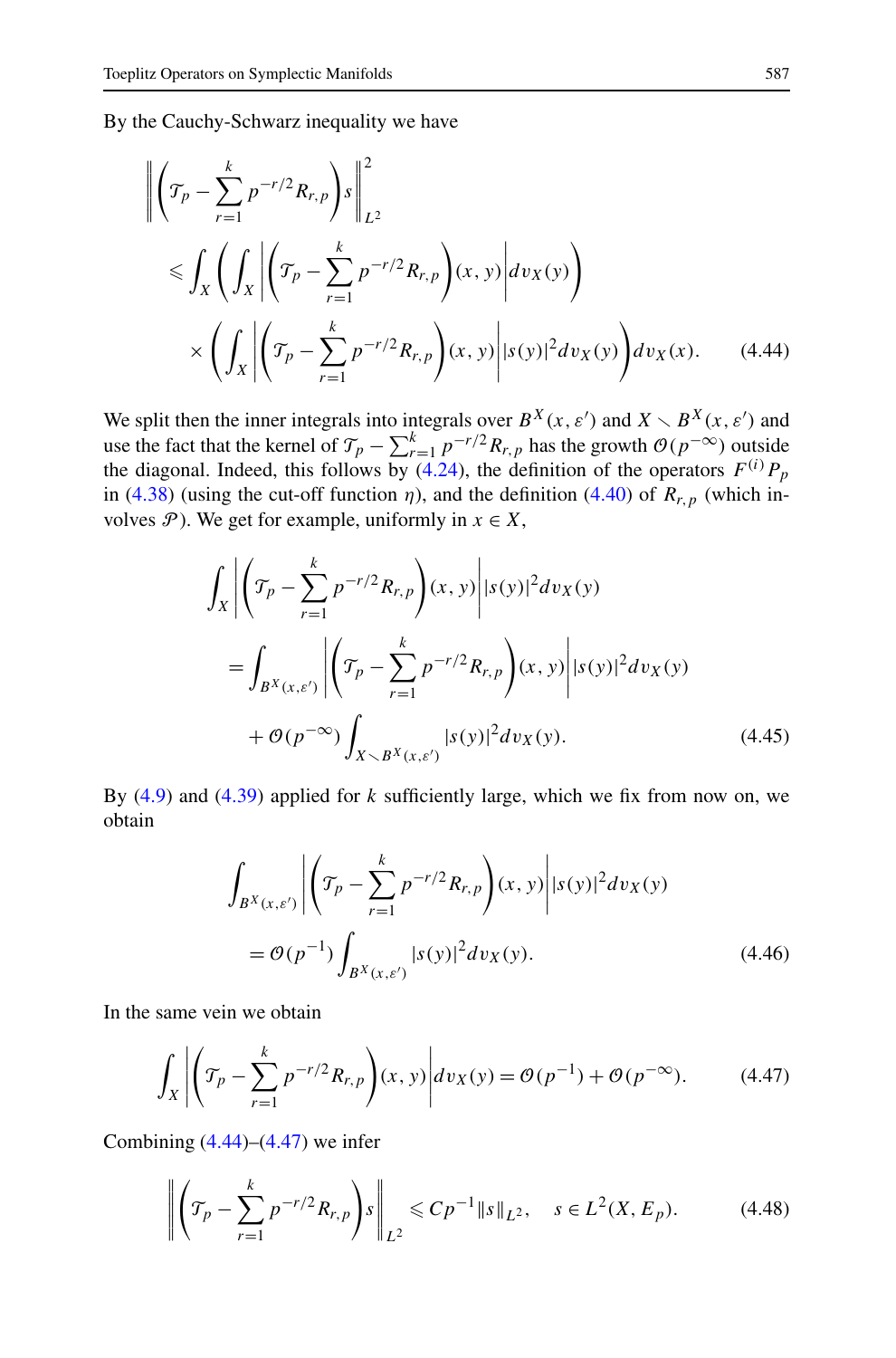<span id="page-23-0"></span>A similar proof as for  $(4.48)$  $(4.48)$  $(4.48)$  delivers for  $s \in L^2(X, E_p)$ 

$$
\|R_{r,p}s\|_{L^2} \leqslant C \|s\|_{L^2},\tag{4.49}
$$

which implies

$$
\left\| \sum_{r=1}^{k} p^{-r/2} R_{r,p} s \right\|_{L^{2}} \leqslant C p^{-1/2} \|s\|_{L^{2}}, \quad \text{for } s \in L^{2}(X, E_{p}), \tag{4.50}
$$

for some constant  $C > 0$ . Relations [\(4.48\)](#page-22-0) and (4.50) entail ([4.41\)](#page-21-0), which is equivalent to  $(4.42)$ , by taking the adjoint.

Let us consider the Taylor development of  $\tilde{F}^{(i)}$  in normal coordinates around *x* is  $y = \exp(X(T))$ . with  $y = \exp_x^X(Z')$ :

$$
\widetilde{F}^{(i)}(x,y) = \sum_{|\alpha| \leqslant k} \frac{\partial^{\alpha} \widetilde{F}^{(i)}}{\partial Z'^{\alpha}}(x,0) \frac{(\sqrt{p}Z')^{\alpha}}{\alpha!} p^{-|\alpha|/2} + \mathcal{O}(|Z'|^{k+1}).\tag{4.51}
$$

The next step in the proof of Proposition [4.11](#page-20-0) is the following.

**Lemma 4.14** *For every*  $j > 0$  *we have* 

$$
\frac{\partial^{\alpha}\widetilde{F}^{(i)}}{\partial Z'^{\alpha}}(x,0) = 0, \quad \text{for } i - |\alpha| \geqslant j > 0. \tag{4.52}
$$

*Proof* The definition [\(4.38](#page-21-0)) of  $\mathcal{T}_p$  shows that

$$
\mathcal{T}_p^* = T_p - \sum_{i \leqslant \text{deg } F_x} p^{i/2} (P_p \widetilde{F}^{(i)}).
$$
 (4.53)

Let us develop the sum in the right-hand side. Combining the Taylor development  $(4.51)$  with the expansion  $(4.12)$  of the Bergman kernel we obtain:

$$
p^{-n} \sum_{i} (P_p \widetilde{F}^{(i)})_{x_0}(0, Z') p^{i/2}
$$
  
\n
$$
\cong \sum_{i} \sum_{|\alpha|, r \le k} (J_{r,x_0} \mathcal{P}_{x_0}) (0, \sqrt{p} Z') \frac{\partial^{\alpha} \widetilde{F}^{(i)}}{\partial Z'^{\alpha}} (x_0, 0) \frac{(\sqrt{p} Z')^{\alpha}}{\alpha!} p^{(i-|\alpha|-r)/2}
$$
  
\n
$$
+ \mathcal{O}(p^{(\deg F - k-1)/2}), \qquad (4.54)
$$

where  $k \ge \deg F_x + 1$ . Having in mind [\(4.42\)](#page-21-0), this is only possible if for every  $j > 0$ the coefficients of  $p^{j/2}$  in the right-hand side of (4.54) vanish. Thus, we have for every  $j > 0$ :

$$
\sum_{l=j}^{\deg F_x} \sum_{|\alpha|+r=l-j} J_{r,x_0}(0, \sqrt{p}Z') \frac{\partial^{\alpha} \widetilde{F}^{(l)}}{\partial Z'^{\alpha}}(x_0, 0) \frac{(\sqrt{p}Z')^{\alpha}}{\alpha!} = 0.
$$
 (4.55)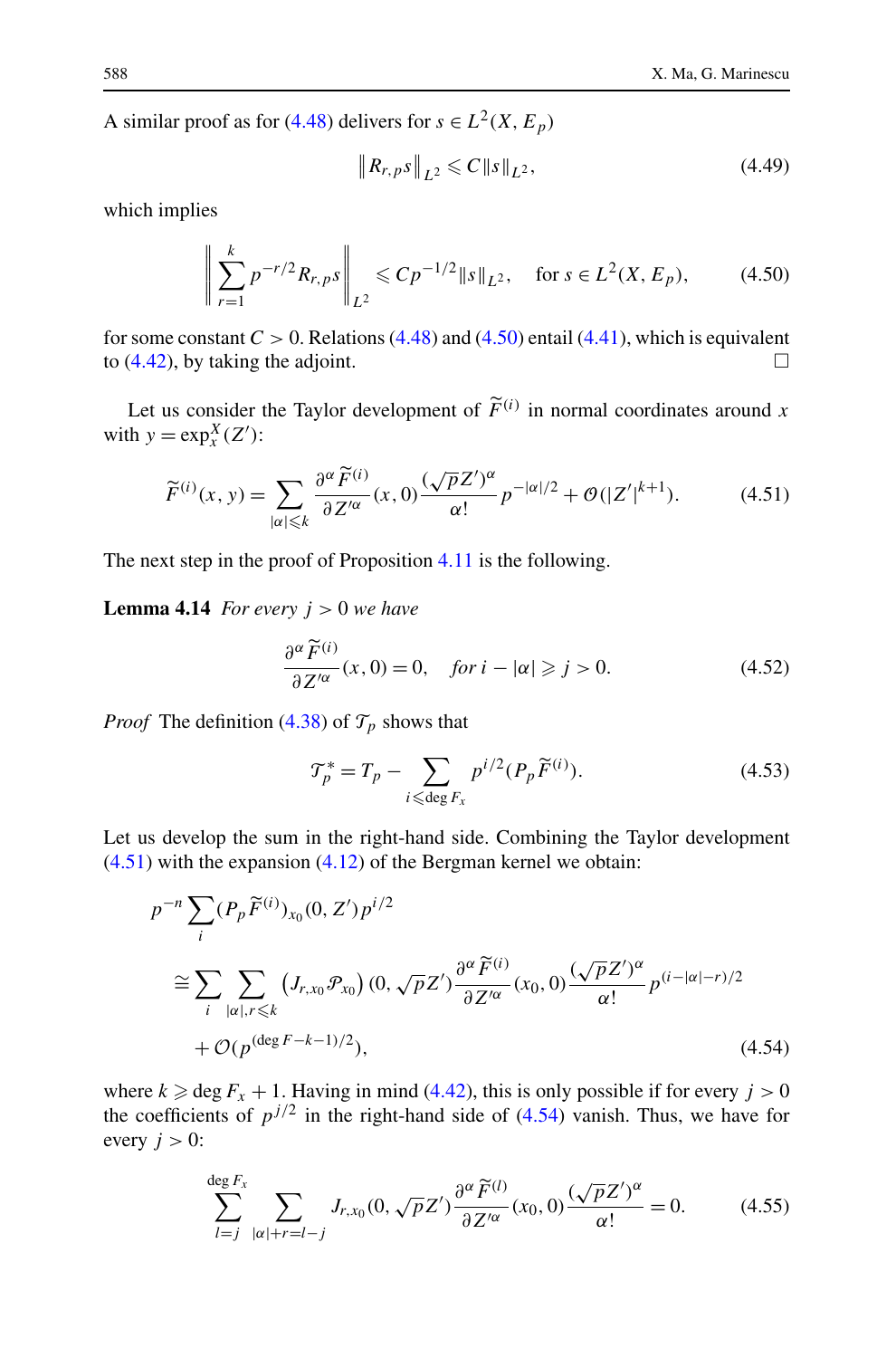<span id="page-24-0"></span>From  $(4.55)$ , we will prove by recurrence that for any  $j > 0$ ,  $(4.52)$  $(4.52)$  holds. As the first step of the recurrence let us take  $j = \deg F_x$  in ([4.55](#page-23-0)). Since  $J_{0,x_0} = I_{\mathbb{C} \otimes E}$  (see [\(4.11\)](#page-17-0)), we get immediately  $\tilde{F}^{(\deg F_x)}(x_0, 0) = 0$ . Hence [\(4.52\)](#page-23-0) holds for  $j = \deg F_x$ .<br>Assume that (4.52) holds for  $j > i_0 > 0$ . Then for  $j = i_0$ , the coefficient with Assume that [\(4.52\)](#page-23-0) holds for  $j > j_0 > 0$ . Then for  $j = j_0$ , the coefficient with

*r* > 0 in ([4.55\)](#page-23-0) is zero. Since  $J_{0,x_0} = I_{\mathbb{C} \otimes E}$ , [\(4.55\)](#page-23-0) reads

$$
\sum_{\alpha} \frac{\partial^{\alpha} \widetilde{F}^{(j_0+|\alpha|)}}{\partial Z'^{\alpha}}(x_0,0) \frac{(\sqrt{p}Z')^{\alpha}}{\alpha!} = 0, \tag{4.56}
$$

which entails [\(4.52\)](#page-23-0) for  $j = j_0$ . The proof of [\(4.52](#page-23-0)) is complete.

**Lemma 4.15** *For i >* 0, *we have*

$$
\frac{\partial^{\alpha} F_x^{(i)}}{\partial \overline{z}^{\prime \alpha}}(0,0) = 0, \quad |\alpha| \leq i. \tag{4.57}
$$

*Therefore*  $F_x^{(i)}(0, \overline{z}') = 0$  *for all*  $i > 0$  *and*  $z' \in \mathbb{C}^n$  *i.e.*, [\(4.35\)](#page-20-0) *holds true. Moreover*,

$$
F_x^{(i)}(z,0) = 0 \quad \text{for all } i > 0 \text{ and all } z \in \mathbb{C}^n. \tag{4.58}
$$

*Proof* Let us start with some preliminary observations.

In view of  $(4.42)$  $(4.42)$  $(4.42)$ ,  $(4.52)$  and  $(4.54)$  $(4.54)$  $(4.54)$ , a comparison the coefficient of  $p<sup>0</sup>$  in  $(4.31)$  $(4.31)$  $(4.31)$ and  $(4.53)$  $(4.53)$  $(4.53)$  yields

$$
\widetilde{F}^{(i)}(x, Z') = F_x^{(i)}(0, \overline{z}') + \mathcal{O}(|Z'|^{i+1}).
$$
\n(4.59)

Using the definition ([4.37](#page-21-0)) of  $\tilde{F}^{(i)}(x, Z')$ , and taking the adjoint of (4.59) we get

$$
F^{(i)}(Z',x) = (F_x^{(i)}(0,\overline{z}'))^* + \mathcal{O}(|Z'|^{i+1}),\tag{4.60}
$$

which implies

$$
\frac{\partial^{\alpha}}{\partial z^{\alpha}} F^{(i)}(\cdot, x)|_{x} = \left( \left( \frac{\partial^{\alpha}}{\partial \overline{z}^{\alpha}} F_{x}^{(i)} \right) (0, \overline{z}^{\prime}) \right)^{*}, \quad \text{for } |\alpha| \leq i, \tag{4.61}
$$

so in order to prove the Lemma it suffices to show that

$$
\frac{\partial^{\alpha}}{\partial z^{\alpha}} F^{(i)}(\cdot, x)|_{x} = 0, \quad \text{for } |\alpha| \leq i.
$$
 (4.62)

We prove this by induction over  $|\alpha|$ . For  $|\alpha| = 0$ , it is obvious that  $F^{(i)}(0, x) = 0$ , since  $F^{(i)}(\cdot, x)$  is a homogeneous polynomial of degree  $i > 0$ . For the induction step let  $j_X : X \to X \times X$  be the diagonal injection. By Lemma [4.12](#page-20-0) and the definition  $(4.37)$  of  $F^{(i)}(x, y)$ ,

$$
\frac{\partial}{\partial z'_j} F^{(i)}(x, y) = 0, \quad \text{near } j_X(X), \tag{4.63}
$$

where  $y = \exp_x^X(Z')$ . Assume now that  $\alpha \in \mathbb{N}^n$  and (4.62) holds for  $|\alpha| - 1$ . Consider *j* with  $\alpha_j > 0$  and set  $\alpha' = (\alpha_1, \ldots, \alpha_j - 1, \ldots, \alpha_n)$ .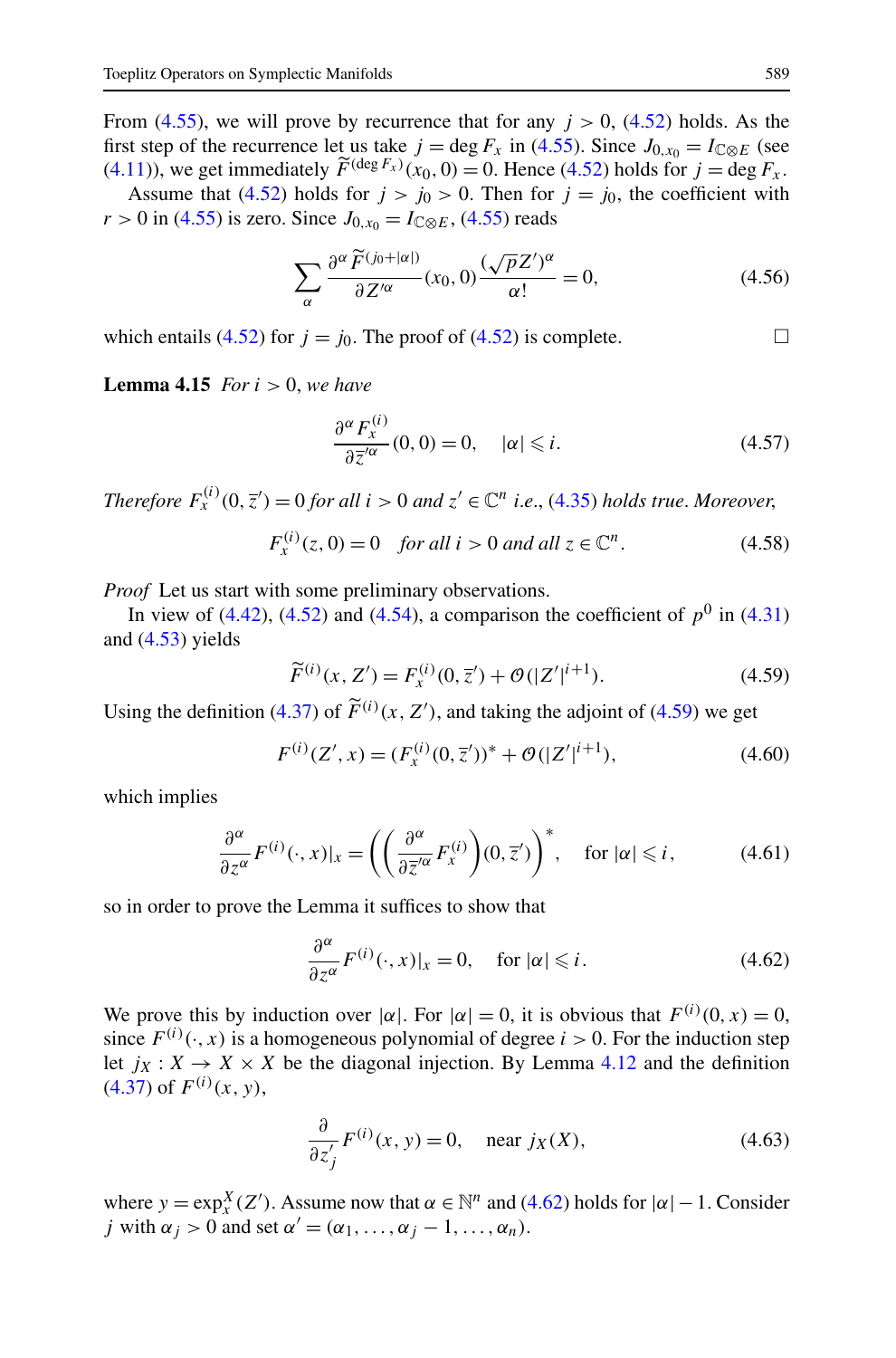<span id="page-25-0"></span>Taking the derivative of ([4.37](#page-21-0)) and using the induction hypothesis and ([4.63](#page-24-0)), we have

$$
\frac{\partial^{\alpha}}{\partial z^{\alpha}} F^{(i)}(\cdot, x) \bigg|_{x} = \frac{\partial}{\partial z_{j}} j_{X}^{*} \bigg( \frac{\partial^{\alpha'}}{\partial z^{\alpha'}} F^{(i)} \bigg) \bigg|_{x} - \frac{\partial^{\alpha'}}{\partial z^{\alpha'}} \frac{\partial}{\partial z'_{j}} F^{(i)}(\cdot, \cdot) \bigg|_{0,0} = 0. \tag{4.64}
$$

Thus,  $(4.57)$  $(4.57)$  $(4.57)$  is proved. The identity  $(4.35)$  $(4.35)$  $(4.35)$  follows too, since it is equivalent to  $(4.57)$ . Furthermore,  $(4.58)$  $(4.58)$  results from  $(4.35)$  and  $(4.36)$ . This finishes the proof of Lemma [4.15.](#page-24-0)  $\Box$ 

**Lemma 4.16** *We have*  $F_x^{(i)}(z, \overline{z}') = 0$  *for all*  $i > 0$  *and*  $z, z' \in \mathbb{C}^n$ .

*Proof* Let us consider the operator

$$
\frac{1}{\sqrt{p}}P_p(\nabla_{X,x}^{E_p}T_p)P_p \quad \text{with } X \in \mathcal{C}^\infty(X, TX), \ X(x_0) = \frac{\partial}{\partial z_j} + \frac{\partial}{\partial \overline{z}_j}.\tag{4.65}
$$

The leading term of its asymptotic expansion [\(4.10\)](#page-16-0) is

$$
\left(\frac{\partial}{\partial z_j}F_{x_0}\right)(\sqrt{p}z,\sqrt{p}\overline{z}')\mathcal{P}_{x_0}(\sqrt{p}Z,\sqrt{p}Z').\tag{4.66}
$$

By ([4.35](#page-20-0)) and [\(4.58\)](#page-24-0),  $(\frac{\partial}{\partial z_j}F_{x_0})(z,\overline{z}')$  is an odd polynomial in  $z,\overline{z}'$  whose constant term vanishes. We reiterate the arguments from  $(4.38)$  $(4.38)$  $(4.38)$ – $(4.61)$  $(4.61)$  by replacing the operator  $T_p$ with the operator  $(4.65)$ ; we get for  $i > 0$ ,

$$
\frac{\partial}{\partial z_j} F_x^{(i)}(0, \overline{z}') = 0.
$$
\n(4.67)

By [\(4.36\)](#page-20-0) and (4.67),

$$
\frac{\partial}{\partial \overline{z}_j'} F_x^{(i)}(z,0) = 0.
$$
\n(4.68)

By continuing this process, we show that for all  $i > 0, \alpha \in \mathbb{Z}^n$ ,  $z, z' \in \mathbb{C}^n$ ,

$$
\frac{\partial^{\alpha}}{\partial z^{\alpha}} F_x^{(i)}(0, \overline{z}') = \frac{\partial^{\alpha}}{\partial \overline{z}'}^{\alpha} F_x^{(i)}(z, 0) = 0.
$$
 (4.69)

Thus, the Lemma is proved and [\(4.34\)](#page-20-0) holds true.  $\Box$ 

The Lemma 4.16 finishes the proof of Proposition [4.11.](#page-20-0)

We come now to the proof of the first induction step leading to  $(4.27)$ .

**Proposition 4.17** *We have*  $p^{-n}(T_p - T_{g_0,p})_{x_0}(Z, Z') \cong \mathcal{O}(p^{-1})$  (in the sense of No*tation* [4.4\)](#page-16-0). *Consequently,*  $T_p = P_p g_0 P_p + \mathcal{O}(p^{-1})$  (*i.e., relation* ([4.30](#page-20-0))) *holds true in the sense of* ([4.4](#page-15-0)) .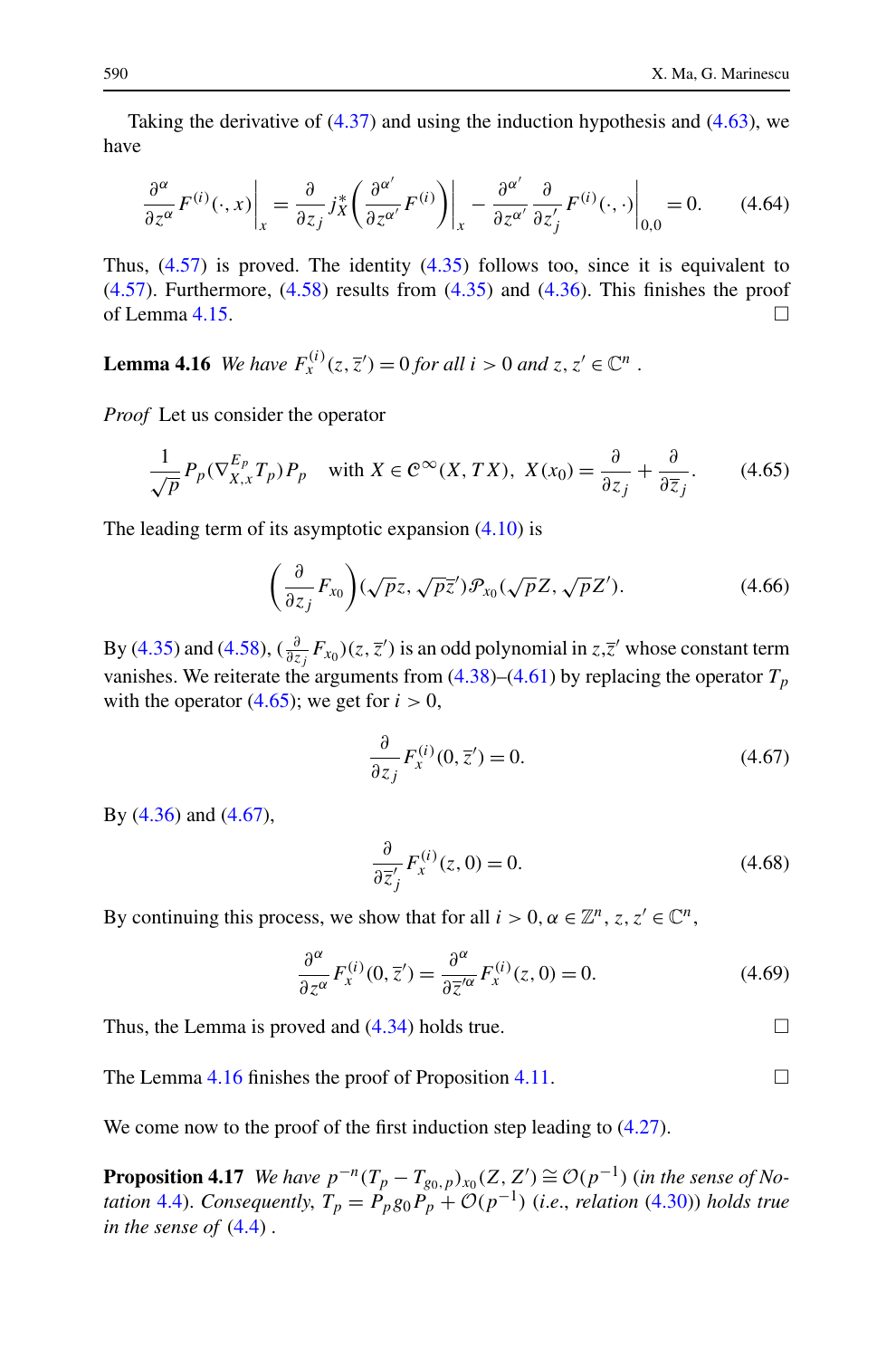<span id="page-26-0"></span>*Proof* Let us compare the asymptotic expansion of  $T_p$  and  $T_{g_0,p} = P_p g_0 P_p$ . Using the Notation [4.4](#page-16-0), the expansion  $(4.14)$  $(4.14)$  (for  $k = 1$ ) reads

$$
p^{-n}T_{g_0, p, x_0}(Z, Z')
$$
  
\n
$$
\cong (g_0(x_0)I_{\mathbb{C}\otimes E}\mathcal{P}_{x_0} + Q_{1, x_0}(g_0)\mathcal{P}_{x_0}p^{-1/2})(\sqrt{p}Z, \sqrt{p}Z') + \mathcal{O}(p^{-1}), \quad (4.70)
$$

since  $Q_{0,x_0}(g_0) = g_0(x_0)I_{\mathbb{C}\otimes E}$  by [\(4.16](#page-17-0)). The expansion [\(4.25\)](#page-19-0) (also for  $k = 1$ ) takes the form

$$
p^{-n}T_{p,x_0} \cong (g_0(x_0)I_{\mathbb{C}\otimes E}\mathcal{P}_{x_0} + \mathcal{Q}_{1,x_0}\mathcal{P}_{x_0}p^{-1/2})(\sqrt{p}Z, \sqrt{p}Z') + \mathcal{O}(p^{-1}), \tag{4.71}
$$

where we have used Proposition [4.11](#page-20-0) and the definition  $(4.28)$  $(4.28)$  of  $g<sub>0</sub>$ . Thus, subtracting  $(4.70)$  from  $(4.71)$  we obtain

$$
p^{-n}(T_p - T_{g_0, p})_{x_0}(Z, Z')
$$
  
\n
$$
\cong ((Q_{1, x_0} - Q_{1, x_0}(g_0))\mathcal{P}_{x_0})(\sqrt{p}Z, \sqrt{p}Z')p^{-1/2} + \mathcal{O}(p^{-1}).
$$
\n(4.72)

Thus, it suffices to prove the following.

#### **Lemma 4.18**

$$
F_{1,x} := \mathcal{Q}_{1,x} - \mathcal{Q}_{1,x}(g_0) \equiv 0. \tag{4.73}
$$

*Proof* We note first that  $F_{1,x}$  is an odd polynomial in *z* and  $\overline{z}'$ ; we verify this state-ment as in Lemma [4.12](#page-20-0). Thus, the constant term of  $F_{1,x}$  vanishes. To show that the rest of the terms vanish, we consider the decomposition  $F_{1,x} = \sum_{i \ge 0} F_{1,x}^{(i)}$  in homogeneous polynomials  $F_{1,x}^{(i)}$  of degree *i*. To prove (4.73) it suffices to show that

$$
F_{1,x}^{(i)}(z, \overline{z}') = 0 \quad \text{for all } i > 0 \text{ and } z, z' \in \mathbb{C}^n. \tag{4.74}
$$

The proof of  $(4.74)$  is similar to that of  $(4.34)$ . Namely, we define as in  $(4.37)$  $(4.37)$  $(4.37)$  the operator  $F_1^{(i)}$ , by replacing  $F_x^{(i)}(0, \overline{z}')$  by  $F_{1,x}^{(i)}(0, \overline{z}')$ , and we set (analogously to [\(4.38\)](#page-21-0))

$$
\mathcal{T}_{p,1} = T_p - P_p g_0 P_p - \sum_{i \leqslant \text{deg } F_1} (F_1^{(i)} P_p) p^{(i-1)/2}.
$$
 (4.75)

Due to [\(4.14\)](#page-17-0) and ([4.25](#page-19-0)), there exist polynomials  $\widetilde{R}_{r,x_0} \in \mathbb{C}[Z, Z']$  of the same parity of  $r$ , can be following expansion in the normal coordinates ground  $r \in X$  holds as *r* such that the following expansion in the normal coordinates around  $x_0 \in X$  holds for  $k \geqslant 2$  and  $|Z'| \leqslant \varepsilon'/2$ :

$$
p^{-n} \mathcal{T}_{p,1,x_0}(0,Z') \cong \sum_{r=2}^k (\widetilde{R}_{r,x_0} \mathcal{P}_{x_0})(0,\sqrt{p}Z')p^{-\frac{r}{2}} + \mathcal{O}(p^{-(k+1)/2}),\tag{4.76}
$$

This is the analogue of [\(4.39\)](#page-21-0). Now we can repeat with obvious modifications the proof of ([4.34\)](#page-20-0) and obtain the analogue of ([4.34](#page-20-0)) with  $F_x$  replaced by  $F_{1,x}$ . This completes the proof of Lemma 4.18.  $\Box$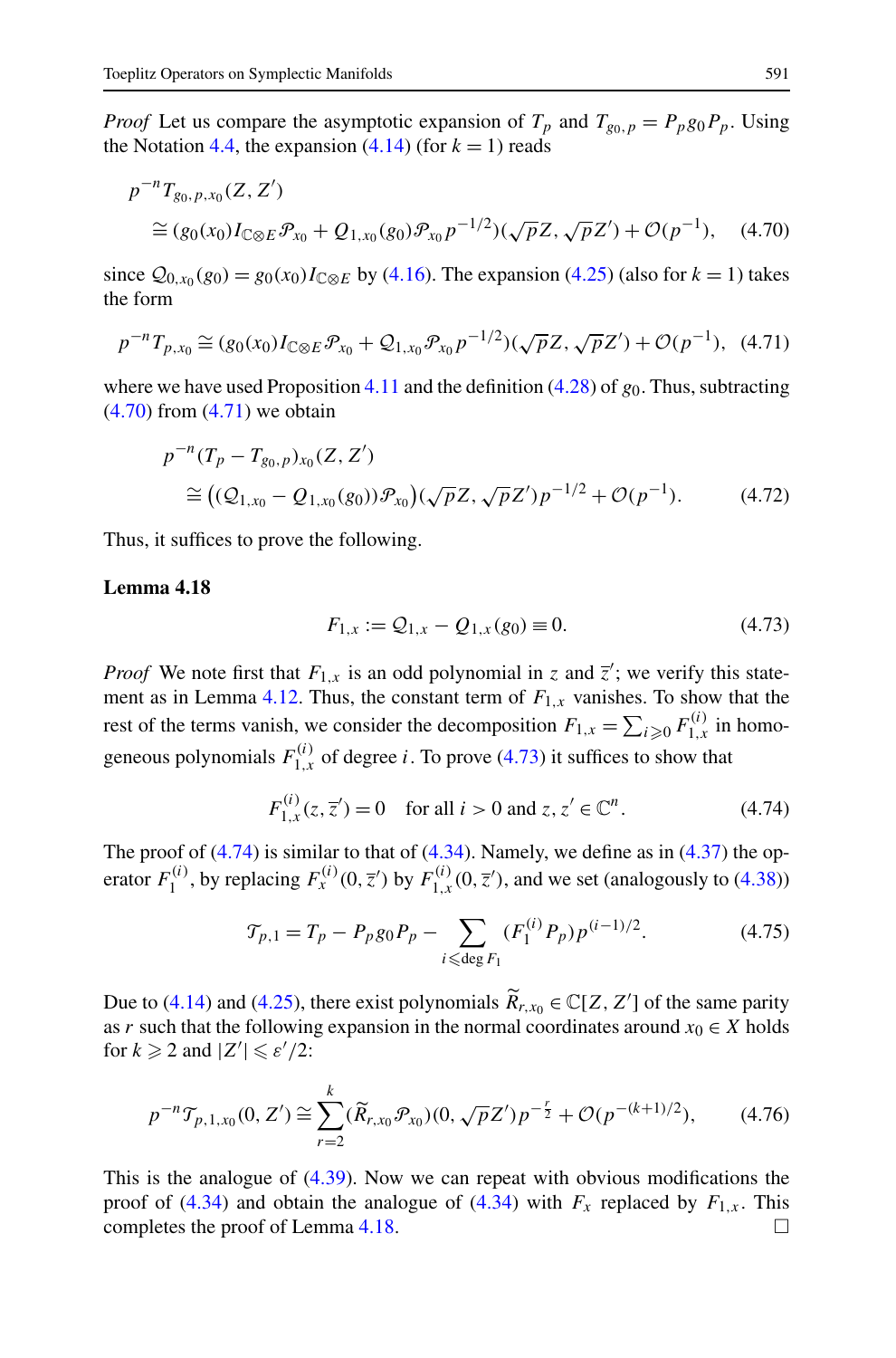<span id="page-27-0"></span>Lemma [4.18](#page-26-0) and the expansion [\(4.72\)](#page-26-0) imply immediately Proposition [4.17](#page-25-0).  $\Box$ 

*Proof of Theorem [4.9](#page-19-0)* Proposition [4.17](#page-25-0) shows that the asymptotic expansion [\(4.27\)](#page-19-0) of  $T_p$  holds for  $m = 0$ . Moreover, if  $T_p$  is self-adjoint, then from [\(4.70\)](#page-26-0), ([4.71](#page-26-0)),  $g_0$  is also self-adjoint. We show inductively that  $(4.27)$  holds for every  $m \in \mathbb{N}$ . To prove  $(4.27)$  $(4.27)$  $(4.27)$ for  $m = 1$  let us consider the operator  $p(T_p - P_p g_0 P_p)$ . We have to show now that  $p(T_p - T_{g_0, p})$  satisfies the hypotheses of Theorem [4.9.](#page-19-0) The first two conditions are easily verified. To prove the third, just subtract the asymptotics of  $T_{p,x_0}(Z, Z')$  (given by [\(4.25\)](#page-19-0)) and  $T_{g_0, p, x_0}(Z, Z')$  (given by [\(4.14\)](#page-17-0)). Taking into account Proposition [4.11](#page-20-0) and ([4.73](#page-26-0)) the coefficients of  $p^0$  and  $p^{-1/2}$  in the difference vanish, which yields the desired conclusion.

Propositions [4.11](#page-20-0) and [4.17](#page-25-0) applied to  $p(T_p - P_p g_0 P_p)$  yield  $g_1 \in C^\infty(X, \text{End}(E))$ such that  $(4.27)$  holds true for  $m = 1$ .

We continue in this way the induction process to get ([4.27](#page-19-0)) for any *m*. This com-pletes the proof of Theorem [4.9.](#page-19-0)

# 4.3 Algebra of Toeplitz Operators

The Poisson bracket  $\{\cdot, \cdot\}$  on  $(X, 2\pi \omega)$  is defined as follows. For  $f, g \in C^{\infty}(X)$ , let *ξ<sub>f</sub>* be the Hamiltonian vector field generated by *f*, which is defined by  $2\pi i_{\xi}$   $\omega = df$ . Then

$$
\{f, g\} := \xi_f(dg). \tag{4.77}
$$

One of our main goals is to show that Theorem [1.1](#page-3-0) holds, thus the set of Toeplitz operators is closed under the composition of operators, so forms an algebra.

*Proof of Theorem [1.1](#page-3-0)* Firstly, it is obvious that  $P_p T_{f,p} T_{g,p} P_p = T_{f,p} T_{g,p}$ . Lem-mas [4.2](#page-16-0) and [4.6](#page-17-0) imply  $T_{f,p}T_{g,p}$  verifies [\(4.24\)](#page-19-0). Like in ([4.18](#page-18-0)), we have for  $Z, Z' \in$ *T<sub>x*<sup>0</sup></sub>X, |*Z*|*,*|*Z'*| < *ε*/4:

$$
(T_{f,p}T_{g,p})_{x_0}(Z,Z') = \int_{T_{x_0}X} T_{f,p,x_0}(Z,Z'')\rho(4|Z''|/\varepsilon)T_{g,p,x_0}(Z'',Z')
$$
  
 
$$
\times \kappa_{x_0}(Z'')d\nu_{TX}(Z'') + \mathcal{O}(p^{-\infty}).
$$
 (4.78)

By Lemma [4.6](#page-17-0) and (4.78), we deduce as in the proof of Lemma 4.6, that for  $Z, Z' \in$  $T_{x_0}X$ ,  $|Z|, |Z'| < \varepsilon/4$ , we have

$$
p^{-n}(T_{f,p}T_{g,p})_{x_0}(Z,Z') \cong \sum_{r=0}^k (Q_{r,x_0}(f,g)\mathcal{P}_{x_0})(\sqrt{p}Z,\sqrt{p}Z')p^{-\frac{r}{2}} + \mathcal{O}(p^{-\frac{k+1}{2}}),
$$
\n(4.79)

and with the notation [\(2.10](#page-6-0)),

$$
Q_{r,x_0}(f,g) = \sum_{r_1+r_2=r} \mathcal{K}[Q_{r_1,x_0}(f), Q_{r_2,x_0}(g)].
$$
\n(4.80)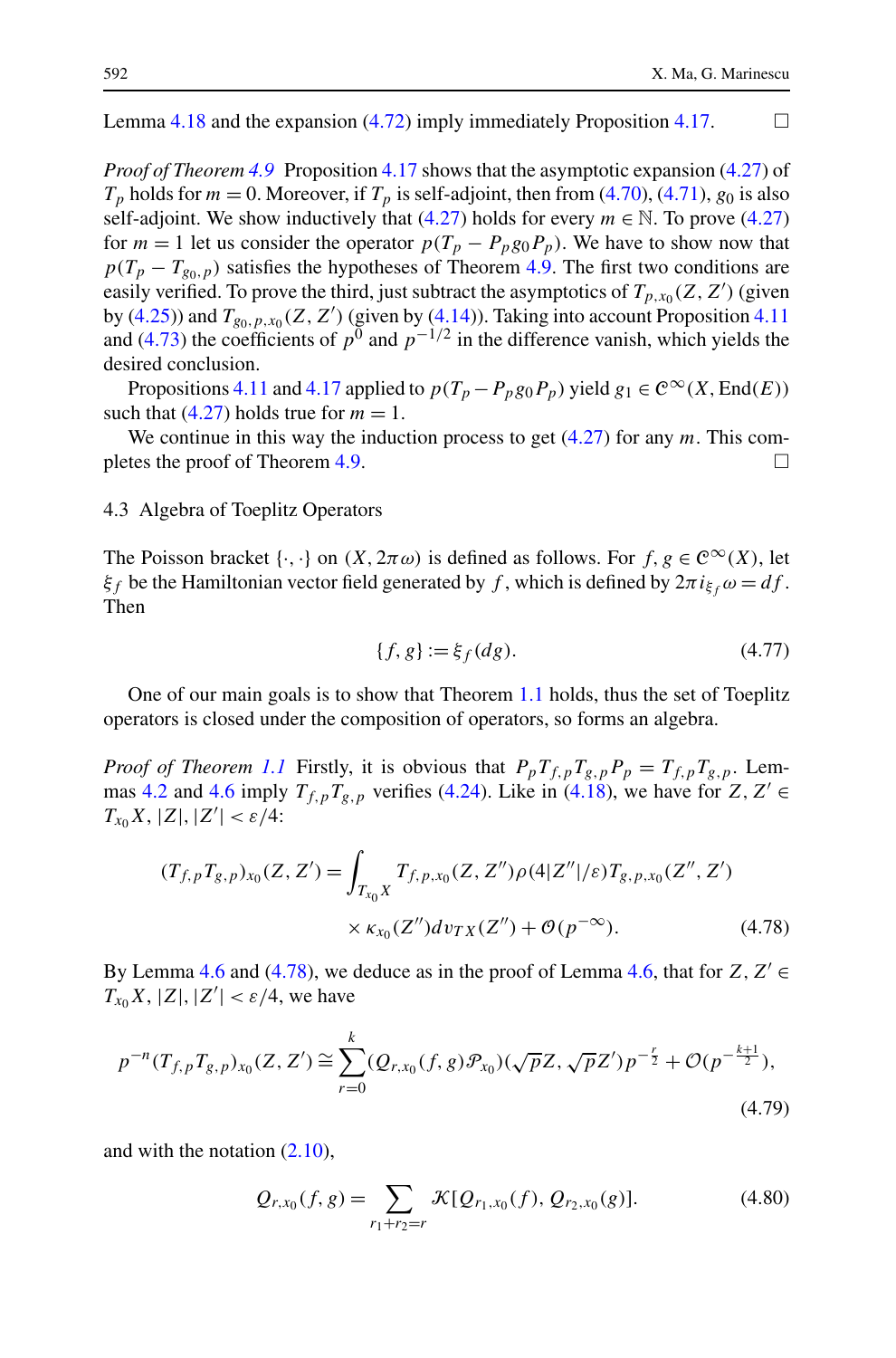<span id="page-28-0"></span>Thus,  $T_{f,p}T_{g,p}$  is a Toeplitz operator by Theorem [4.9](#page-19-0). Moreover, it follows from the proofs of Lemma [4.6](#page-17-0) and Theorem [4.9](#page-19-0) that  $g_l = C_l(f, g)$ , where  $C_l$  are bidifferential operators.

Recall that we denote by  $I_{\mathbb{C}\otimes E}: \Lambda(T^{*(0,1)}X)\otimes E\to \mathbb{C}\otimes E$  the natural projection. From  $(2.10)$ ,  $(4.16)$  and  $(4.80)$  $(4.80)$  $(4.80)$ , we get

$$
C_0(f, g)(x) = I_{\mathbb{C}\otimes E} Q_{0,x}(f, g)|_{\mathbb{C}\otimes E} = I_{\mathbb{C}\otimes E} \mathcal{K}[Q_{0,x}(f), Q_{0,x}(g)]|_{\mathbb{C}\otimes E}
$$
  
=  $f(x)g(x).$  (4.81)

By the proof of Theorem  $4.9$  (cf. Proposition  $4.11$ , Lemma  $4.18$  and  $(4.28)$ ), we get

$$
Q_{1,x}(f,g) = Q_{1,x}(C_0(f,g)),
$$
  
\n
$$
C_1(f,g) = I_{\mathbb{C}\otimes E}(Q_{2,x}(f,g) - Q_{2,x}(C_0(f,g)))(0,0)|_{\mathbb{C}\otimes E}.
$$
\n(4.82)

Moreover, by  $(4.16)$  and  $(4.80)$  $(4.80)$  $(4.80)$ , we get

$$
Q_{2,x}(f,g) = \mathcal{K}[f(x)I_{\mathbb{C}\otimes E}, Q_{2,x}(g)] + \mathcal{K}[Q_{1,x}(f), Q_{1,x}(g)]
$$
  
+  $\mathcal{K}[Q_{2,x}(f), g(x)I_{\mathbb{C}\otimes E}].$  (4.83)

Now  $T_{f,p}P_p = P_pT_{f,p}$  implies  $Q_{r,x}(f, 1) = Q_{r,x}(1, f)$ , so we get from (4.83):

$$
\mathcal{K}[J_{0,x}, Q_{2,x}(f)] - \mathcal{K}[Q_{2,x}(f), J_{0,x}]
$$
  
=  $\mathcal{K}[Q_{1,x}(f), J_{1,x}] - \mathcal{K}[J_{1,x}, Q_{1,x}(f)]$   
+  $\mathcal{K}[f(x)J_{0,x}, J_{2,x}] - \mathcal{K}[J_{2,x}, f(x)J_{0,x}].$  (4.84)

Assume now that  $f, g \in C^{\infty}(X)$ . By (4.82), (4.83) and (4.84), we get

$$
C_1(f, g)(x) - C_1(g, f)(x)
$$
  
=  $I_{\mathbb{C}\otimes E}[\mathcal{K}[Q_{1,x}(f), Q_{1,x}(g)] - \mathcal{K}[Q_{1,x}(g), Q_{1,x}(f)]$   
+  $f(x)(\mathcal{K}[Q_{1,x}(g), J_{1,x}] - \mathcal{K}[J_{1,x}, Q_{1,x}(g)])$   
-  $g(x)(\mathcal{K}[Q_{1,x}(f), J_{1,x}] - \mathcal{K}[J_{1,x}, Q_{1,x}(f)])\|_{\mathbb{C}\otimes E}$ . (4.85)

By Lemma [4.7](#page-18-0), Remark [4.8,](#page-19-0) we have

$$
\mathcal{K}[Q_{1,x}(f), Q_{1,x}(g)]
$$
\n
$$
= \mathcal{K}\bigg[\mathcal{K}\bigg[1, \frac{\partial f_x}{\partial Z_j}(0)Z_j\bigg], \mathcal{K}\bigg[1, \frac{\partial g_x}{\partial Z_j}(0)Z_j\bigg]\bigg]
$$
\n
$$
+ \mathcal{K}[f(x)J_1, Q_{1,x}(g)] + \mathcal{K}[Q_{1,x}(f), g(x)J_1] - \mathcal{K}[f(x)J_1, g(x)J_1].
$$
\n(4.86)

From [\(4.11\)](#page-17-0), (4.85) and (4.86), we get

$$
C_1(f,g)(x) - C_1(g,f)(x)
$$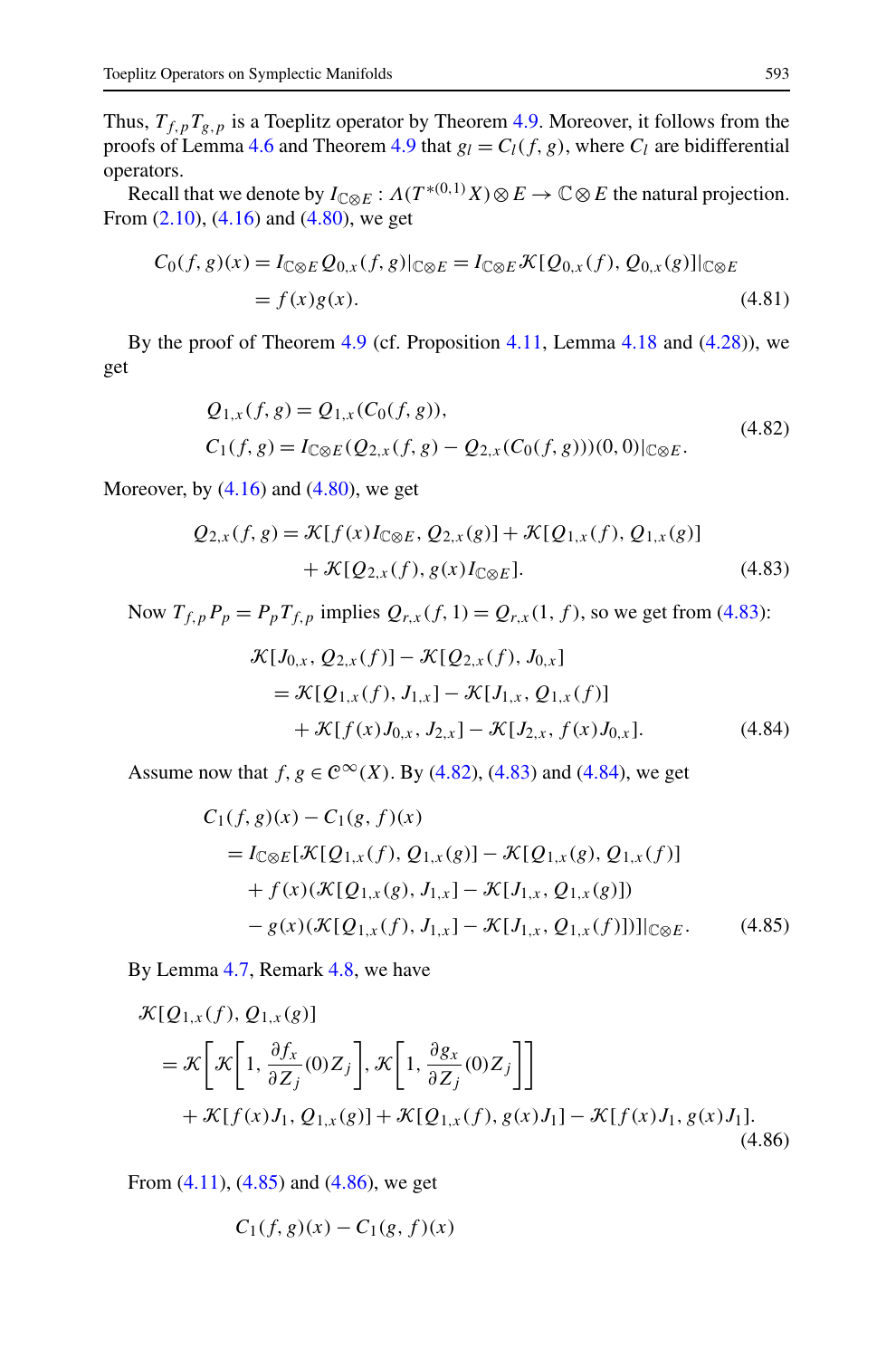$$
= \mathcal{K}\left[\mathcal{K}\left[1, \frac{\partial f_x}{\partial Z_j}(0)Z_j\right], \mathcal{K}\left[1, \frac{\partial g_x}{\partial Z_j}(0)Z_j\right]\right] - \mathcal{K}\left[\mathcal{K}\left[1, \frac{\partial g_x}{\partial Z_j}(0)Z_j\right], \mathcal{K}\left[1, \frac{\partial f_x}{\partial Z_j}(0)Z_j\right]\right].
$$
 (4.87)

<span id="page-29-0"></span>From  $(2.17)$  we get

$$
\mathcal{K}\left[1,\frac{\partial f_x}{\partial Z_j}(0)Z_j\right] = \frac{\partial f_x}{\partial z_i}(0)z_i + \frac{\partial f_x}{\partial \overline{z}_i}(0)\overline{z}'_i.
$$
 (4.88)

Plugging  $(4.88)$  into  $(4.87)$  and using  $(2.17)$  $(2.17)$  $(2.17)$  we finally obtain:

$$
C_1(f, g)(x) - C_1(g, f)(x) = \sum_{i=1}^n \frac{2}{a_i} \left[ \frac{\partial f_x}{\partial \overline{z}_i}(0) \frac{\partial g_x}{\partial z_i}(0) - \frac{\partial f_x}{\partial z_i}(0) \frac{\partial g_x}{\partial \overline{z}_i}(0) \right] \mathrm{Id}_E
$$
  
=  $\sqrt{-1} \{f, g\} \mathrm{Id}_E$ . (4.89)

This finishes the proof of Theorem [1.1](#page-3-0).

The next result and Theorem [1.1](#page-3-0) show that the Berezin-Toeplitz quantization has the correct semi-classical behavior.

**Theorem 4.19** *For*  $f \in C^{\infty}(X, \text{End}(E))$ *, the norm of*  $T_{f, p}$  *satisfies* 

$$
\lim_{p \to \infty} ||T_{f,p}|| = ||f||_{\infty} := \sup_{0 \neq u \in E_x, x \in X} |f(x)(u)|_{h^E} / |u|_{h^E}.
$$
 (4.90)

*Proof* Take a point  $x_0 \in X$  and  $u_0 \in E_{x_0}$  with  $|u_0|_{h^E} = 1$  such that  $|f(x_0)(u_0)| =$  $||f||_{\infty}$ *. Recall that in Sect. [4.1](#page-14-0), we trivialize the bundles <i>L*, *E* in our normal coordinates near  $x_0$ , and  $e_L$  is the unit frame of  $L$  which trivialize  $L$ . Moreover, in this normal coordinates,  $u_0$  is a trivial section of  $E$ . Considering the sequence of sections  $S_{x_0}^p = p^{-n/2} P_p(e_L^{\otimes p} \otimes u_0)$ , we have by ([3.27](#page-13-0)),

$$
||T_{f,p}S_{x_0}^p - f(x_0)S_{x_0}^p||_{L^2} \leq \frac{C}{\sqrt{p}}||S_{x_0}^p||_{L^2}.
$$
 (4.91)

If *f* is a real function, then  $df(x_0) = 0$ , so we can improve the constant  $\frac{C}{\sqrt{p}}$  in (4.91) to  $\frac{C}{p}$ . The proof of (4.90) is complete.

*Remark 4.20* For  $E = \mathbb{C}$ , Theorem [1.1](#page-3-0) shows that we can associate to  $f, g \in \mathbb{C}^{\infty}(X)$ a formal power series  $\sum_{l=0}^{\infty} \hbar^l C_l(f, g) \in C^{\infty}(X)[[\hbar]]$ , where  $C_l$  are bidifferential operators. Therefore, we have constructed in a canonical way an associative starproduct  $f * g = \sum_{l=0}^{\infty} \hbar^l C_l(f, g)$ , called the *Berezin-Toeplitz star-product*.

#### **5 Berezin-Toeplitz Quantizations on Non-Compact Manifolds**

In this section, we extend our results to non-compact manifolds. We consider for simplicity only complex manifolds, that is, we suppose that *(X,J)* is a complex manifold with complex structure *J* and *E*, *L* are holomorphic vector bundles on *X* with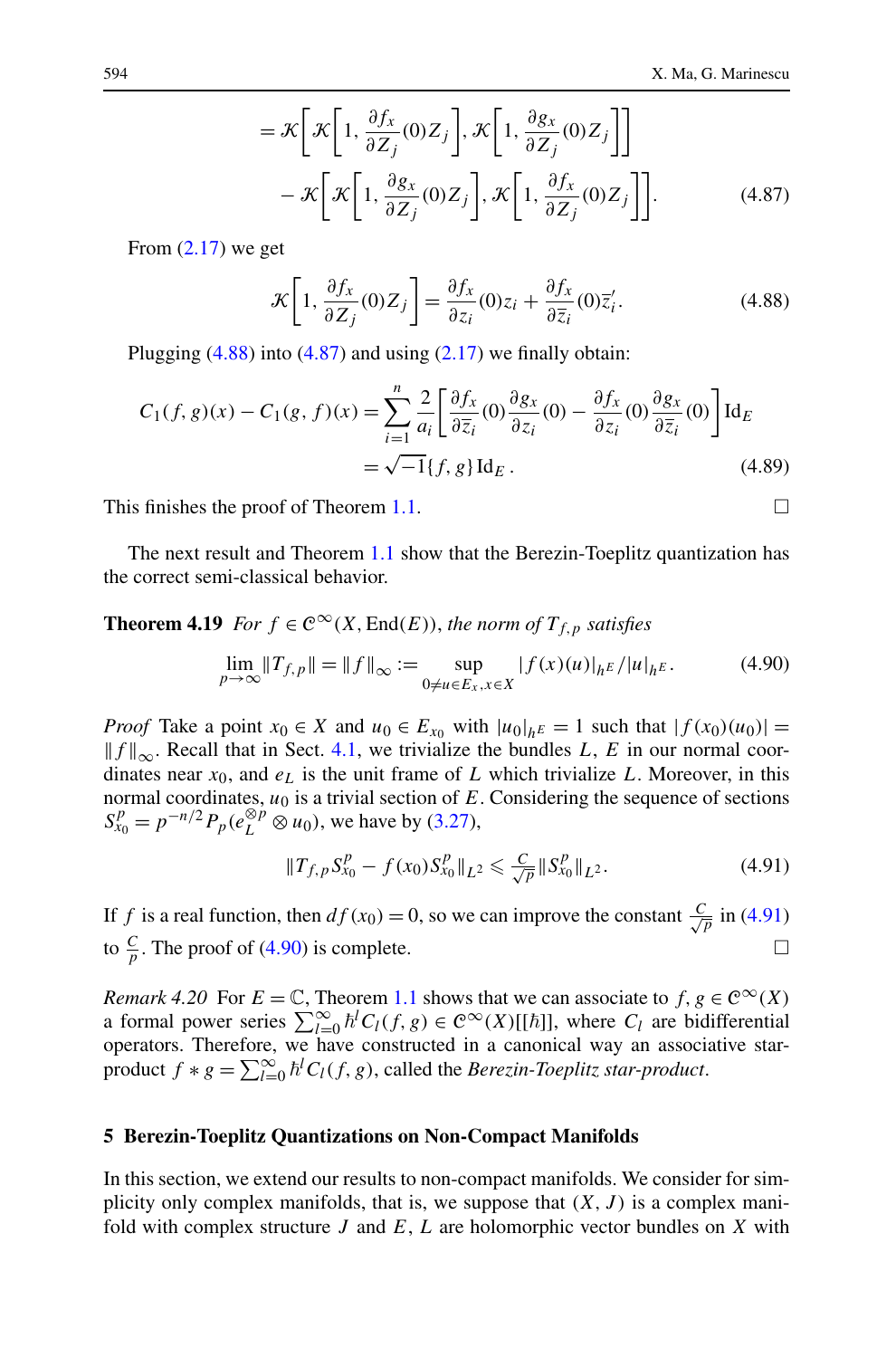<span id="page-30-0"></span> $rk(L) = 1$ . We assume that  $\nabla^{E}$ ,  $\nabla^{L}$  are the holomorphic Hermitian (i.e., Chern) connections on  $(E, h^E)$ ,  $(L, h^L)$ . Let  $g^{TX}$  be any Riemannian metric on *TX* compatible with *J*. Since  $g^{TX}$  is not necessarily Kähler, the endomorphism *J* defined in ([3.7](#page-9-0)) does not satisfy  $J \neq J$  in general. Set

$$
\Theta(X, Y) = g^{TX}(JX, Y). \tag{5.1}
$$

Then the 2-form *Θ* need not be closed.

Let  $\overline{\partial}^{L^p \otimes E,*}$  be the formal adjoint of the Dolbeault operator  $\overline{\partial}^{L^p \otimes E}$  on the Dolbeault complex  $\Omega^{0,\bullet}(X, L^p \otimes E)$  with the Hermitian product induced by  $g^{TX}, h^L$ ,  $h<sup>E</sup>$  as in ([3.9](#page-9-0)). Set

$$
D_p = \sqrt{2} (\overline{\partial}^{L^p \otimes E} + \overline{\partial}^{L^p \otimes E,*}),
$$
  
\n
$$
\Box_p = \overline{\partial}^{L^p \otimes E} \overline{\partial}^{L^p \otimes E,*} + \overline{\partial}^{L^p \otimes E,*} \overline{\partial}^{L^p \otimes E}.
$$
\n(5.2)

Then  $\Box_p$  is the Kodaira-Laplacian which preserves the Z-grading of  $\Omega^{0,\bullet}(X,L^p \otimes$ *E)* and

$$
D_p^2 = 2\square_p. \tag{5.3}
$$

Note that  $D_p$  is not a spin<sup>c</sup> Dirac operator on  $\Omega^{0,\bullet}(X, L^p \otimes E)$ .

The space of holomorphic sections of  $L^p \otimes E$  which are  $L^2$  with respect to the norm given by ([3.9\)](#page-9-0) is denoted by  $H_{(2)}^0(X, L^p \otimes E)$ . Let  $P_p(x, x')$ ,  $(x, x' \in X)$  be the Schwartz kernel of the orthogonal projection  $P_p$ , from the space of  $L^2$  sections of  $L^p \otimes E$  onto  $H^0_{(2)}(X, L^p \otimes E)$ , with respect to the Riemannian volume form  $dv_X(x')$ associated to  $(X, g^{TX})$ . Then  $P_p(x, x')$  is smooth by the ellipticity of the Kodaira Laplacian and the Schwartz kernel theorem (cf. also [[30,](#page-45-0) Remark 1.3.3]).

*Remark 5.1* If  $J = J$ , then  $(X, J, \Theta)$  is Kähler and  $D_p$  in [\(3.11\)](#page-10-0) and (5.2) coincide. Assume moreover *X* is compact. Then by the Kodaira vanishing theorem and the Dolbeault isomorphism we have

$$
H^{0}(X, L^{p} \otimes E) = \text{Ker}(D_{p}), \qquad (5.4)
$$

for *p* large enough. Thus, if  $(X, J, \Theta)$  is a compact Kähler manifold and  $J = J$ ,  $E = \mathbb{C}$ , Theorems [1.1,](#page-3-0) [4.19](#page-29-0) recover the main results of Bordemann et al. [\[8](#page-45-0), [17,](#page-45-0) [23](#page-45-0), [34\]](#page-46-0).

We denote by  $R^{\text{det}}$  the curvature of the holomorphic Hermitian connection  $\nabla^{\text{det}}$ on  $K_X^* = \det(T^{(1,0)}X)$ .

For a (1, 1)-form  $\Omega$ , we write  $\Omega > 0$  (resp.  $\geq 0$ ) if  $\Omega(\cdot, J \cdot) > 0$  (resp.  $\geq 0$ ).

The following result, obtained in [[28,](#page-45-0) Theorem 3.11], extends the asymptotic expansion of the Bergman kernel to non-compact manifolds.

**Theorem 5.2** *Suppose that*  $(X, g^{TX})$  *is a complete Hermitian manifold and there exist*  $\varepsilon > 0$ *, C > 0 such that*:

$$
\sqrt{-1}R^{L} > \varepsilon \Theta, \qquad \sqrt{-1}(R^{\det} + R^{E}) > -C\Theta \operatorname{Id}_{E}, \qquad |\partial \Theta|_{g^{TX}} < C, \qquad (5.5)
$$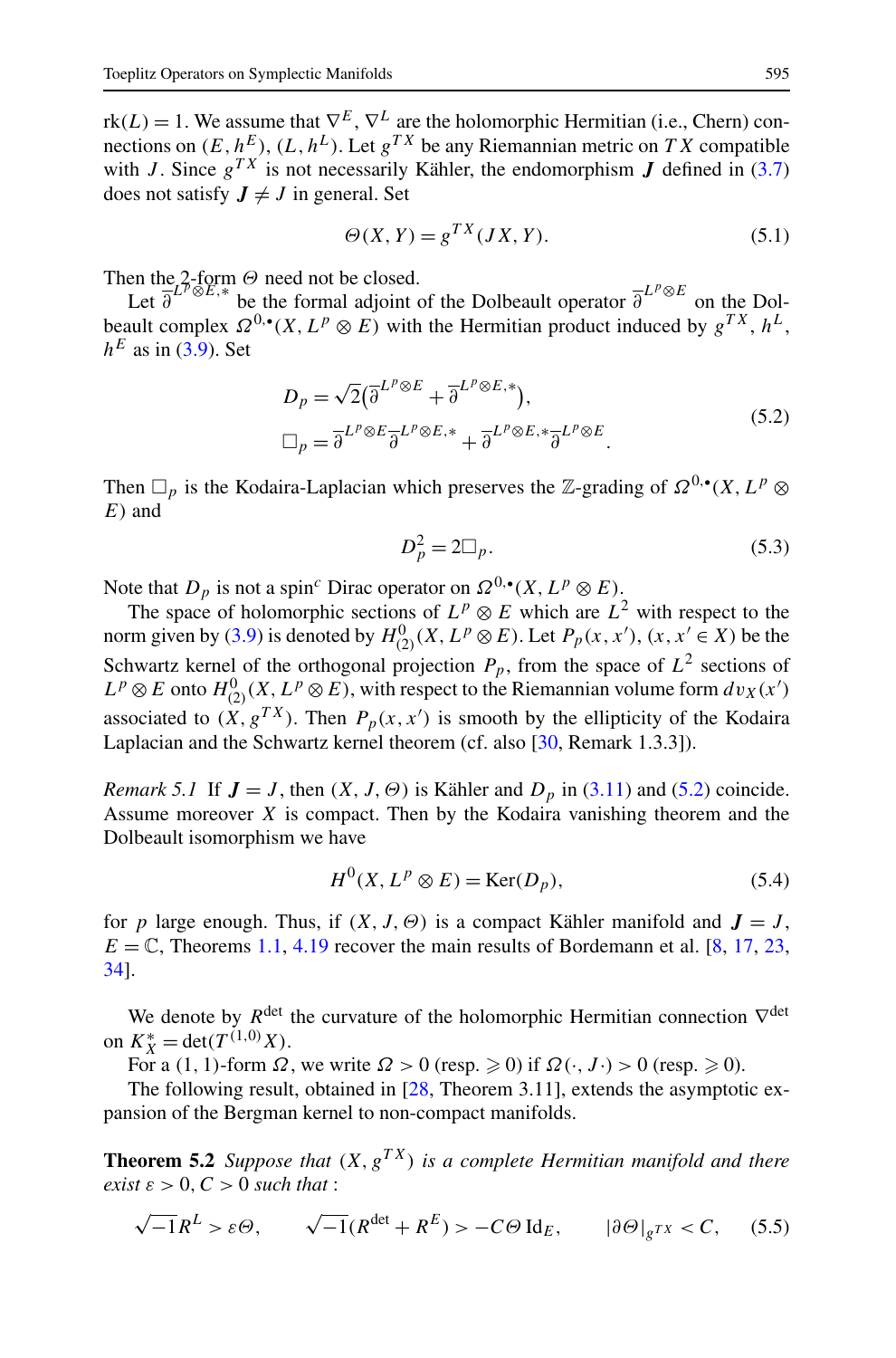<span id="page-31-0"></span>*then the kernel Pp(x,x ) has a full off–diagonal asymptotic expansion analogous to that of Theorem* [3.6](#page-12-0) *uniformly for any*  $x, x' \in K$ , *a compact set of*  $X$ . If  $L = K_X :=$ det*(T* <sup>∗</sup>*(*1;0*) X) is the canonical line bundle on X*, *the first two conditions in* [\(5.5\)](#page-30-0) *are to be replaced by*

$$
h^L
$$
 is induced by  $\Theta$  and  $\sqrt{-1}R^{\text{det}} < -\varepsilon \Theta$ ,  $\sqrt{-1}R^E > -C\Theta \text{Id}_E$ .

The idea of the proof is that [\(5.5\)](#page-30-0) together with the Bochner-Kodaira-Nakano formula imply the existence of the spectral gap for  $\Box_p$  acting on  $L^2(X, L^p \otimes E)$  as in [\(3.16\)](#page-10-0).

Let  $\mathcal{C}^{\infty}_{const}(X, \text{End}(E))$  denote the algebra of smooth sections of *X* which are constant map outside a compact set. For any  $f \in \mathcal{C}^{\infty}_{const}(X, \text{End}(E))$ , we consider the Toeplitz operator  $(T_{f,p})_{p \in \mathbb{N}}$  as in ([4.6](#page-15-0)):

$$
T_{f,p}: L^2(X, L^p \otimes E) \longrightarrow L^2(X, L^p \otimes E), \quad T_{f,p} = P_p f P_p. \tag{5.6}
$$

The following result generalizes Theorems [1.1](#page-3-0) and [4.19](#page-29-0) to non-compact manifolds.

**Theorem 5.3** Assume that  $(X, g^{TX})$  is a complete Hermitian manifold,  $(L, h^L)$  and  $(E, h^E)$  *are holomorphic vector bundles satisfying the hypotheses of Theorem* [5.2](#page-30-0) *with*  $\text{rk}(L) = 1$ . Let  $f, g \in \mathbb{C}^{\infty}_{const}(X, \text{End}(E))$ . *Then the following assertions hold*:

- (i) *The product of the two corresponding Toeplitz operators admits the asymptotic* expansion [\(1.7](#page-3-0)) in the sense of ([4.5](#page-15-0)), where  $C_r$  are bidifferential operators, es*pecially*,  $supp(C_r(f, g)) \subset supp(f) \cap supp(g)$ , *and*  $C_0(f, g) = fg$ .
- (ii) *If*  $f, g \in \mathcal{C}^{\infty}_{const}(X)$ , *then* ([1.9](#page-4-0)) *holds*.
- (iii) *Relation* [\(4.90\)](#page-29-0) *also holds for any*  $f \in \mathcal{C}^{\infty}_{const}(X, \text{End}(E))$ .

*Proof* The most important observation here is that the spectral gap property ([3.16](#page-10-0)) and a similar argument as in Proposition [3.4](#page-11-0) deliver

$$
F(D_p)s = P_p s, \t ||F(D_p) - P_p|| = \mathcal{O}(p^{-\infty}), \t (5.7)
$$

for *p* large enough and each  $s \in H_{(2)}^0(X, L^p \otimes E)$ . Moreover, by the proof of Propo-sition [3.4,](#page-11-0) for any compact set *K*, and any  $l, m \in \mathbb{N}, \varepsilon > 0$ , there exists  $C_{l,m,\varepsilon} > 0$ such that

$$
|F(D_p)(x, x') - P_p(x, x')|_{\mathcal{C}^m(K \times K)} \leq C_{l,m,\varepsilon} p^{-l},
$$
\n(5.8)

for  $p \ge 1$ ,  $x, x' \in K$ . By the finite propagation speed for solutions of hyperbolic equations [[36,](#page-46-0) §2.8], [\[30,](#page-45-0) Appendix D.2] (cf. also [[20,](#page-45-0) Proposition 4.1]),  $F(D_p)(x, \cdot)$ only depends on the restriction of  $D_p$  to  $B^X(x, \varepsilon)$  and is zero outside  $B^X(x, \varepsilon)$ .

For  $g \in C_0^{\infty}(X, \text{End}(E))$ , let  $(F(D_p)gF(D_p))(x, x')$  be the smooth kernel of  $F(D_p)gF(D_p)$  with respect to  $dv_X(x')$ . Then for any relative compact open set *U* in *X* such that supp $(g) \subset U$ , we have from (5.7) and (5.8),

$$
T_{g,p} - F(D_p)gF(D_p) = \mathcal{O}(p^{-\infty}),
$$
  
\n
$$
T_{g,p}(x, x') - (F(D_p)gF(D_p))(x, x') = \mathcal{O}(p^{-\infty}) \text{ on } U \times U.
$$
\n(5.9)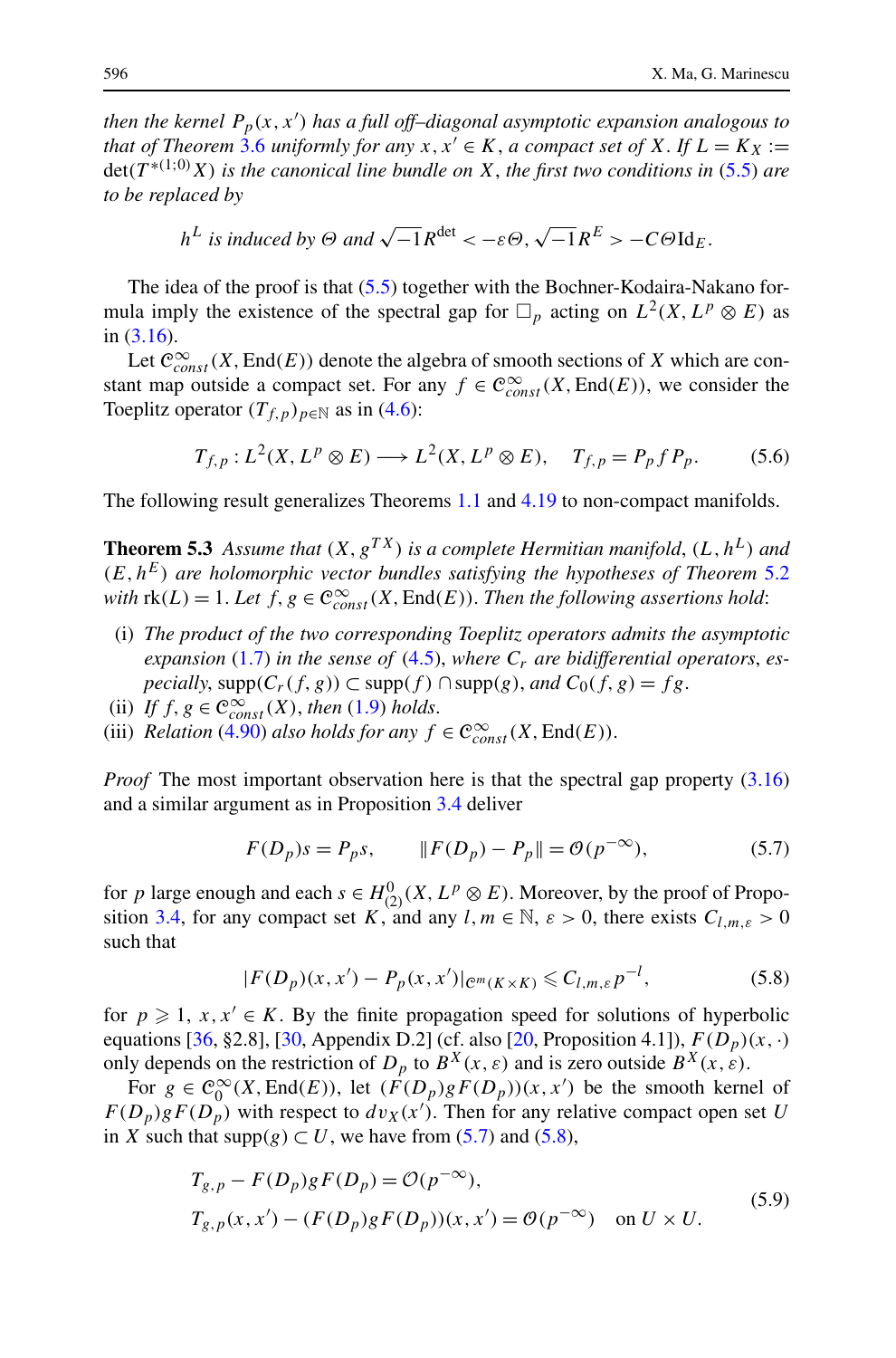Now we fix  $f, g \in C_0^{\infty}(X, \text{End}(E))$ . Let *U* be relative compact open sets in *X* such that  $supp(f) \cup supp(g) \subset U$  and  $d(x, y) > 2\varepsilon$  for any  $x \in supp(f) \cup supp(g)$ ,  $y \in X \setminus U$ . From ([5.7](#page-31-0)), we have

$$
T_{f,p}T_{g,p} = P_p F(D_p) f P_p g F(D_p) P_p.
$$
 (5.10)

Let  $(F(D_p)fP_pgF(D_p))(x,x')$ , be the smooth kernel of  $F(D_p)fP_pgF(D_p)$ with respect to  $dv_X(x')$ . Then the support of  $(F(D_p)fP_p gF(D_p))(\cdot, \cdot)$  is contained in  $U \times U$ . If we fix  $x_0 \in U$ , it follows from [\(5.8\)](#page-31-0) that the kernel of  $F(D_p)$  *f*  $P_p g F(D_p)$  has exactly the same asymptotic expansion as in the compact case. More precisely, as in ([4.79](#page-27-0)), we have

$$
p^{-n}(F(D_p) f P_p g F(D_p))_{x_0}(Z, Z')
$$
  
\n
$$
\approx \sum_{r=0}^k (Q_{r,x_0}(f, g) \mathcal{P}_{x_0})(\sqrt{p}Z, \sqrt{p}Z') p^{-\frac{r}{2}} + \mathcal{O}(p^{-\frac{k+1}{2}}),
$$
\n(5.11)

with the same local formula for  $Q_{r,x_0}(f,g)$  given in ([4.80](#page-27-0)).

But since all formal computations are local,  $Q_{r,x_0}(f,g)$  are the same as in the compact case, i.e., polynomials with coefficients bidifferential operators acting on *f* and *g*.

Thus, we know from [\(5.9\)](#page-31-0) that there exist  $(g_l)_{l\geqslant0}$ , where  $g_l \in C_0^{\infty}(X, \text{End}(E))$ , supp $(g_l)$  ⊂ supp $(f)$  ∩ supp $(g)$  such that for any  $k \ge 1$ ,  $s \in L^2(X, E_p)$ ,

$$
\left\| F(D_p) f P_p g F(D_p) s - \sum_{l=0}^k F(D_p) P_p g_l p^{-l} P_p F(D_p) s \right\|_{L^2} \leq \frac{C}{p^{k+1}} \| s \|_{L^2}.
$$
 (5.12)

 $(5.10)$  and  $(5.12)$  imply that

$$
\left\| T_{f,p} T_{g,p} - \sum_{l=0}^{k} P_{p} g_l p^{-l} P_p \right\| \leqslant C_k p^{-k-1}.
$$
 (5.13)

Therefore, (i) is proved. With the asymptotic expansion at hand, we have just to repeat the proofs given in the compact case in order to verify assertions (ii) and (iii). More precisely, (ii) follows exactly in the same way as in the proof of  $(1.9)$  $(1.9)$  $(1.9)$  given in Theorem [1.1.](#page-3-0) Finally, to derive assertion (iii), we apply verbatim the proof of Theo-rem [4.19](#page-29-0). This completes the proof of Theorem [5.3.](#page-31-0)  $\Box$ 

*Example 5.4* Theorem [5.3](#page-31-0) holds for every quasi-projective manifold with *L* the restriction of the hyperplane line bundle associated to some arbitrary projective embedding and *E* the trivial bundle. By definition, a quasi-projective manifold *X* has the form  $X = Y \setminus Z$ , where *Y* and *Z* are projective varieties, and  $Z \subset Y$  contains the singular set of *Y*. Let us consider a holomorphic embedding  $Y \subset \mathbb{CP}^m$ , the hyperplane line bundle  $O(1)$  on  $\mathbb{CP}^m$ , and set  $L = O(1)|_X$ .

By Hironaka's theorem of resolution of singularities there exists a projective manifold *Y* and a holomorphic map  $\pi : Y \longrightarrow Y$  (a composition of a finite succession of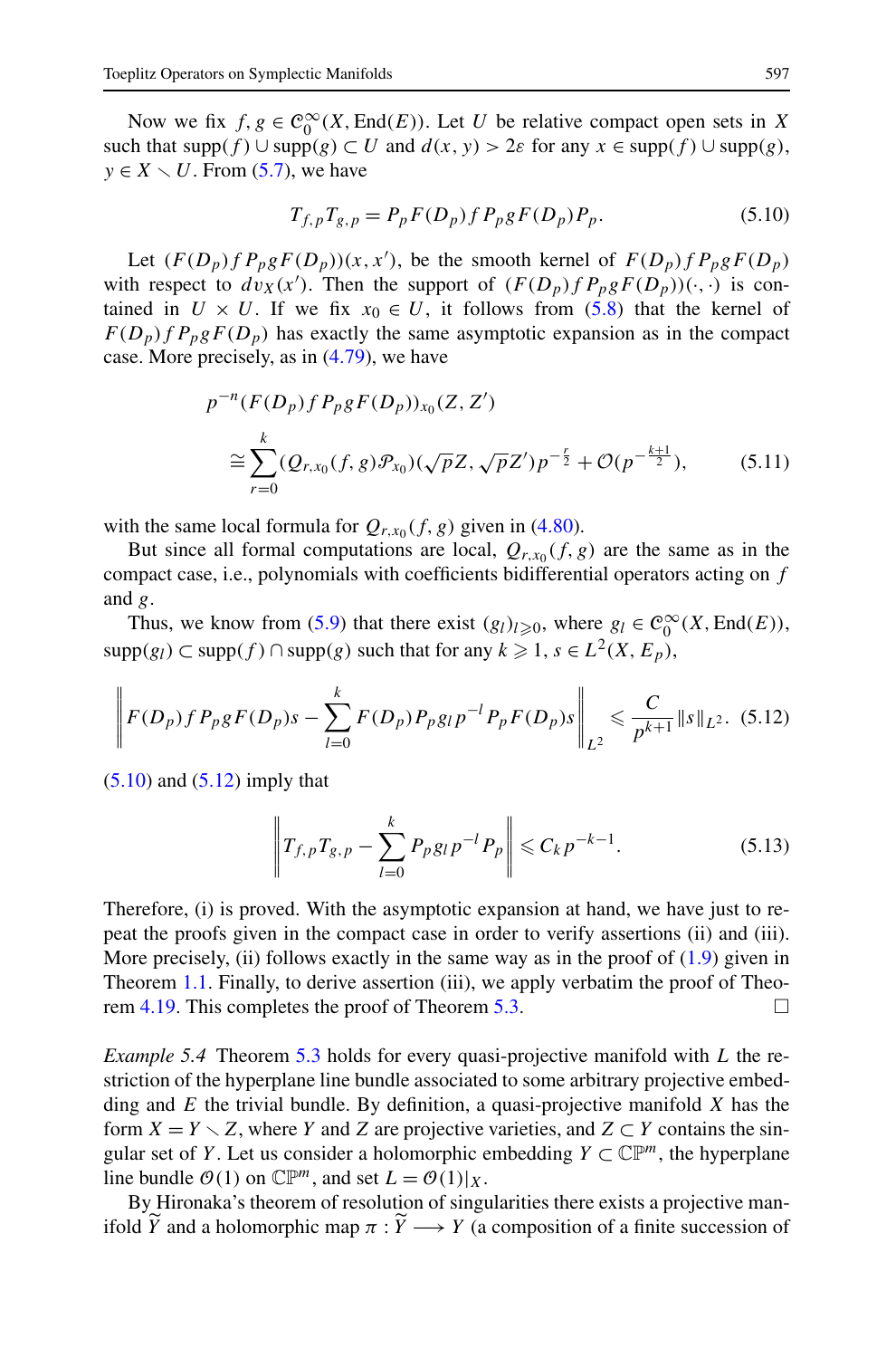<span id="page-33-0"></span>blow-ups with smooth centers) such that  $\pi : \tilde{Y} \setminus \pi^{-1}(Z) \longrightarrow Y \setminus Z$  is biholomor-<br>phic and  $\pi^{-1}(Z)$  is a divisor with pormal crossings phic and  $\pi^{-1}(Z)$  is a divisor with normal crossings.

In this situation it is shown in  $[28, §3.6]$  $[28, §3.6]$ ,  $[30, §6.2]$  $[30, §6.2]$  that there exist a complete Kähler metric  $g^{TX}$  on  $\widetilde{Y} \setminus \pi^{-1}(Z) \simeq X$ , called the generalized Poincaré metric, and  $\pi$  and  $\widetilde{Y} \sim I$  satisfying the hypotheses of Theorem 5.2 (with *F* trivial) a metric  $h^L$  on  $\pi^* L \simeq L$  satisfying the hypotheses of Theorem [5.2](#page-30-0) (with *E* trivial).

*Remark 5.5* It is appropriate to remark that the results of Sect. [4.1](#page-14-0)[-4.3](#page-27-0) learn that we can associate to any  $f, g \in C^{\infty}(X, \text{End}(E))$  a formal power series  $\sum_{l=0}^{\infty} \hbar^l C_l(f, g) \in$  $C^{\infty}(X, \text{End}(E))[[\hbar]]$ , where  $C_l$  are bidifferential operators. This follows from the fact that the construction in Sect. [4.3](#page-27-0) is local. However, the problem we addressed in this section is which Hilbert space the Toeplitz operators act on in the case of a non-compact manifold. Theorem [5.6](#page-31-0) shows that the space of holomorphic  $L^2$ -sections  $H^0_{(2)}(X,L^p\otimes E)$  of  $L^p\otimes E$ , is a suitable Hilbert space which allows the Berezin-Toeplitz quantization of the algebra  $\mathcal{C}^{\infty}_{const}(X, \text{End}(E))$ .

#### **6 Berezin-Toeplitz Quantization on Orbifolds**

In this section we establish the theory of Berezin-Toeplitz quantization on symplectic orbifolds, especially we show that set of Toeplitz operators forms an algebra. For convenience of exposition, we explain the results in detail in the Kähler orbifold case. In [\[30](#page-45-0), §5.4] we find more complete explanations and references for Sects. 6.1 and [6.2](#page-36-0). For related topics about orbifolds we refer to [\[1](#page-44-0)].

This section is organized as follows. In Sect. 6.1 we recall the basic definitions about orbifolds. In Sect. [6.2](#page-36-0) we explain the asymptotic expansion of Bergman kernel on complex orbifolds  $[20, §5.2]$  $[20, §5.2]$ , which we apply in Sect. [6.3](#page-39-0) to derive the Berezin-Toeplitz quantization on Kähler orbifolds. Finally, we state in Sect. [6.4](#page-43-0) the corresponding version for symplectic orbifolds.

#### 6.1 Basic Definitions on Orbifolds

We define at first a category  $\mathcal{M}_s$  as follows : The objects of  $\mathcal{M}_s$  are the class of pairs  $(G, M)$  where M is a connected smooth manifold and G is a finite group acting effectively on *M* (i.e., if  $g \in G$  such that  $gx = x$  for any  $x \in M$ , then *g* is the unit element of *G*). If  $(G, M)$  and  $(G', M')$  are two objects, then a morphism  $\Phi$ :  $(G, M) \rightarrow (G', M')$  is a family of open embeddings  $\varphi : M \rightarrow M'$  satisfying:

- (i) For each  $\varphi \in \Phi$ , there is an injective group homomorphism  $\lambda_{\varphi}: G \to G'$  that makes  $\varphi$  be  $\lambda_{\varphi}$ -equivariant.
- (ii) For  $g \in G'$ ,  $\varphi \in \Phi$ , we define  $g\varphi : M \to M'$  by  $(g\varphi)(x) = g\varphi(x)$  for  $x \in M$ . If  $(g\varphi)(M) \cap \varphi(M) \neq \emptyset$ , then  $g \in \lambda_{\varphi}(G)$ .
- (iii) For  $\varphi \in \Phi$ , we have  $\Phi = \{g\varphi, g \in G'\}.$

**Definition 6.1** Let *X* be a paracompact Hausdorff space. An *m*-dimensional *orbifold chart* on *X* consists of a connected open set *U* of *X*, an object  $(G_U, U)$  of  $\mathcal{M}_s$  with dim  $U = m$ , and a ramified covering  $\tau_U : U \to U$  which is  $G_U$ -invariant and induces a homeomorphism  $U \simeq \widetilde{U}/G_U$ . We denote the chart by  $(G_U, \widetilde{U}) \xrightarrow{\tau_U} U$ .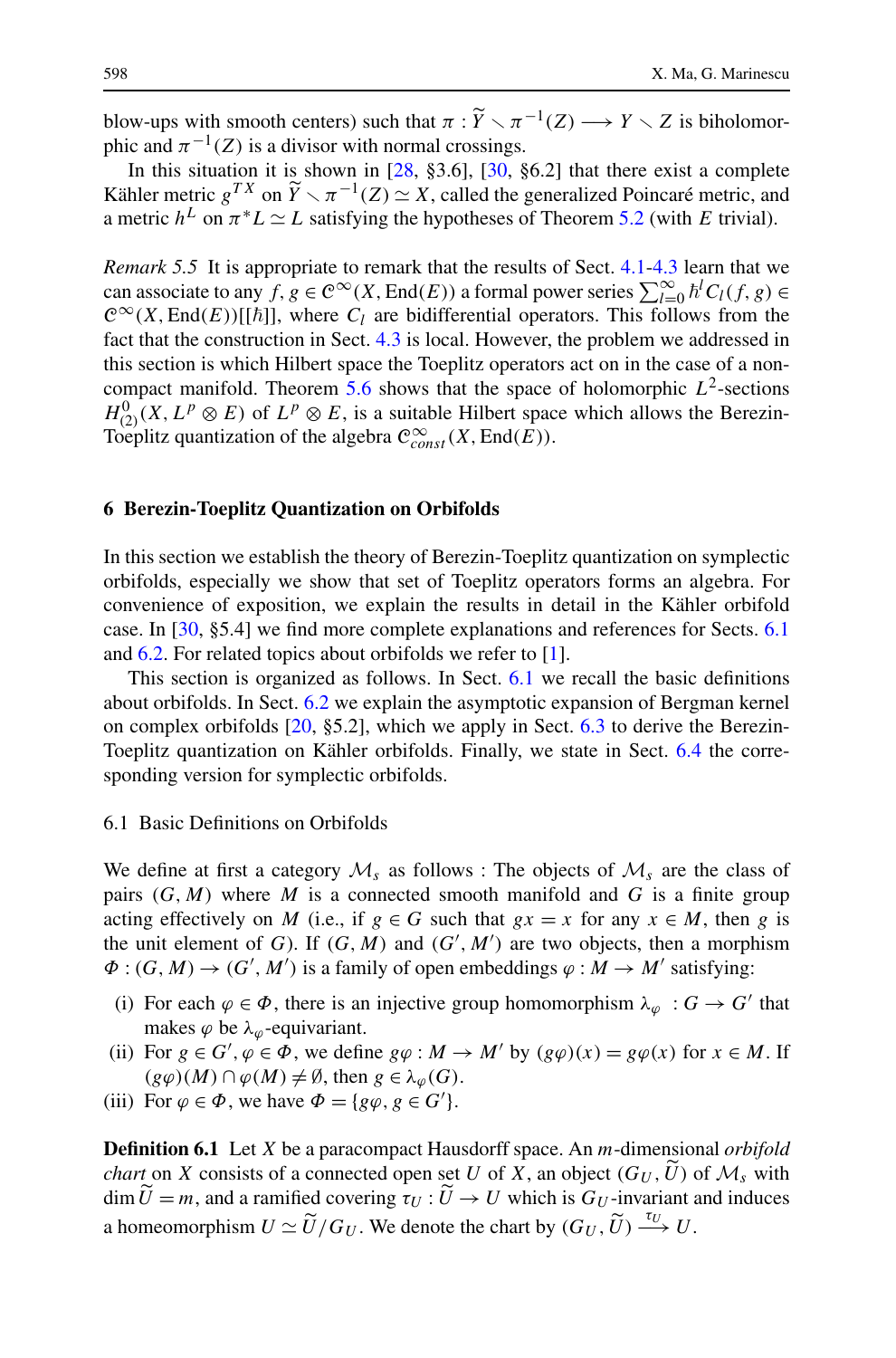An *m*-dimensional *orbifold atlas* V on *X* consists of a family of *m*-dimensional orbifold charts  $V(U) = ((G_U, \tilde{U}) \stackrel{\tau_U}{\longrightarrow} U)$  satisfying the following conditions:

(i) The open sets  $U \subset X$  form a covering  $U$  with the property:

For any 
$$
U, U' \in \mathcal{U}
$$
 and  $x \in U \cap U'$ ,  
there is  $U'' \in \mathcal{U}$  such that  $x \in U'' \subset U \cap U'$ . (6.1)

(ii) for any  $U, V \in \mathcal{U}, U \subset V$  there exists a morphism  $\varphi_{VU} : (G_U, \widetilde{U}) \to (G_V, \widetilde{V})$ . which covers the inclusion  $U \subset V$  and satisfies  $\varphi_{WII} = \varphi_{WV} \circ \varphi_{VII}$  for any *U*, *V*, *W* ∈ *U*, with *U* ⊂ *V* ⊂ *W*.

It is easy to see that there exists a unique maximal orbifold atlas  $V_{max}$  containing  $V$ ;  $V_{max}$  consists of all orbifold charts  $(G_U, \tilde{U}) \stackrel{\tau_U}{\longrightarrow} U$ , which are locally isomorphic to charts from  $V$  in the neighborhood of each point of  $U$ . A maximal orbifold atlas  $V_{max}$  is called an *orbifold structure* and the pair  $(X, V_{max})$  is called an orbifold. As usual, once we have an orbifold atlas  $V$  on  $X$  we denote the orbifold by  $(X, V)$ , since  $V$  determines uniquely  $V_{max}$ .

Note that if  $U'$  is a refinement of U satisfying (6.1), then there is an orbifold atlas  $V'$  such that  $V \cup V'$  is an orbifold atlas, hence  $V \cup V' \subset V_{max}$ . This shows that we may choose  $U$  arbitrarily fine.

Let  $(X, V)$  be an orbifold. For each  $x \in X$ , we can choose a small neighborhood  $(G_x, U_x) \to U_x$  such that  $x \in U_x$  is a fixed point of  $G_x$  (it follows from the definition<br>that such a  $G_x$  is unique up to isomorphisms for each  $x \in Y$ ). We denote by  $|G_x|$  the that such a  $G_x$  is unique up to isomorphisms for each  $x \in X$ ). We denote by  $|G_x|$  the cardinal of  $G_x$ . If  $|G_x| = 1$ , then *X* has a smooth manifold structure in the neighborhood of *x*, which is called a smooth point of *X*. If  $|G_x| > 1$ , then *X* is not a smooth manifold in the neighborhood of *x*, which is called a singular point of *X*. We denote by  $X_{sing} = \{x \in X; |G_x| > 1\}$  the singular set of X, and  $X_{reg} = \{x \in X; |G_x| = 1\}$ the regular set of *X*.

It is useful to note that on an orbifold  $(X, V)$  we can construct partitions of unity. First, let us call a function on X smooth, if its lift to any chart of the orbifold atlas  $\mathcal V$  is smooth in the usual sense. Then the definition and construction of a smooth partition of unity associated to a locally finite covering carries over easily from the manifold case. The point is to construct smooth  $G_U$ -invariant functions with compact support on  $(G_U, \widetilde{U})$ .

In Definition [6.1](#page-33-0) we can replace  $\mathcal{M}_s$  by a category of manifolds with an additional structure such as orientation, Riemannian metric, almost-complex structure or complex structure. We impose that the morphisms (and the groups) preserve the specified structure. So we can define oriented, Riemannian, almost-complex or complex orbifolds.

Let  $(X, V)$  be an arbitrary orbifold. By the above definition, a *Riemannian metric* on *X* is a Riemannian metric  $g^{TX}$  on  $X_{reg}$  such that the lift of  $g^{TX}$  to any chart of the orbifold atlas  $V$  can be extended to a smooth Riemannian metric. Certainly, for any  $(G_U, U) \in V$ , we can always construct a  $G_U$ -invariant Riemannian metric on *U*. By a partition of unity argument, we see that there exist Riemannian metrics on the orbifold  $(X, V)$ .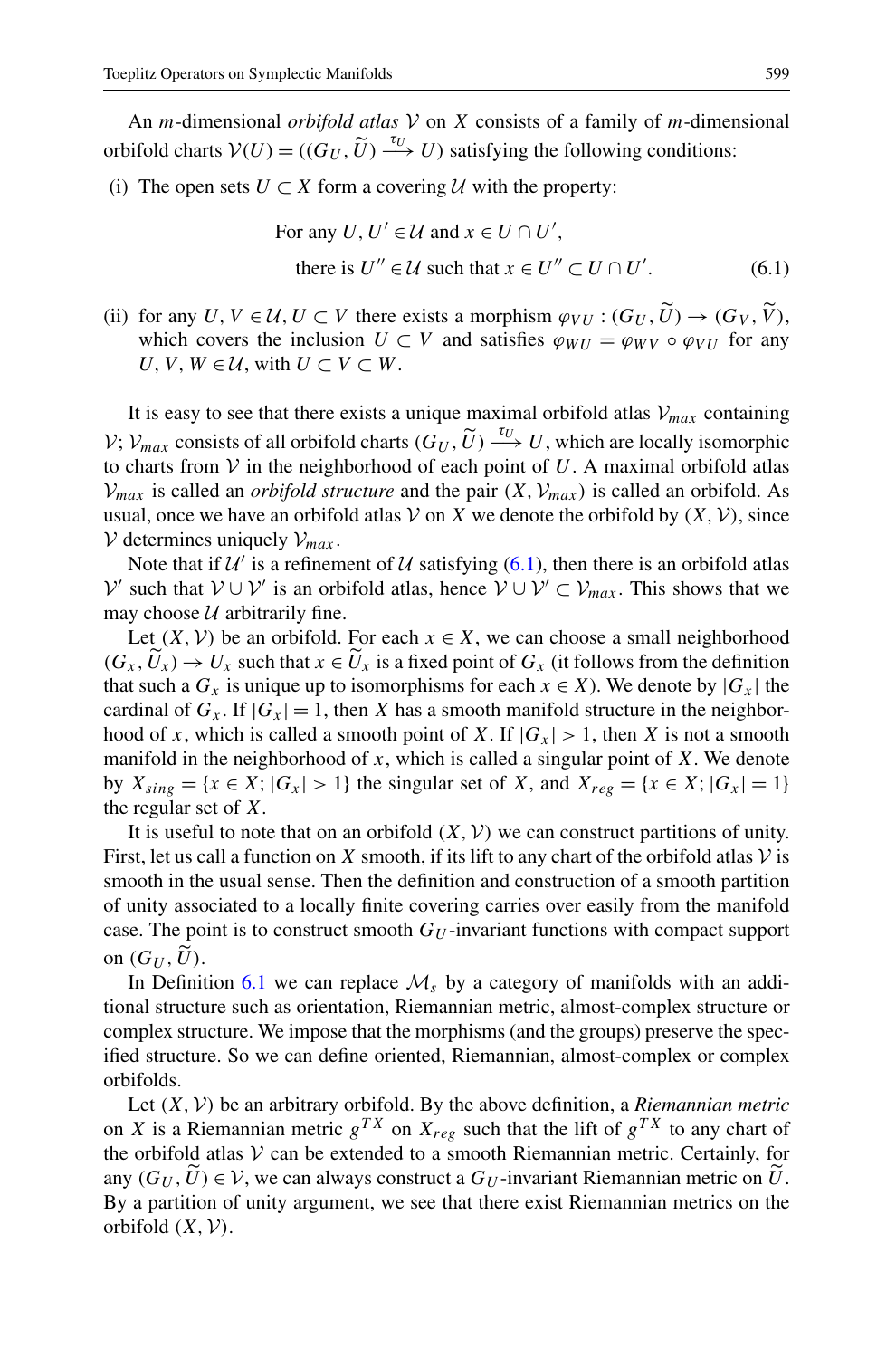<span id="page-35-0"></span>**Definition 6.2** An orbifold vector bundle *E* over an orbifold  $(X, V)$  is defined as follows: *E* is an orbifold and for  $U \in \mathcal{U}$ ,  $(G_U^E, \widetilde{p}_U : \widetilde{E}_U \to \widetilde{U})$  is a  $G_U^E$ -equivariant vector bundle and  $(G_E^E, \widetilde{E}_U)$  (resp.  $(G_U = G_E^E / K^E, \widetilde{U})$ )  $K^E = \text{Ker}(G_E^E \to \text{Diffeo}(\widetilde{U})))$ tor bundle and  $(G_E^E, \widetilde{E}_U)$  (resp.  $(G_U = G_U^E / K_U^E, \widetilde{U})$ ),  $K_U^E = \text{Ker}(G_U^E \to \text{Diffeo}(\widetilde{U})))$ <br>is the orbifold structure of E (resp. X). If  $G_E^E$  ests of potivaly an U for  $U \subset U$  i.e. is the orbifold structure of *E* (resp. *X*). If  $G_U^E$  acts effectively on  $\tilde{U}$  for  $U \in \mathcal{U}$ , i.e.,  $V^E$  (1) we sell *E* a grappe orbifold vector hundle  $K_U^E = \{1\}$ , we call *E* a proper orbifold vector bundle.

Note that any structure on *X* or *E* is locally  $G_x$  or  $G_{U_x}^E$ -equivariant.

*Remark 6.3* Let *E* be an orbifold vector bundle on  $(X, V)$ . For  $U \in U$ , let  $E_U^{\text{pr}}$  be the maximal  $K_U^E$ -invariant sub-bundle of  $\widetilde{E}_U$  on  $\widetilde{U}$ . Then  $(G_U, E_U^{\text{pr}})$  defines a proper<br>orbifold vector bundle on  $(Y, \mathcal{V})$  denoted by  $F_{\text{pr}}$ orbifold vector bundle on  $(X, V)$ , denoted by  $E<sup>pr</sup>$ .

The (proper) orbifold tangent bundle *T X* on an orbifold *X* is defined by  $(G_U, TU \rightarrow U)$ , for  $U \in U$ . In the same vein we introduce the cotangent bundle  $T^*Y$ . We can form tensor products of bundles by taking the tensor products of their  $T^*X$ . We can form tensor products of bundles by taking the tensor products of their local expressions in the charts of an orbifold atlas. Note that a Riemannian metric on *X* induces a section of  $T^*X \otimes T^*X$  over *X* which is a positive definite bilinear form on  $T_x X$  at each point  $x \in X$ .

Let  $E \to X$  be an orbifold vector bundle and  $k \in \mathbb{N} \cup \{\infty\}$ . A section  $s : X \to E$  is called  $\mathbb{C}^k$  if for each  $U \in \mathcal{U}$ ,  $s|_U$  is covered by a  $G_U^E$ -invariant  $\mathbb{C}^k$  section  $\widetilde{s}_U : \widetilde{U} \to \widetilde{F}_U$ . We denote by  $\mathbb{C}^k(X, F)$  the space of  $\mathbb{C}^k$  sections of  $F$  on  $X$  $\widetilde{E}_U$ . We denote by  $C^k(X, E)$  the space of  $C^k$  sections of *E* on *X*.

If *X* is oriented, we define the integral  $\int_X \alpha$  for a form  $\alpha$  over *X* (i.e., a section of  $\Lambda(T^*X)$  over *X*) as follows. If  $supp(\alpha) \subset U \in \mathcal{U}$  set

$$
\int_X \alpha := \frac{1}{|G_U|} \int_{\widetilde{U}} \widetilde{\alpha}_U.
$$
\n(6.2)

It is easy to see that the definition is independent of the chart. For general *α* we extend the definition by using a partition of unity.

If *X* is an oriented Riemannian orbifold, there exists a canonical volume element  $dv_X$  on *X*, which is a section of  $\Lambda^m(T^*X)$ ,  $m = \dim X$ . Hence, we can also integrate functions on *X*.

Assume now that the Riemannian orbifold  $(X, V)$  is compact. For  $x, y \in X$ , put

$$
d(x, y) = \text{Inf}_{\gamma} \left\{ \sum_{i} \int_{t_{i-1}}^{t_i} |\frac{\partial}{\partial t} \widetilde{\gamma}_i(t)| dt \mid \gamma : [0, 1] \to X, \gamma(0) = x, \gamma(1) = y, \text{ such that there exist } t_0 = 0 < t_1 < \cdots < t_k = 1, \gamma([t_{i-1}, t_i]) \subset U_i, \ U_i \in \mathcal{U}, \text{ and a } \mathcal{C}^{\infty} \text{ map } \widetilde{\gamma}_i : [t_{i-1}, t_i] \to \widetilde{U}_i \text{ that covers } \gamma |_{[t_{i-1}, t_i]} \right\}.
$$

Then  $(X, d)$  is a metric space. For  $x \in X$ , set  $d(x, X_{sing}) := \inf_{y \in X_{sing}} d(x, y)$ .

Let us discuss briefly kernels and operators on orbifolds. For any open set  $U \subset X$ and orbifold chart  $(G_U, \widetilde{U}) \xrightarrow{\tau_U} U$ , we will add a superscript  $\widetilde{\phantom{a}}$  to indicate the corresponding objects on  $\widetilde{U}$ . Assume that  $\widetilde{\mathcal{K}}(\widetilde{x}, \widetilde{x}') \in C^{\infty}(\widetilde{U} \times \widetilde{U}, \pi_1^* \widetilde{E} \otimes \pi_2^* \widetilde{E}^*)$  verifies

$$
(g,1)\widetilde{\mathcal{K}}(g^{-1}\widetilde{x},\widetilde{x}') = (1,g^{-1})\widetilde{\mathcal{K}}(\widetilde{x},g\widetilde{x}') \quad \text{for any } g \in G_U,
$$
 (6.3)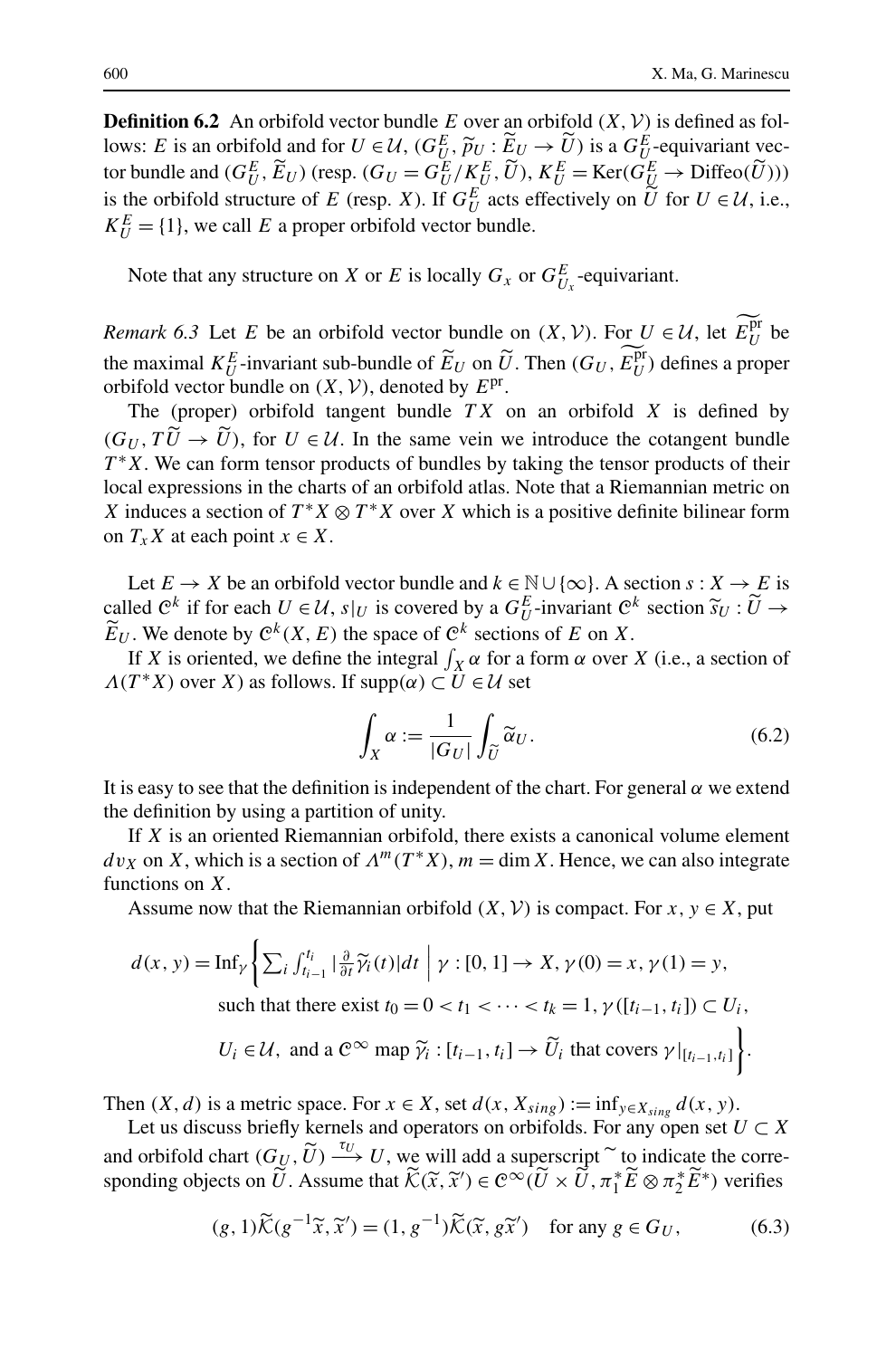<span id="page-36-0"></span>where  $(g_1, g_2)$  acts on  $\widetilde{E}_{\widetilde{X}} \times \widetilde{E}_{\widetilde{X}}^*$  by  $(g_1, g_2)(\xi_1, \xi_2) = (g_1 \xi_1, g_2 \xi_2)$ .<br>We define the operator  $\widetilde{K} : \mathcal{C}^\infty_\infty(\widetilde{U}, \widetilde{E}) \to \mathcal{C}^\infty(\widetilde{U}, \widetilde{E})$  by We define the operator  $\widetilde{\mathcal{K}}$  :  $\mathcal{C}_0^{\infty}(\widetilde{U}, \widetilde{E}) \to \mathcal{C}^{\infty}(\widetilde{U}, \widetilde{E})$  by

$$
(\widetilde{\mathcal{K}}\widetilde{s})(\widetilde{x}) = \int_{\widetilde{U}} \widetilde{\mathcal{K}}(\widetilde{x}, \widetilde{x}') \widetilde{s}(\widetilde{x}') d\upsilon_{\widetilde{U}}(\widetilde{x}') \quad \text{for } \widetilde{s} \in \mathcal{C}_0^{\infty}(\widetilde{U}, \widetilde{E}).
$$
 (6.4)

For  $\widetilde{s} \in \mathcal{C}^{\infty}(\widetilde{U}, \widetilde{E})$  and  $g \in G_U$ , *g* acts on  $\mathcal{C}^{\infty}(\widetilde{U}, \widetilde{E})$  by:  $(g \cdot \widetilde{s})(\widetilde{x}) := g \cdot \widetilde{s}(g^{-1}\widetilde{x})$ . We can then identify an element *s* ∈  $\mathcal{C}^{\infty}(U, E)$  with an element  $\widetilde{s} \in \mathcal{C}^{\infty}(\widetilde{U}, \widetilde{E})$  verifying  $g \cdot \widetilde{s} = \widetilde{s}$  for any  $g \in G_U$ .

*g* ·  $\tilde{s} = \tilde{s}$  for any *g* ∈ *G<sub>U</sub>*.<br>With this identification, we define the operator  $K : C_0^\infty(U, E) \to C^\infty(U, E)$  by

$$
(\mathcal{K}s)(x) = \frac{1}{|G_U|} \int_{\widetilde{U}} \widetilde{\mathcal{K}}(\widetilde{x}, \widetilde{x}') \widetilde{s}(\widetilde{x}') dv_{\widetilde{U}}(\widetilde{x}') \quad \text{for } s \in \mathcal{C}_0^{\infty}(U, E), \tag{6.5}
$$

where  $\tilde{x} \in \tau_U^{-1}(x)$ . Then the smooth kernel  $\mathcal{K}(x, x')$  of the operator  $\mathcal K$  with respect to  $\partial v \mathbf v$  is to  $dv_x$  is

$$
\mathcal{K}(x, x') = \sum_{g \in G_U} (g, 1) \widetilde{\mathcal{K}}(g^{-1}\widetilde{x}, \widetilde{x}'). \tag{6.6}
$$

Indeed, if  $s \in \mathcal{C}_0^{\infty}(U, E)$ , by [\(6.3\)](#page-35-0) and (6.5), we have

$$
(\mathcal{K}s)(x) = \frac{1}{|G_U|} \sum_{g \in G_U} \int_{\widetilde{U}} \widetilde{\mathcal{K}}(\widetilde{x}, \widetilde{x}')g \cdot \widetilde{s}(g^{-1}\widetilde{x}')(\widetilde{x}')dv_{\widetilde{U}}(\widetilde{x}') = \frac{1}{|G_U|} \sum_{g \in G_U} \int_{\widetilde{U}} (g, 1)\widetilde{\mathcal{K}}(g^{-1}\widetilde{x}, \widetilde{x}')s(\widetilde{x}')dv_{\widetilde{U}}(\widetilde{x}') = \int_U \sum_{g \in G_U} (g, 1)\widetilde{\mathcal{K}}(g^{-1}\widetilde{x}, \widetilde{x}')s(x')dv_X(x').
$$
(6.7)

Let  $\mathcal{K}_1, \mathcal{K}_2$  be two operators as above and assume that the kernel of one of  $\tilde{\mathcal{K}}_1, \tilde{\mathcal{K}}_2$ has compact support. By [\(6.2\)](#page-35-0), [\(6.3\)](#page-35-0) and (6.5), the kernel of  $K_1 \circ K_2$  is given by

$$
(\mathcal{K}_1 \circ \mathcal{K}_2)(x, x') = \sum_{g \in G_U} (g, 1)(\widetilde{\mathcal{K}}_1 \circ \widetilde{\mathcal{K}}_2)(g^{-1}\widetilde{x}, \widetilde{x}'). \tag{6.8}
$$

## 6.2 Bergman Kernel on Kähler Orbifolds

Let *X* be a compact complex orbifold of complex dimension *n* with complex structure *J* . Let *E* be a holomorphic orbifold vector bundle on *X*.

Let  $\mathcal{O}_X$  be the sheaf over *X* of local  $G_U$ -invariant holomorphic functions over *U*,  $U \subset \mathcal{U}$ . The local  $C^E$  -invariant holomorphic sections of  $\widetilde{F} \to \widetilde{U}$  define a sheaf for  $U \in \mathcal{U}$ . The local  $G_U^E$  -invariant holomorphic sections of  $\widetilde{E} \to \widetilde{U}$  define a sheaf  $\mathcal{O}_X(E)$  over *X*. Let  $H^{\bullet}(X, \mathcal{O}_X(E))$  be the cohomology of the sheaf  $\mathcal{O}_X(E)$  over *X*.

Notice that by Definition, we have

$$
\mathcal{O}_X(E) = \mathcal{O}_X(E^{\text{pr}}). \tag{6.9}
$$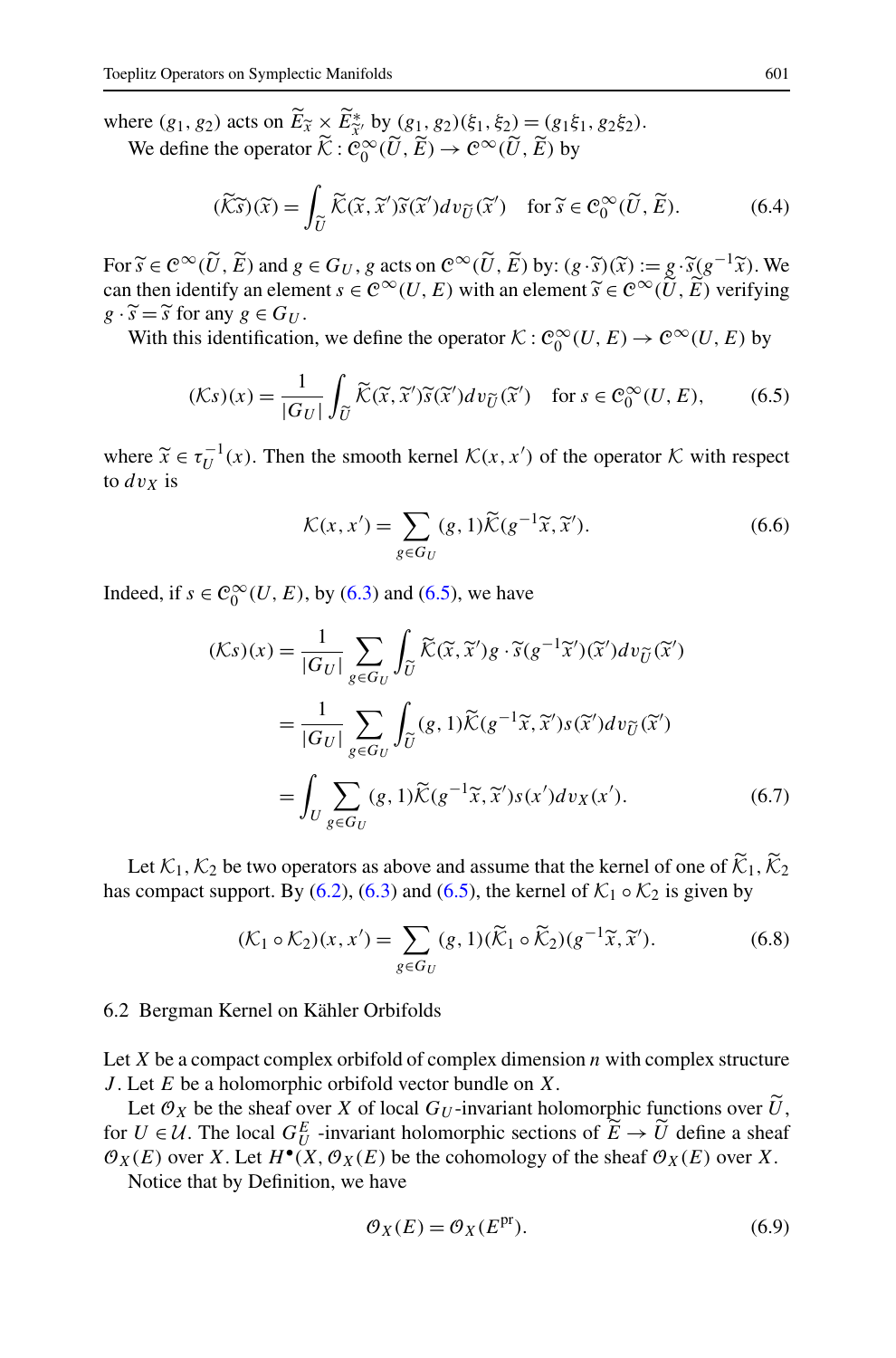<span id="page-37-0"></span>Thus, without lost generality, we may and will assume that *E* is a proper orbifold vector bundle on *X*.

Consider a section  $s \in \mathcal{C}^{\infty}(X, E)$  and a local section  $\widetilde{s} \in \mathcal{C}^{\infty}(\widetilde{U}, \widetilde{E}_U)$  covering *s*. Then  $\overline{\partial}^{E_{U}} \widetilde{s}$  covers a section of  $T^{*(0,1)}X \otimes E$  over *U*, denoted  $\overline{\partial}^{E} s|_{U}$ . The family of sections  $\overline{\partial}^{E} s|_{U}$ .  $H \in \mathcal{U}$  and  $H \in \mathcal{U}$  and  $H \in \mathcal{U}$  and  $H \otimes E$  and  $H \otimes E$  and  $\overline{\partial}^{E} s$ sections  $\{\overline{\partial}^E s|_U : U \in \mathcal{U}\}$  patch together to define a global section  $\overline{\partial}^E s$  of  $T^{*(0,1)}X \otimes$ *E* over *X*. In a similar manner we define  $\overline{\partial}^E \alpha$  for a  $\mathcal{C}^{\infty}$  section  $\alpha$  of  $\Lambda(T^{*(0,1)}X) \otimes E$ over *X*. We obtain thus the Dolbeault complex  $(\Omega^{0,\bullet}(X, E), \overline{\partial}^E)$ :

$$
0 \longrightarrow \Omega^{0,0}(X,E) \xrightarrow{\overline{\partial}^E} \cdots \xrightarrow{\overline{\partial}^E} \Omega^{0,n}(X,E) \longrightarrow 0. \tag{6.10}
$$

From the abstract de Rham theorem there exists a canonical isomorphism

$$
H^{\bullet}(\Omega^{0,\bullet}(X,E),\overline{\partial}^{E}) \simeq H^{\bullet}(X,\mathcal{O}_{X}(E)).
$$
\n(6.11)

In the sequel, we also denote  $H^{\bullet}(X, \mathcal{O}_X(E))$  by  $H^{\bullet}(X, E)$ .

We consider a complex orbifold  $(X, J)$  endowed with the complex structure  $J$ . Let  $g^{TX}$  be a Riemannian metric on *TX* compatible with *J*. There is then an associated  $(1, 1)$ -form *Θ* given by  $\Theta(U, V) = g^{TX}(JU, V)$ . The metric  $g^{TX}$  is called a Kähler metric and the orbifold  $(X, J)$  is called a *Kähler orbifold* if  $\Theta$  is a closed form, that is,  $d\Theta = 0$ . In this case  $\Theta$  is a symplectic form, called Kähler form. We will denote the Kähler orbifold by *(X,J,Θ)* or shortly by *(X,Θ)*.

Let  $(L, h^L)$  be a holomorphic Hermitian proper orbifold line bundle on an orbifold *X*, and let  $(E, h^E)$  be a holomorphic Hermitian proper orbifold vector bundle on *X*.

We assume that the associated curvature  $R^L$  of  $(L, h^L)$  verifies [\(3.6\)](#page-9-0), i.e.,  $(L, h^L)$ is a positive proper orbifold line bundle on *X*. This implies that  $\omega := \frac{\sqrt{-1}}{\pi} R^L$  is a Kähler form on *X*,  $(X, \omega)$  is a Kähler orbifold and  $(L, h^L, \nabla^L)$  is a prequantum line bundle on  $(X, \omega)$ .

Note that the existence of a positive line bundle *L* on a compact complex orbifold *X* implies that the Kodaira map associated to high powers of *L* gives a holomorphic embedding of *X* in the projective space. This is the generalization due to Baily of the Kodaira embedding theorem (see e.g. [[30,](#page-45-0) Theorem 5.4.20]).

Let  $g^{TX} = \omega(\cdot, J \cdot)$  be the Riemannian metric on *X* induced by  $\omega = \frac{\sqrt{-1}}{2\pi} R^L$ .

Using the Hermitian product along the fibers of  $L^p$ ,  $E$ ,  $\Lambda(T^{*(1,0)}X)$ , the Riemannian volume form  $dv<sub>X</sub>$  and the definition [\(6.2\)](#page-35-0) of the integral on an orbifold, we introduce an *L*<sup>2</sup>-Hermitian product on  $\Omega^{0,\bullet}(X,L^p\otimes E)$  similar to [\(3.9\)](#page-9-0). This allows to define the formal adjoint  $\overline{\partial}^{L^p \otimes E,*}$  of  $\overline{\partial}^{L^p \otimes E}$  and as in ([5.2](#page-30-0)), the operators  $D_p$  and  $□$ <sub>*p*</sub>. Then *D*<sup>2</sup><sub>*p*</sub> preserves the ℤ-grading of  $Ω^{0,\bullet}(X, L^p ⊗ E)$ . We note that Hodge theory extends to compact orbifolds and delivers a canonical isomorphism

$$
H^{q}(X, L^{p} \otimes E) \simeq \text{Ker}(D_{p}^{2}|_{\Omega^{0,q}}). \tag{6.12}
$$

By the same proof as in [[27,](#page-45-0) Theorems 1.1, 2.5], [[7,](#page-45-0) Theorem 1], we get vanishing results and the spectral gap property.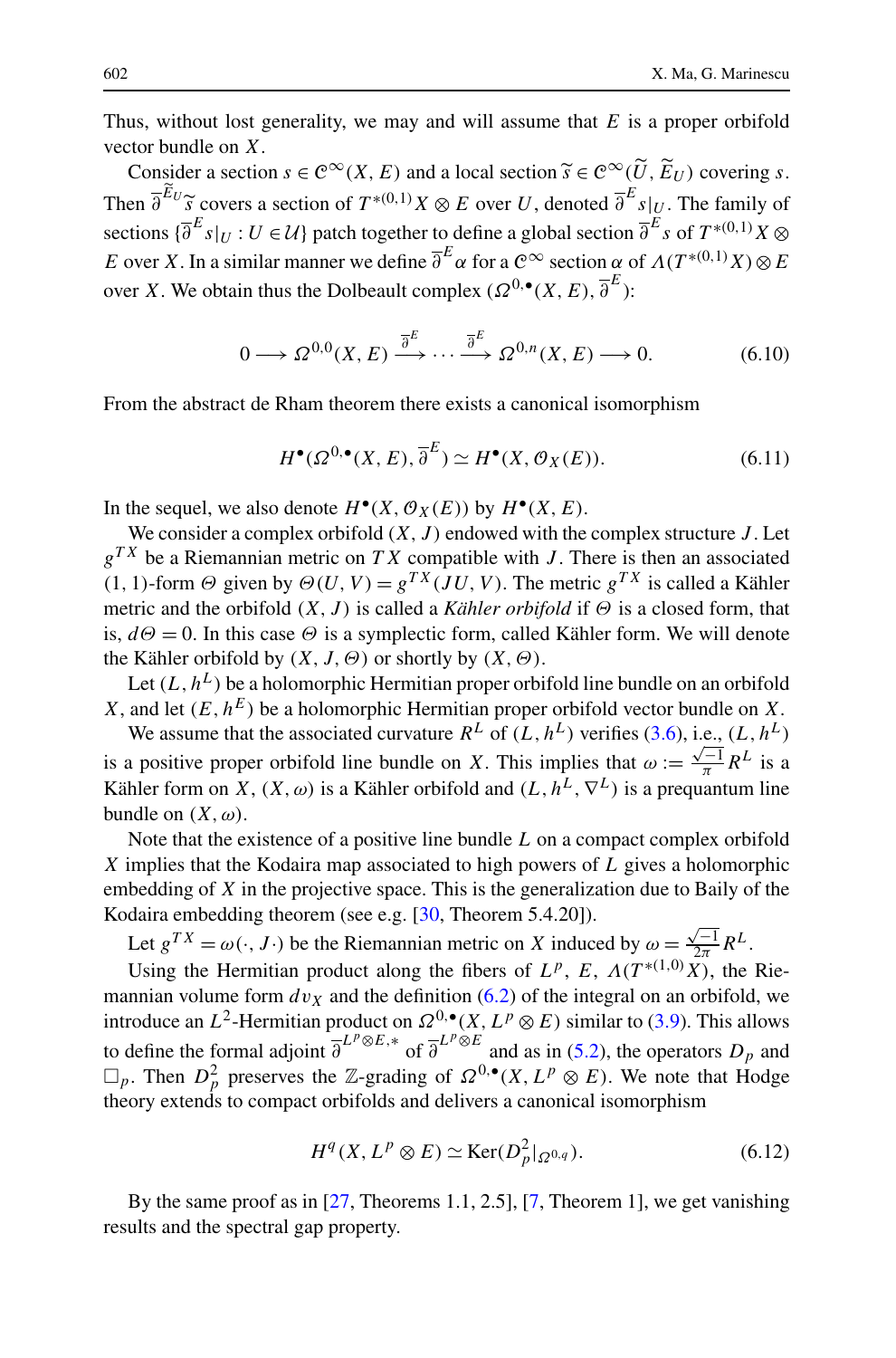<span id="page-38-0"></span>**Theorem 6.4** *Let*  $(X, \omega)$  *be a compact Kähler orbifold*,  $(L, h^L)$  *be a prequantum holomorphic Hermitian proper orbifold line bundle on*  $(X, \omega)$  *and*  $(E, h^E)$  *be an arbitrary holomorphic Hermitian proper orbifold vector bundle on X*.

*Then there exists*  $C > 0$  *such that the Dirac operator*  $D_p$  *satisfies for any*  $p \in \mathbb{N}$ 

$$
Spec(D_p^2) \subset \{0\} \cup ]4\pi p - C, +\infty[,
$$
\n(6.13)

 $\int_{p}^{2} |Q_{0}|^{2}$  *and*  $D_{p}^{2}|_{\Omega^{0}}$  *is invertible for p large enough. Consequently, we have the Kodaira-Serre vanishing theorem*, *namely*, *for p large enough*,

$$
H^{q}(X, L^{p} \otimes E) = 0, \quad \text{for every } q > 0. \tag{6.14}
$$

In view of Theorem 6.4 and of the isomorphism ([6.12](#page-37-0)), we can define for  $p > C(2\pi)^{-1}$  the Bergman kernel

$$
P_p(\cdot, \cdot) \in C^{\infty}(X \times X, \pi_1^*(L^p \otimes E) \otimes \pi_2^*((L^p \otimes E)^*))
$$

like in Definition [3.2.](#page-10-0) Namely, the Bergman kernel is the smooth kernel with respect to the Riemannian volume form  $dv_X(x')$  of the orthogonal projection (Bergman projection)  $P_p$  from  $C^{\infty}(X, L^p \otimes E)$  onto  $H^0(X, L^p \otimes E)$ .

From now on, we assume  $p > C(2\pi)^{-1}$ . Let  $d_p = \dim H^0(X, L^p \otimes E)$  and consider an arbitrary orthonormal basis  $\{S_i^p\}_{i=1}^{d_p}$  of  $H^0(X, L^p \otimes E)$  with respect to the Hermitian product [\(3.9\)](#page-9-0) and [\(6.2\)](#page-35-0). In fact, in the local coordinate above,  $\tilde{S}_i^p(\tilde{z})$  are  $G$  -invariant on  $\tilde{U}$  and  $G_x$ -invariant on  $U_x$ , and

$$
P_p(y, y') = \sum_{i=1}^{d_p} \widetilde{S}_i^p(\widetilde{y}) \otimes (\widetilde{S}_i^p(\widetilde{y}'))^*,
$$
\n(6.15)

where we use  $\widetilde{y}$  to denote the point in  $U_x$  representing  $y \in U_x$ .<br>The spectral gap property (6.13) shows that we have the

The spectral gap property  $(6.13)$  shows that we have the analogue of Proposi-tion [3.4](#page-11-0), with the same  $F$  as given in  $(3.17)$  $(3.17)$ :

$$
|P_p(x, x') - F(D_p)(x, x')|_{\mathcal{C}^m(X \times X)} \leq C_{l,m,\varepsilon} p^{-l}.
$$
 (6.16)

As pointed out in [\[26](#page-45-0)], the property of the finite propagation speed of solutions of hyperbolic equations still holds on an orbifold (see the proof in [\[30](#page-45-0), Appendix D.2]). Thus,  $F(D_p)(x, x') = 0$  for every for  $x, x' \in X$  satisfying  $d(x, x') \geq \varepsilon$ . Likewise, given  $x \in X$ ,  $F(D_p)(x, \cdot)$  only depends on the restriction of  $D_p$  to  $B^X(x, \varepsilon)$ . Thus the problem of the asymptotic expansion of  $P_p(x, \cdot)$  is local.

We recall that for every open set  $U \subset X$  and orbifold chart  $(G_U, \tilde{U}) \xrightarrow{\tau_U} U$ , we add a superscript to indicate the corresponding objects on *U*. Let  $\partial U = U \setminus U$ ,  $U_1 =$ <br> $\{x \in U, d(x, \partial U) \leq s\}$  Then  $F(\widetilde{D}_s)(\widetilde{x}, \widetilde{y}')$  is well defined for  $\widetilde{x}, \widetilde{y}' \in \widetilde{U}_1 = \tau_s^{-1}(U_1)$  $\{x \in U, d(x, \partial U) < \varepsilon\}$ . Then  $F(\widetilde{D}_p)(\widetilde{x}, \widetilde{x}')$  is well defined for  $\widetilde{x}, \widetilde{x}' \in \widetilde{U}_1 = \tau_U^{-1}(U_1)$ .<br>Since  $g \in F(\widetilde{D}_1) = F(\widetilde{D}_1)g$  we get Since  $g \cdot F(\widetilde{D}_p) = F(\widetilde{D}_p)g$ , we get

$$
(g,1)F(\widetilde{D}_p)(g^{-1}\widetilde{x},\widetilde{x}') = (1,g^{-1})F(\widetilde{D}_p)(\widetilde{x},g\widetilde{x}'),\tag{6.17}
$$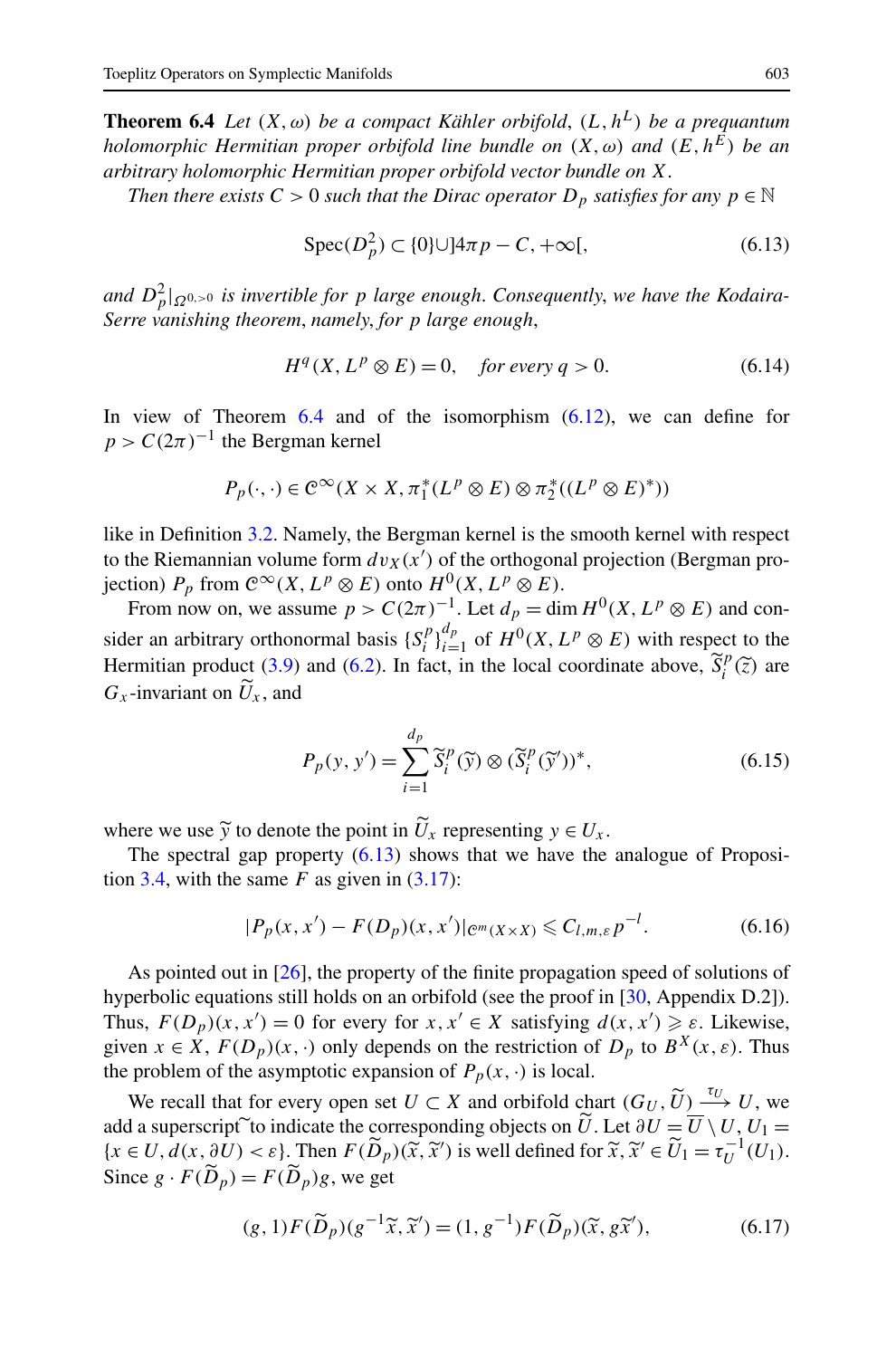<span id="page-39-0"></span>for every  $g \in G_U$ ,  $\tilde{x}, \tilde{x}' \in U_1$ . Formula ([6.6](#page-36-0)) shows that for every  $x, x' \in U_1$  and  $\tilde{x}, \tilde{x}' \in U_1$  representing  $x, x'$ , we have  $\widetilde{x}, \widetilde{x}' \in U_1$  representing *x*, *x'*, we have

$$
F(D_p)(x, x') = \sum_{g \in G_U} (g, 1) F(\widetilde{D}_p)(g^{-1}\widetilde{x}, \widetilde{x}').
$$
 (6.18)

For  $\widetilde{x}_0 \in U$ <br>nel  $F(\widetilde{D}_n)$  $\widetilde{U}_2 := \{x \in \widetilde{U}, d(x, \partial \widetilde{U}) < 2\varepsilon\}$ , and  $\widetilde{Z}, \widetilde{Z}' \in T_{\widetilde{X}_0}X$  with  $|\widetilde{Z}|, |\widetilde{Z}'| \leq \varepsilon$ , the kernel  $F(\tilde{D}_p)(\tilde{Z}, \tilde{Z}')$  has an asymptotic expansion as in Theorem [3.6](#page-12-0) by the same<br>expansion as in Proposition 3.4. In the present situation  $I = I$ , so that  $a_i = 2\pi$  and argument as in Proposition [3.4](#page-11-0). In the present situation  $J = J$ , so that  $a_j = 2\pi$  and the kernel  $P$  defined in ([3.25](#page-12-0)) takes the form

$$
\mathcal{P}(\widetilde{Z}, \widetilde{Z}') = \exp\bigg(-\frac{\pi}{2} \sum_{i} \big(|\widetilde{z}_i|^2 + |\widetilde{z}_i'|^2 - 2\widetilde{z}_i \widetilde{\overline{z}}_i'\bigg)\bigg). \tag{6.19}
$$

#### 6.3 Berezin-Toeplitz Quantization on Kähler Orbifolds

We apply now the results of Sect. [6.2](#page-36-0) to establish the Berezin-Toeplitz quantization on Kähler orbifolds. We use the notations and assumptions of that section.

Since we consider the holomorphic case, we denote directly by  $P_p$  the orthogonal projection from  $\mathcal{C}^{\infty}(X, L^p \otimes E)$  onto  $H^0(X, L^p \otimes E)$  and we replace in [\(4.1\)](#page-15-0) the space  $L^2(X, E_p)$  with  $L^2(X, L^p \otimes E)$ . Thus, we have the following definition.

**Definition 6.5** A *Toeplitz operator* is a family  ${T_p}$  of linear operators

$$
T_p: L^2(X, L^p \otimes E) \longrightarrow L^2(X, L^p \otimes E), \tag{6.20}
$$

verifying  $(4.2)$  $(4.2)$  $(4.2)$  and  $(4.3)$ .

For any section  $f \in C^{\infty}(X, \text{End}(E))$ , the *Berezin-Toeplitz quantization* of f is defined by

$$
T_{f,p}: L^2(X, L^p \otimes E) \longrightarrow L^2(X, L^p \otimes E), \quad T_{f,p} = P_p f P_p. \tag{6.21}
$$

Now, by the same argument as in Lemma [4.2,](#page-16-0) we get

**Lemma 6.6** *For any*  $\varepsilon > 0$  *and any l, m*  $\in \mathbb{N}$  *there exists*  $C_{l,m,\varepsilon} > 0$  *such that* 

$$
|T_{f,p}(x,x')|_{\mathcal{C}^m(X\times X)} \leqslant C_{l,m,\varepsilon}p^{-l} \tag{6.22}
$$

*for all*  $p \geqslant 1$  *and all*  $(x, x') \in X \times X$  *with*  $d(x, x') > \varepsilon$ , *where the*  $\mathbb{C}^m$ *-norm is induced by*  $\nabla^L$ ,  $\nabla^E$  *and*  $h^L$ ,  $h^E$ ,  $g^{TX}$ .

As in Sect. [4](#page-14-0) we obtain next the asymptotic expansion of the kernel  $T_{f,p}(x, x')$  in a neighborhood of the diagonal.

We need to introduce the appropriate analogue of the Condition [4.3](#page-16-0) in the orbifold case, in order to take into account the group action associated to an orbifold chart. Let  ${E_p}_{p \in \mathbb{N}}$  be a sequence of linear operators  $E_p: L^2(X, L^p \otimes E) \longrightarrow L^2(X, L^p \otimes E)$ with smooth kernel  $E_p(x, y)$  with respect to  $dv_x(y)$ .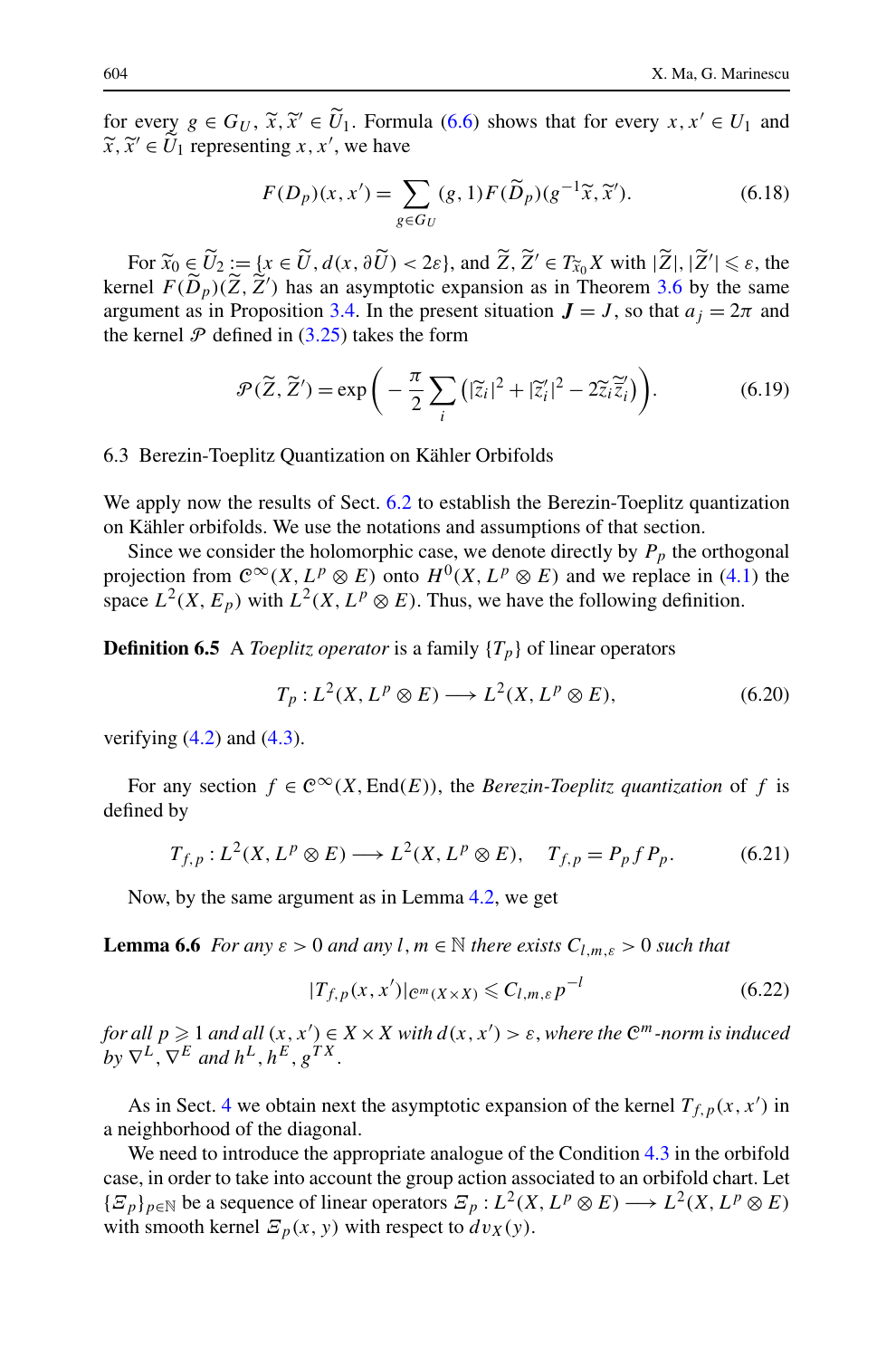<span id="page-40-0"></span>**Condition 6.7** Let  $k \in \mathbb{N}$ . Assume that for every open set  $U \in \mathcal{U}$  and every orbifold chart  $(G_U, \widetilde{U}) \xrightarrow{\tau_U} U$ , there exists a sequence of kernels  $\{\widetilde{Z}_{p,U}(\widetilde{x},\widetilde{x}')\}_{p \in \mathbb{N}}$  and a family  $\{O_{x,y} \}_{x \in V}$  such that family  $\{Q_{r,x_0}\}_{0 \leqslant r \leqslant k, x_0 \in X}$  such that

- (a)  $Q_{r,x_0} \in \text{End}(E)_{x_0}[\widetilde{Z}, \widetilde{Z}']$ ,<br>
(b)  $[Q_{r,x_0}]$  is smooth
- (b)  ${Q_{r,x_0}}_{r \in \mathbb{N}, x_0 \in X}$  is smooth with respect to the parameter  $x_0 \in X$ ,
- (c) for every fixed  $\varepsilon$ <sup>*n*</sup> > 0 and every  $\tilde{x}, \tilde{x}' \in \tilde{U}$  the following holds

$$
(g, 1)\widetilde{\mathcal{Z}}_{p,U}(g^{-1}\widetilde{x}, \widetilde{x}') = (1, g^{-1})\widetilde{\mathcal{Z}}_{p,U}(\widetilde{x}, g\widetilde{x}')
$$
  
for any  $g \in G_U$  (cf. (6.17)),  

$$
\widetilde{\mathcal{Z}}_{p,U}(\widetilde{x}, \widetilde{x}') = \mathcal{O}(p^{-\infty}) \quad \text{for } d(x, x') > \varepsilon'',
$$
  

$$
\mathcal{Z}_p(x, x') = \sum_{g \in G_U} (g, 1)\widetilde{\mathcal{Z}}_{p,U}(g^{-1}\widetilde{x}, \widetilde{x}') + \mathcal{O}(p^{-\infty}),
$$
 (6.23)

and moreover, for every relatively compact open subset  $V \subset U$ , the relation

$$
p^{-n}\widetilde{\Xi}_{p,U,\widetilde{x}_0}(\widetilde{Z},\widetilde{Z}') \cong \sum_{r=0}^k (Q_{r,\widetilde{x}_0} \mathcal{P}_{\widetilde{x}_0})(\sqrt{p}\widetilde{Z},\sqrt{p}\widetilde{Z}')p^{-\frac{r}{2}} + \mathcal{O}(p^{-\frac{k+1}{2}})
$$
  
for  $\widetilde{x}_0 \in \widetilde{V}$ , (6.24)

holds in the sense of  $(4.10)$  $(4.10)$ .

*Notation 6.8* If the sequence  $\{E_p\}_{p \in \mathbb{N}}$  satisfies Condition 6.7, we write

$$
p^{-n} \mathcal{E}_{p,x_0}(Z,Z') \cong \sum_{r=0}^k (Q_{r,x_0} \mathcal{P}_{x_0})(\sqrt{p}Z, \sqrt{p}Z') p^{-\frac{r}{2}} + \mathcal{O}(p^{-\frac{k+1}{2}}). \tag{6.25}
$$

Note that although the Notations 6.8 and [4.4](#page-16-0) are formally similar, they have different meaning.

**Lemma 6.9** *The smooth family*  $Q_{r,x_0} \in \text{End}(E)_{x_0}[\widetilde{Z}, \widetilde{Z}']$  *in Condition* 6.7 *is uniquely* determined by  $\Xi$ *determined by Ξp*.

*Proof* Clearly, for  $W \subset U$ , the restriction of  $\widetilde{Z}_{p,U}$  to  $\widetilde{W} \times \widetilde{W}$  verifies (6.23), thus we can take  $\widetilde{\Xi}_{p,W} = \widetilde{\Xi}_{p,W} | \widetilde{w}_{\times} \widetilde{w}$ . Since  $G_U$  acts freely on  $\tau_U^{-1}(U_{reg}) \subset \widetilde{U}$ , we deduce from  $(6.23)$  and  $(6.24)$  that

$$
\widetilde{E}_{p,x_0}(Z,Z') = \widetilde{E}_{p,U,\widetilde{x}_0}(\widetilde{Z},\widetilde{Z}') + \mathcal{O}(p^{-\infty}),\tag{6.26}
$$

for every  $x_0 \in U_{reg}$  and  $|\widetilde{Z}|$ ,  $|\widetilde{Z}'|$  small enough. We infer from (6.24) and (6.26) that  $Q = \mathbb{E} \text{rad}(E)$ ,  $[\widetilde{Z}, \widetilde{Z}']$  is uniqually determined for  $x \in Y$ . Since  $Q$  depends  $Q_{r,x_0} \in \text{End}(E)_{x_0}[\widetilde{Z}, \widetilde{Z}']$  is uniquely determined for  $x_0 \in X_{reg}$ . Since  $Q_{r,x_0}$  depends smoothly on *x*<sub>0</sub>, its lift to  $\widetilde{U}$  is smooth. Since the set  $\tau_U^{-1}(U_{reg})$  is dense in  $\widetilde{U}$ , we see that the smooth family  $Q_{r,x_0}$  is uniquely determined by  $\mathcal{Z}_p$ .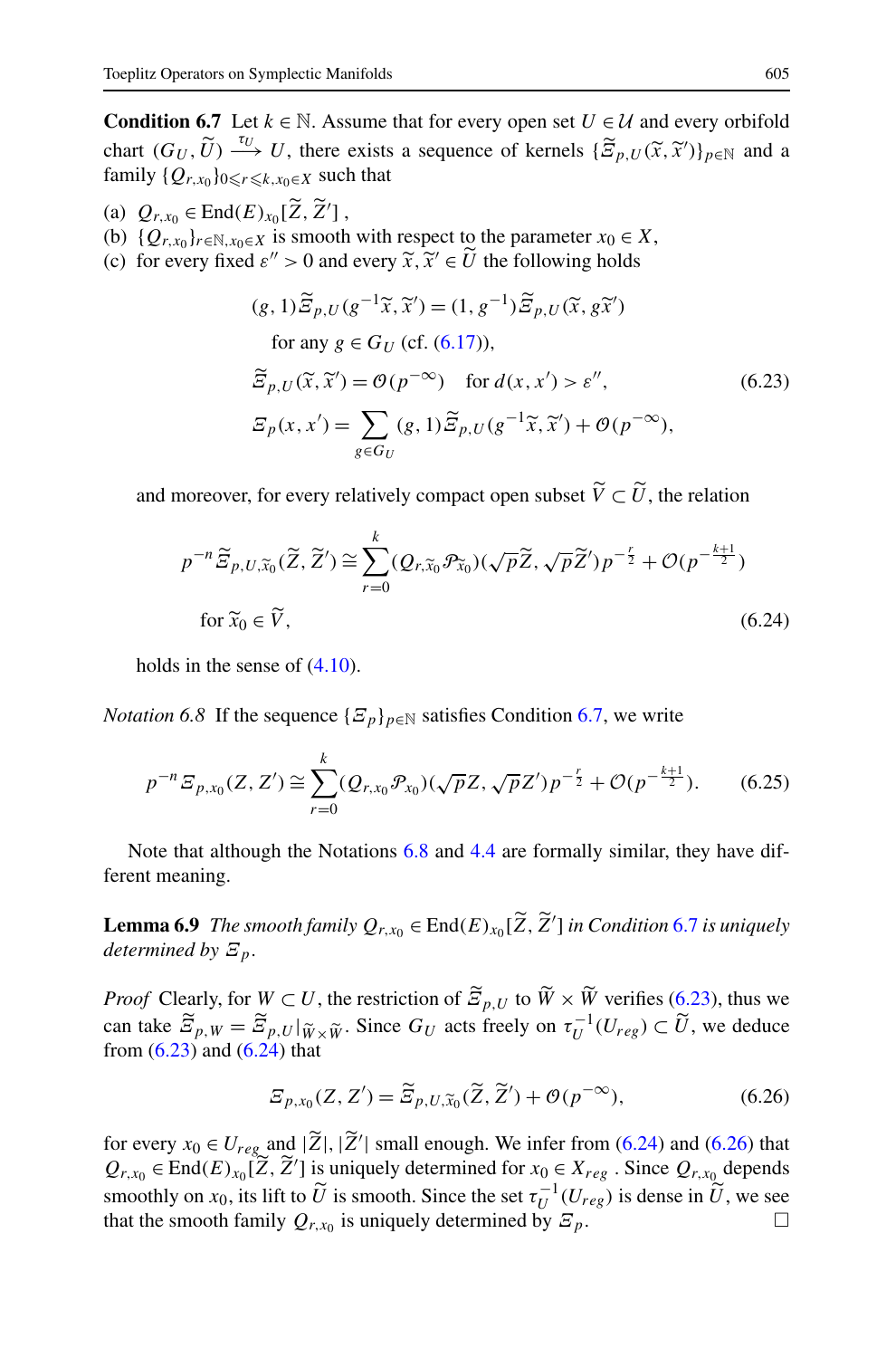<span id="page-41-0"></span>**Lemma 6.10** *There exist polynomials*  $J_{r,x_0}, Q_{r,x_0}(f) \in \text{End}(E)_{x_0}[\tilde{Z}, \tilde{Z}']$  *such that*<br>*Lemmas*  $A \geq A \leq A \leq and A \leq t$  *still hold under the notation* (6.25) Moreover *Lemmas* [4.2,](#page-16-0) [4.5](#page-17-0), [4.6](#page-17-0) *and* [4.7](#page-18-0) *still hold under the notation* ([6.25](#page-40-0)). *Moreover*,

$$
J_{0,x_0} = \text{Id}_E, \qquad J_{1,x_0} = 0. \tag{6.27}
$$

*Proof* The analogues of Proposition [3.4](#page-11-0), Theorem [3.6](#page-12-0) for the current situation and  $(6.17)$ ,  $(6.18)$  $(6.18)$  show that Lemmas [4.2](#page-16-0) and [4.5](#page-17-0) still hold under the notation  $(6.25)$ . Since in our case  $\omega$  is a Kähler form with respect to the complex structure *J* and  $J = J$ , we have  $\mathcal{O}_1 = 0$  (cf. ([3.29](#page-13-0)) and Remark [3.9](#page-14-0)). Hence [\(3.31\)](#page-14-0) entails (6.27). Moreover,  $(6.16)$  $(6.16)$  $(6.16)$  implies

$$
T_{f,p}(x,x') = \int_X F(D_p)(x,x'')f(x'')F(D_p)(x'',x')dv_X(x'') + \mathcal{O}(p^{-\infty}).
$$
 (6.28)

Therefore, we deduce from [\(6.8\)](#page-36-0), ([6.17](#page-38-0)), [\(6.18\)](#page-39-0) and (6.28) that Lemmas [4.6](#page-17-0) and [4.7](#page-18-0) still hold under the notation  $(6.25)$  $(6.25)$  $(6.25)$ .

We will prove next a useful criterion (an analogue of Theorem [4.9](#page-19-0)) which ensures that a given family is a Toeplitz operator.

**Theorem 6.11** *Let*  $\{T_p : L^2(X, L^p \otimes E) \longrightarrow L^2(X, L^p \otimes E)\}$  *be a family of bounded linear operators which satisfies the following three conditions*:

- (i) *For any*  $p \in \mathbb{N}$ ,  $P_p T_p P_p = T_p$ .
- (ii) *For any*  $\varepsilon_0 > 0$  *and any*  $l \in \mathbb{N}$ , *there exists*  $C_{l, \varepsilon_0} > 0$  *such that for all*  $p \ge 1$  *and all*  $(x, x') \in X \times X$  *with*  $d(x, x') > \varepsilon_0$ ,

$$
|T_p(x, x')| \leq C_{l, \varepsilon_0} p^{-l}.\tag{6.29}
$$

- (iii) *There exists a family of polynomials*  $\{Q_{r,x_0} \in \text{End}(E)_{x_0}[Z, Z']\}_{x_0 \in X}$  *such that*: (a) *each*  $Q_{r,x_0}$  *has the same parity as r*,
	- (b) *the family is smooth in*  $x_0 \in X$  *and*
	- (c) *there exists*  $0 < \varepsilon' < a_X/4$  *such that for every*  $x_0 \in X$ *, every*  $Z, Z' \in T_{x_0}X$ *with*  $|Z|, |Z'| < \varepsilon'$  *and every*  $k \in \mathbb{N}$ *, we have*

$$
p^{-n}T_{p,x_0}(Z,Z') \cong \sum_{r=0}^k (\mathcal{Q}_{r,x_0}\mathcal{P}_{x_0})(\sqrt{p}Z,\sqrt{p}Z')p^{-\frac{r}{2}} + \mathcal{O}(p^{-\frac{k+1}{2}}) \tag{6.30}
$$

*in the sense of* ([6.25](#page-40-0)).

*Then* {*Tp*} *is a Toeplitz operator*.

*Proof* As explained in [\(4.26\)](#page-19-0), we can assume that  $T_p$  is self-adjoint. We will define inductively the sequence  $(g_l)_{l\geqslant0}, g_l \in C^\infty(X, \text{End}(E))$  such that

$$
T_p = \sum_{l=0}^{m} P_p g_l p^{-l} P_p + \mathcal{O}(p^{-m-1}) \quad \text{for every } m \ge 0,
$$
 (6.31)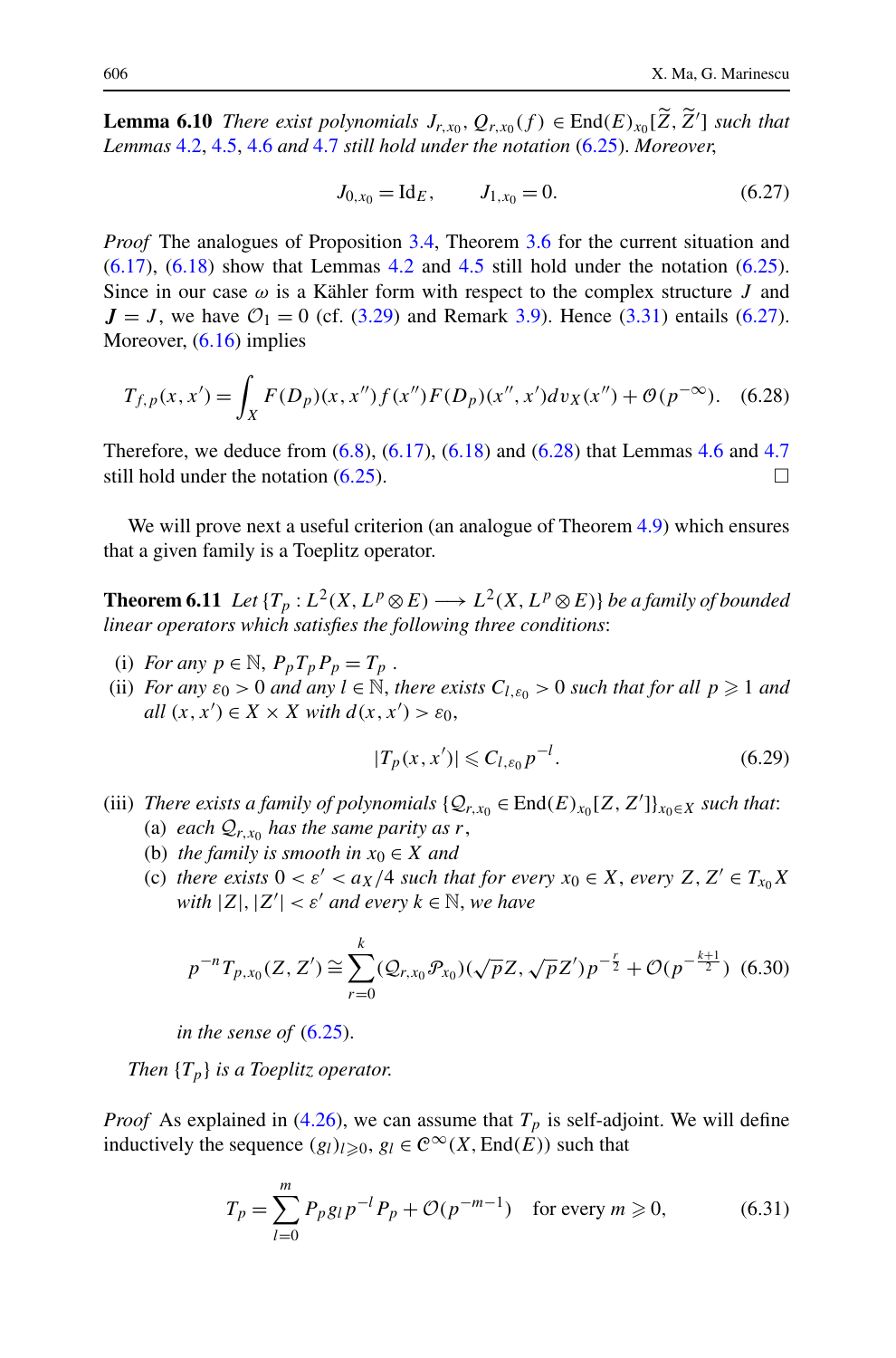<span id="page-42-0"></span>using the same procedure as in ([4.27](#page-19-0)). Moreover, we can take these *gl*'s to be selfadjoint. For  $x_0 \in X$ , we set

$$
g_0(x_0) = Q_{0,x_0}(0,0) \in \text{End}(E_{x_0}).\tag{6.32}
$$

We will show that

$$
T_p = P_p g_0 P_p + \mathcal{O}(p^{-1}).
$$
\n(6.33)

We need to establish the following analogue of Proposition [4.11.](#page-20-0)

**Proposition 6.12** *In the conditions of Theorem [6.11,](#page-41-0) we have*  $\mathcal{Q}_{0,x_0}(Z, Z') =$  $Q_{0,x_0}(0,0) \in \text{End}(E_{x_0})$  *for all*  $x_0 \in X$  *and all*  $Z, Z' \in T_{x_0}X$ .

*Proof* The key observation is the following. Let  $\{E_p\}_{p \in \mathbb{N}}$ ,  $\{Q_{0,x_0}\}_{x_0 \in X}$  and  $\{E'_p\}_{p \in \mathbb{N}}$ ,  ${Q'_{0,x_0}}_{x_0 \in X}$  two pairs satisfying Condition [6.7](#page-40-0) for *k* = 0. Then ([6.8](#page-36-0)), [\(6.23\)](#page-40-0) and  $(6.24)$  imply that

$$
p^{-n}(\mathcal{Z}_p \circ \mathcal{Z}_p')_{x_0}(Z, Z')
$$
  
\n
$$
\cong ((\mathcal{Q}_{0,x_0}\mathcal{P}_{x_0}) \circ (\mathcal{Q}'_{0,x_0}\mathcal{P}_{x_0}))(\sqrt{p}Z, \sqrt{p}Z') + \mathcal{O}(p^{-\frac{1}{2}}),
$$
\n(6.34)

in the sense of Notation  $6.8$  and  $(2.10)$ .

We modify now the proof of Lemma [4.12.](#page-20-0) Formula  $(6.30)$  for  $k = 0$  gives

$$
p^{-n}T_{p,x_0}(Z,Z') \cong (\mathcal{Q}_{0,x_0}\mathcal{P}_{x_0})(\sqrt{p}Z,\sqrt{p}Z') + \mathcal{O}(p^{-1/2}).\tag{6.35}
$$

Moreover, the analogue of Lemma [4.5](#page-17-0) shows that

$$
p^{-n}P_{p,x_0}(Z,Z') \cong (J_{0,x_0}\mathcal{P}_{x_0})(\sqrt{p}Z,\sqrt{p}Z')p^{-\frac{r}{2}} + \mathcal{O}(p^{-1/2}).\tag{6.36}
$$

By (6.35) and (6.36) we can apply the observation at the beginning for  $\mathcal{Z}_p = T_p$  and  $E'_p = P_p$  to obtain

$$
p^{-n}(P_p T_p P_p)_{x_0}(Z, Z')
$$
  
\n
$$
\cong ((\mathcal{P} J_0) \circ (\mathcal{Q}_0 \mathcal{P}) \circ (\mathcal{P} J_0))_{x_0}(\sqrt{p}Z, \sqrt{p}Z') + \mathcal{O}(p^{-1/2}).
$$
\n(6.37)

Using the same argument as in the proof of Lemma [4.12](#page-20-0) (note also that  $J_{0,x_0} = \text{Id}_E$ by ([6.27](#page-41-0))) we see that  $Q_{0,x_0}$  is a polynomial in  $z, \overline{z}'$ .

Now, we need to establish the analogue of [\(4.34\)](#page-20-0). We define  $F^{(i)}(\tilde{x}, \tilde{y})$ ,  $\tilde{F}^{(i)}(\tilde{x}, \tilde{y})$ <br>in (4.37). Then from (6.17). (6.23), we know that for  $g \in G_{U}$ ,  $\tilde{x} \tilde{y} \in \tilde{U}_1$ as in [\(4.37\)](#page-21-0). Then from [\(6.17](#page-38-0)), [\(6.23\)](#page-40-0), we know that for  $g \in G_U$ ,  $\widetilde{x}$ ,  $\widetilde{y} \in U_1$ ,

$$
g \cdot F^{(i)}(g^{-1}\widetilde{x}, \widetilde{y}) = F^{(i)}(\widetilde{x}, g\widetilde{y}).
$$
\n(6.38)

We denote by  $F^{(i)}F(D_p)$  and  $F(D_p)\widetilde{F}^{(i)}$  the operators defined by the kernels

$$
\eta(d(x, y)) F^{(i)}(\widetilde{x}, \widetilde{y}) F(\widetilde{D}_p)(\widetilde{x}, \widetilde{y}) \quad \text{and} \quad \eta(d(x, y)) F(\widetilde{D}_p)(\widetilde{x}, \widetilde{y}) \widetilde{F}^{(i)}(\widetilde{x}, \widetilde{y})
$$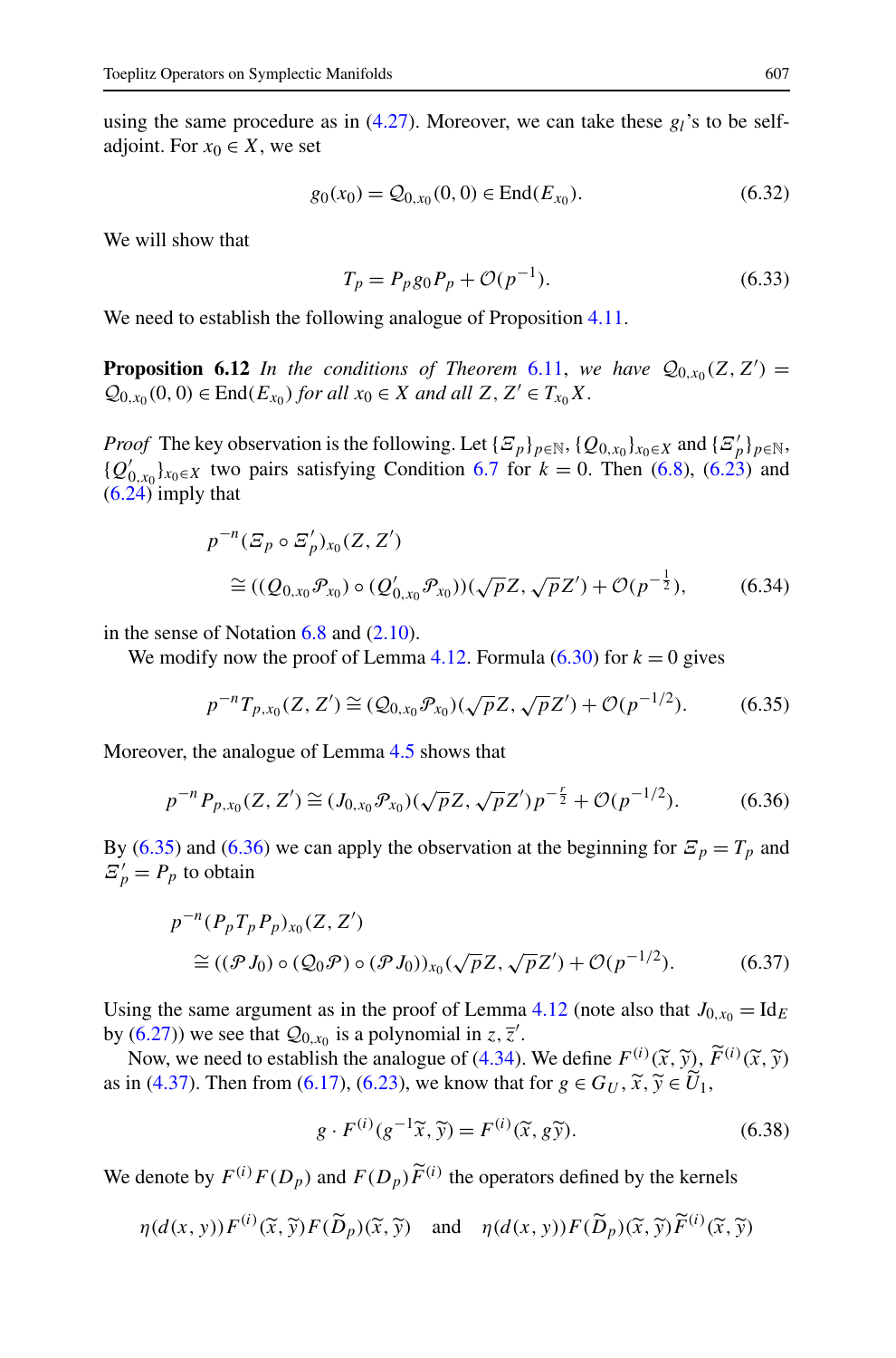<span id="page-43-0"></span>as in  $(6.5)$  and  $(6.6)$  $(6.6)$  $(6.6)$ . Set

$$
\mathcal{T}_p = T_p - \sum_{i \leqslant \deg F_x} (F^{(i)} F(D_p)) p^{i/2}.
$$
 (6.39)

Now using  $(6.39)$  instead of  $(4.38)$ , by  $(6.5)$  $(6.5)$  $(6.5)$  and the proof of Proposition [4.11](#page-20-0), we get the analogue of  $(4.34)$  $(4.34)$  $(4.34)$  and hence Proposition [6.12](#page-42-0).

We go on with the proof of Theorem [6.11.](#page-41-0) Applying Proposition [6.12](#page-42-0) and the proof of Proposition [4.17,](#page-25-0) we obtain [\(6.33\)](#page-42-0).

Finally, we deduce  $(6.31)$  $(6.31)$  according to the pattern set down in the proof of Theorem [4.9](#page-19-0). This completes the proof of Theorem [6.11.](#page-41-0)

We can therefore show that the set of Toeplitz operators on a compact orbifold is closed under the composition of operators, so forms an algebra.

**Theorem 6.13** *Let*  $(X, \omega)$  *be a compact Kähler orbifold and*  $(L, h^L)$  *be a holomorphic Hermitian proper orbifold line bundle satisfying the prequantization condition* ([1.5](#page-2-0)). *Let (E,hE) be an arbitrary holomorphic Hermitian proper orbifold vector bundle on X*.

*Consider*  $f, g \in C^{\infty}(X, \text{End}(E))$ . *Then the product of the Toeplitz operators*  $T_{f, p}$ *and Tg,p is a Toeplitz operator*, *more precisely*, *it admits an asymptotic expansion in the sense of* [\(1.7\)](#page-3-0), *where*  $C_r(f, g) \in C^\infty(X, \text{End}(E))$  *and*  $C_r$  *are bidifferential operators defined locally as in* [\(1.7\)](#page-3-0) *on each covering U of an orbifold chart*  $(G_U, \widetilde{U}) \longrightarrow^{\tau_U} U$ . *In particular*  $C_0(f, g) = fg$ .

*If*  $f, g \in C^{\infty}(X)$ , *then* ([1.9\)](#page-4-0) *holds*. *Relation* [\(4.90\)](#page-29-0) *also holds for any*  $f \in C^{\infty}(X, \text{End}(E)).$ 

*Proof* Notice that by using [\(6.34\)](#page-42-0) we have

$$
(T_{f,p}T_{g,p})(x,x') = \int_X (F(D_p)fF(D_p))(x,x'')(F(D_p)gF(D_p))(x'',x')dv_X(x'') + \mathcal{O}(p^{-\infty}).
$$
\n(6.40)

From  $(6.8)$ ,  $(6.40)$  and the proof of Theorem [1.1,](#page-3-0) we get Theorem 6.13.

*Remark 6.14* As in Remark [4.20](#page-29-0), Theorem 6.13 shows that on every compact Kähler orbifold *X* admitting a prequantum line bundle  $(L, h^L)$ , we can define in a canonical way an associative star-product  $f * g = \sum_{l=0}^{\infty} h^l C_l(f, g) \in C^{\infty}(X)[[\hbar]]$  for every  $f, g \in \mathcal{C}^{\infty}(X)$ , called the *Berezin-Toeplitz star-product*. Moreover,  $C_l(f, g)$  are bidifferential operators defined locally as in the smooth case.

# 6.4 Symplectic Orbifolds

In this section we state the result for symplectic orbifolds.

We work on a compact symplectic orbifold  $(X, \omega)$  of real dimension 2*n*. Assume that there exists a proper orbifold Hermitian line bundle *L* over *X* endowed with a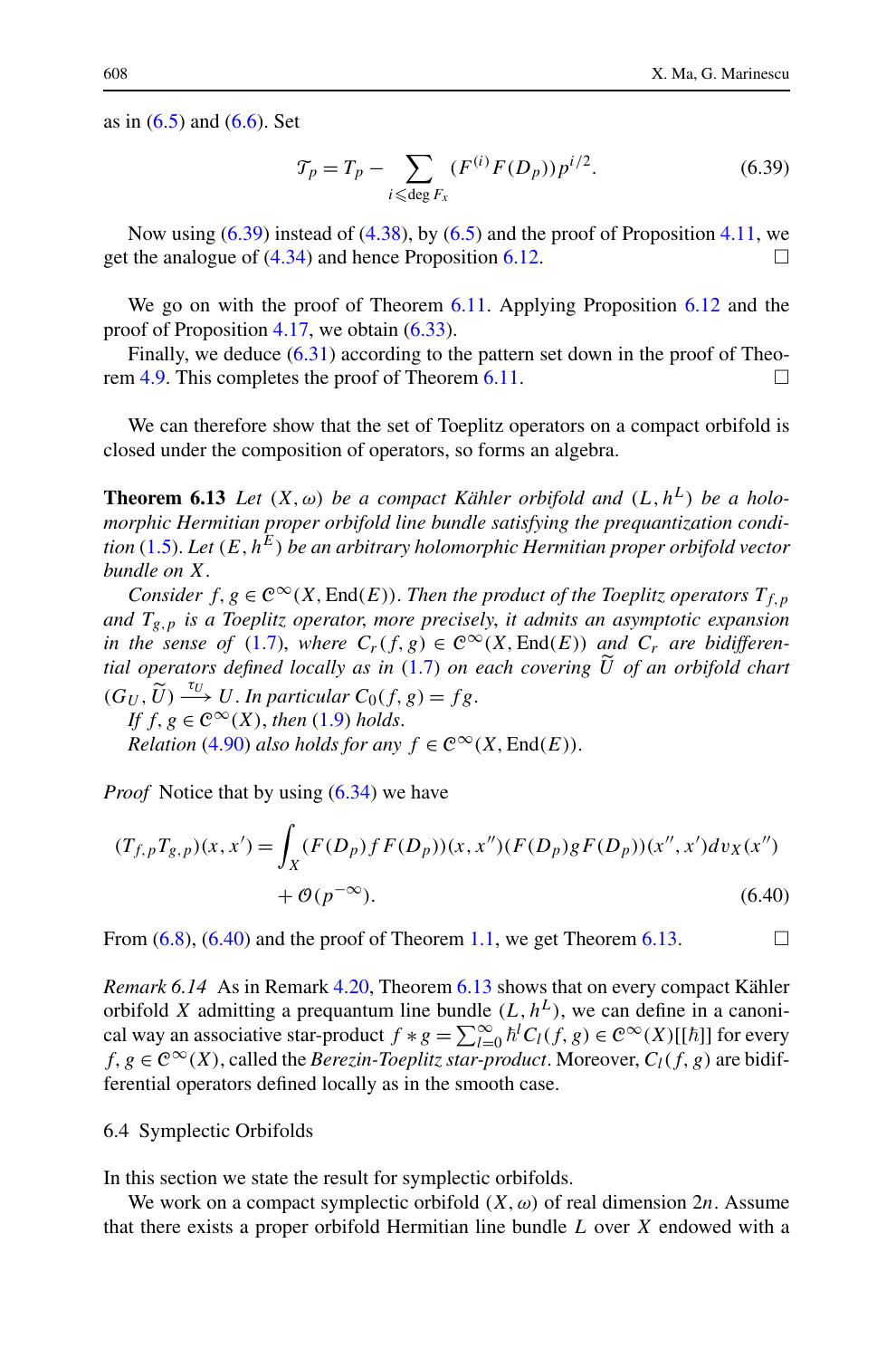<span id="page-44-0"></span>Hermitian connection  $\nabla^L$  with the prequantization property  $\frac{\sqrt{-1}}{2\pi}R^L = \omega$ . This implies in particular that there exist  $k \in \mathbb{N}$  such that  $L^k$  is a line bundle in the usual sense. Let  $(E, h^E)$  be a proper orbifold Hermitian vector bundle on X equipped with a Hermitian connection ∇*E*.

Let *J* be an almost complex structure on  $TX$  such that  $(3.6)$  holds. We endow X with a Riemannian metric  $g^{TX}$  compatible with *J*.

Then the construction in Sect. [3.1](#page-8-0) goes through, especially, we can define the spin<sup>c</sup> Dirac operator  $D_p: \Omega^{0,\bullet}(X, L^p \otimes E) \longrightarrow \Omega^{0,\bullet}(X, L^p \otimes E)$ . The orthogonal projection  $P_p: L^2(X, E_p) \longrightarrow \text{Ker}(D_p)$  with  $E_p := \Lambda^{0,\bullet} \otimes L^p \otimes E$  is called the Bergman projection. The smooth kernel  $P_p(\cdot, \cdot)$  of  $P_p$  with respect to the Riemannian volume form  $dv_X$ , is called the Bergman kernel of  $D_p$ .

We define the Toeplitz operator  $T_p: L^2(X, E_p) \longrightarrow L^2(X, E_p)$  as in Defini-tion [4.1](#page-15-0) by using the orthogonal projection  $P_p$  defined above. Especially  $T_{f,p}$  =  $P_p f P_p$  for  $f \in C^\infty(X, \text{End}(E)).$ 

By the argument in Sect. [6.2](#page-36-0) we see that Theorem [3.3](#page-10-0) and Proposition [3.4](#page-11-0) still hold:

**Theorem 6.15** *Assume that*  $(X, J, \omega)$  *is a compact symplectic orbifold endowed with a prequantum proper line bundle*  $(L, h^L, \nabla^L)$ . We endow *X* with a Riemannian metric *gT X compatible with J* . *Let (E,hE) be a proper orbifold Hermitian vector bundle on X with Hermitian connection* ∇*E*. *Then*

- (i) *the associated Dirac operator*  $D_p$  *has a spectral gap* ([3.16](#page-10-0))*, and*
- (ii)  $P_p(x, x') = \mathcal{O}(p^{-\infty})$  *for*  $d(x, x') > \varepsilon > 0$  *in the sense of* ([3.19](#page-11-0)).

Now by combining the argument in Sects. [3.2](#page-11-0) and [6.3,](#page-39-0) we get the following extension of Theorem [1.1.](#page-3-0)

**Theorem 6.16** *Let us make the same assumptions as in Theorem* 6.15. *Then for every*  $f, g \in C^{\infty}(X, \text{End}(E))$  *the product of the Toeplitz operators*  $T_{f, p}$  *and*  $T_{g, p}$ *is a Toeplitz operator*, *more precisely*, *it admits an asymptotic expansion in the sense of* [\(1.7\)](#page-3-0), where  $C_r(f, g) \in C^\infty(X, \text{End}(E))$  and  $C_r$  are bidifferential operators de*fined locally as in* ([1.7](#page-3-0)) *on each covering*  $\widetilde{U}$  *of an orbifold chart*  $(G_U, \widetilde{U}) \xrightarrow{\tau_U} U$ . *In particular*  $C_2(f, \alpha) = fg$ *particular,*  $C_0(f, g) = fg$ .

*If*  $f, g \in C^{\infty}(X)$ , *then* ([1.9\)](#page-4-0) *holds*.

*Relation* [\(4.90\)](#page-29-0) *also holds for any*  $f \in C^{\infty}(X, \text{End}(E))$ .

As before, for the given data *X, J, g<sup>TX</sup>, L, h<sup>L</sup>,*  $\nabla^L$  from Theorem 6.15 and  $E = \mathbb{C}$ , Theorem 6.16 implies a canonical construction of the (associative) Berezin-Toeplitz star-product  $f * g = \sum_{l=0}^{\infty} h^l C_l(f, g) \in C^{\infty}(X)[[\hbar]]$  for every  $f, g \in$  $\mathcal{C}^{\infty}(X)$ .

# **References**

1. Adem, A., Leida, J., Ruan, Y.: Orbifolds and Stringy Topology. Cambridge Tracts in Mathematics, vol. 171. Cambridge University Press, Cambridge (2007)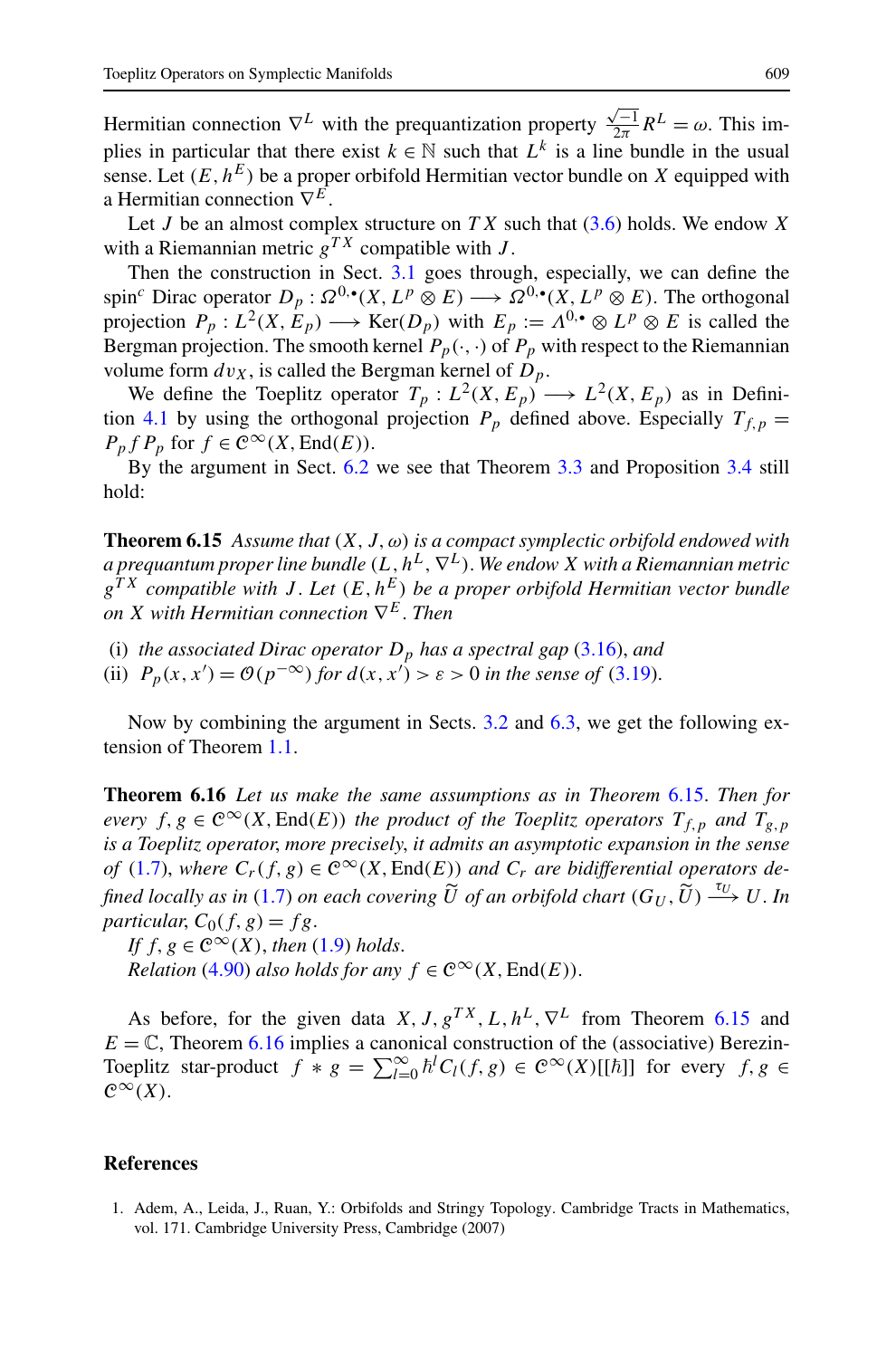- <span id="page-45-0"></span>2. Bayen, F., Flato, M., Fronsdal, C., Lichnerowicz, A., Sternheimer, D.: Deformation theory and quantization, part I. Lett. Math. Phys. **1**, 521–530 (1977)
- 3. Bayen, F., Flato, M., Fronsdal, C., Lichnerowicz, A., Sternheimer, D.: Deformation theory and quantization, part II. Ann. Phys. **111**, 61–110 (1978)
- 4. Bayen, F., Flato, M., Fronsdal, C., Lichnerowicz, A., Sternheimer, D.: Deformation theory and quantization, part III. Ann. Phys. **111**, 111–151 (1978)
- 5. Berezin, F.A.: Quantization. Izv. Akad. Nauk SSSR Ser. Mat. **38**, 1116–1175 (1974)
- 6. Berline, N., Getzler, E., Vergne, M.: Heat Kernels and Dirac Operators. Grundl. Math. Wiss. Band, vol. 298. Springer, Berlin (1992)
- 7. Bismut, J.-M., Vasserot, E.: The asymptotics of the Ray–Singer analytic torsion associated with high powers of a positive line bundle. Commun. Math. Phys. **125**, 355–367 (1989)
- 8. Bordemann, M., Meinrenken, E., Schlichenmaier, M.: Toeplitz quantization of Kähler manifolds and  $gl(N)$ ,  $N \rightarrow \infty$  limits. Commun. Math. Phys. **165**, 281–296 (1994)
- 9. Borthwick, D., Lesniewski, A., Upmeier, H.: Nonperturbative deformation quantization of Cartan domains. J. Funct. Anal. **113**(1), 153–176 (1993)
- 10. Borthwick, D., Uribe, A.: Almost complex structures and geometric quantization. Math. Res. Lett. **3**, 845–861 (1996); Erratum: Math. Res. Lett. **5**, 211–212 (1998)
- 11. Boutet de Monvel, L., Guillemin, V.: The Spectral Theory of Toeplitz Operators. Annals of Math. Studies, vol. 99. Princeton University Press, Princeton (1981)
- 12. Boutet de Monvel, L., Sjöstrand, J.: Sur la singularité des noyaux de Bergman et de Szegö. In: Journées: Équations aux Dérivées Partielles de Rennes (1975). Astérisque, vol. 34–35, pp. 123–164. Soc. Math. France, Paris (1976)
- 13. Cahen, M., Gutt, S., Rawnsley, J.: Quantization of Kähler manifolds, part I. J. Geom. Phys. **7**(1), 45–62 (1990)
- 14. Cahen, M., Gutt, S., Rawnsley, J.: Quantization of Kähler manifolds, part II. Trans. Am. Math. Soc. **337**(1), 73–98 (1993)
- 15. Cahen, M., Gutt, S., Rawnsley, J.: Quantization of Kähler manifolds, part III. Lett. Math. Phys. **30**, 291–305 (1994)
- 16. Cahen, M., Gutt, S., Rawnsley, J.: Quantization of Kähler manifolds, part IV. Lett. Math. Phys. **34**(2), 159–168 (1995)
- 17. Charles, L.: Berezin-Toeplitz operators, a semi-classical approach. Commun. Math. Phys. **239**, 1–28 (2003)
- 18. Charles, L.: Toeplitz operators and Hamiltonian torus actions. J. Funct. Anal. **236**(1), 299–350 (2006)
- 19. Coburn, L.A.: Deformation estimates for the Berezin-Toeplitz quantization. Commun. Math. Phys. **149**(2), 415–424 (1992)
- 20. Dai, X., Liu, K., Ma, X.: On the asymptotic expansion of Bergman kernel. J. Differ. Geom. **72**(1), 1–41 (2006); announced in C.R. Math. Acad. Sci. Paris **339**(3), 193–198 (2004)
- 21. Fedosov, B.V.: Deformation Quantization and Index Theory. Mathematical Topics, vol. 9. Akademie, Berlin (1996)
- 22. Guillemin, V.: Star products on compact pre-quantizable symplectic manifolds. Lett. Math. Phys. **35**(1), 85–89 (1995)
- 23. Karabegov, A.V., Schlichenmaier, M.: Identification of Berezin-Toeplitz deformation quantization. J. Reine Angew. Math. **540**, 49–76 (2001)
- 24. Klimek, S., Lesniewski, A.: Quantum Riemann surfaces, I: the unit disc. Commun. Math. Phys. **146**(1), 103–122 (1992)
- 25. Kostant, B.: Quantization and unitary representations, I: prequantization. In: Lectures in Modern Analysis and Applications, III. Lecture Notes in Math., vol. 170, pp. 87–208. Springer, Berlin (1970)
- 26. Ma, X.: Orbifolds and analytic torsions. Trans. Am. Math. Soc. **357**(6), 2205–2233 (2005)
- 27. Ma, X., Marinescu, G.: The Spin*<sup>c</sup>* Dirac operator on high tensor powers of a line bundle. Math. Z. **240**(3), 651–664 (2002)
- 28. Ma, X., Marinescu, G.: Generalized Bergman kernels on symplectic manifolds. Adv. in Math. **217**(4), 1756–1815 (2008); announced in: C.R. Acad. Sci. Paris **339**(7), 493–498 (2004)
- 29. Ma, X., Marinescu, G.: The first coefficients of the asymptotic expansion of the Bergman kernel of the spin*<sup>c</sup>* Dirac operator. Int. J. Math. **17**(6), 737–759 (2006)
- 30. Ma, X., Marinescu, G.: Holomorphic Morse Inequalities and Bergman Kernels. Progress in Math., vol. 254. Birkhäuser, Basel (2007)
- 31. Moreno, C., Ortega-Navarro, P.: Deformations of the algebra of functions on Hermitian symmetric spaces resulting from quantization. Ann. Inst. H. Poincaré Sect. A (N.S.) **38**(3), 215–241 (1983)